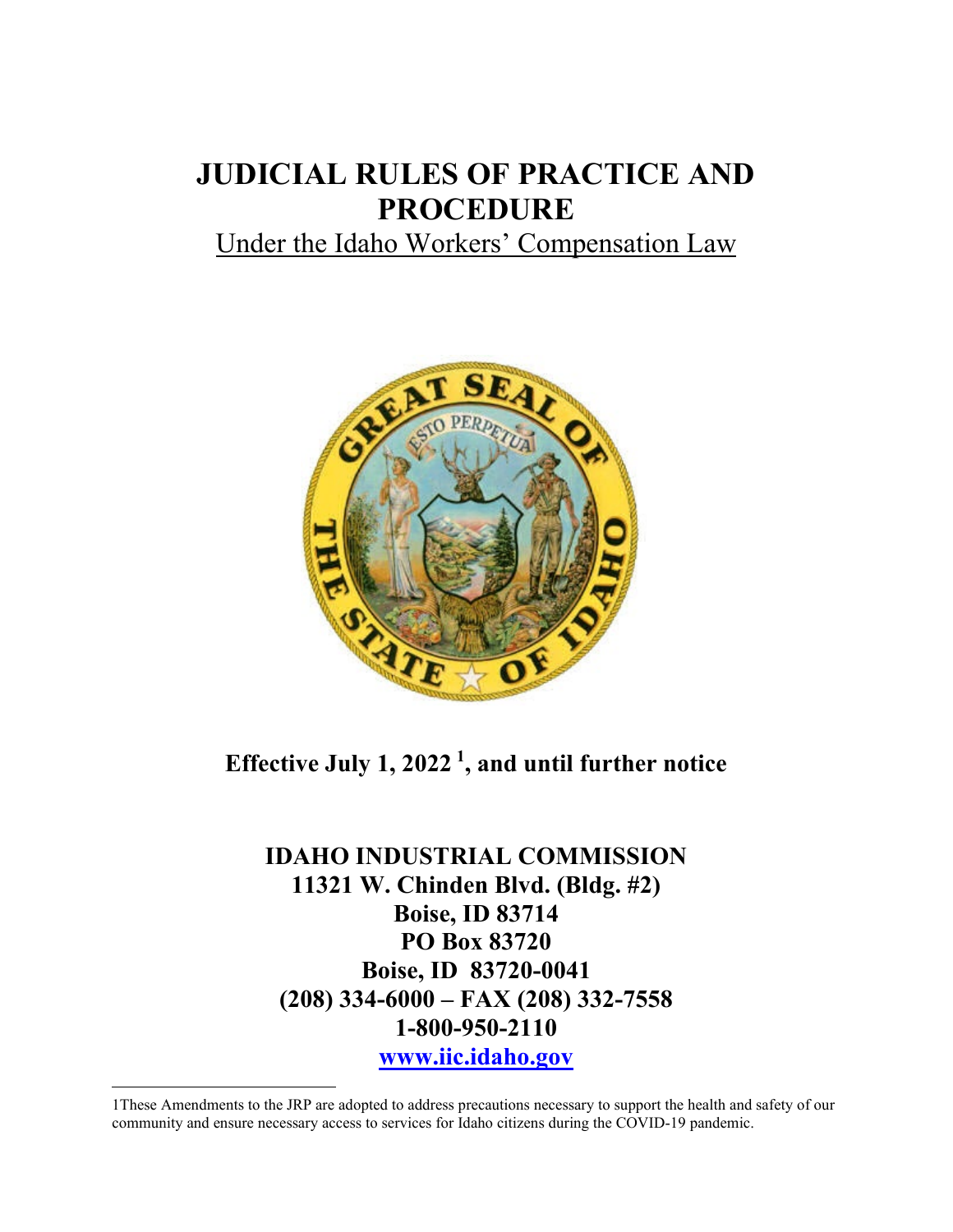# **TABLE OF CONTENTS**

| Rule 1. |                                                                                                                                                                                                                                                                                                                                                                         |
|---------|-------------------------------------------------------------------------------------------------------------------------------------------------------------------------------------------------------------------------------------------------------------------------------------------------------------------------------------------------------------------------|
| Rule 2. |                                                                                                                                                                                                                                                                                                                                                                         |
|         | A. Natural Persons<br><b>B. Parties Other Than Natural Persons</b>                                                                                                                                                                                                                                                                                                      |
| Rule 3. |                                                                                                                                                                                                                                                                                                                                                                         |
|         | A. Complaint and Answer<br>B. Separate Complaints: Consolidation<br>C. Industrial Special Indemnity Fund<br>D. Peace Officer and Detention Officer Temporary Disability Act<br><b>Complaint and Answer</b><br>E. Certifying Pleadings, Motions or Other Papers<br>F. Motions Generally<br>G. Motions to Reconsider<br>H. Form and Size Requirements for Filed Documents |
| Rule 4. |                                                                                                                                                                                                                                                                                                                                                                         |
|         | A. Generally<br>B. Service : Complaint<br>C. Service : Answer<br>D. Service : Request for Hearings                                                                                                                                                                                                                                                                      |
| Rule 5. |                                                                                                                                                                                                                                                                                                                                                                         |
| Rule 6. |                                                                                                                                                                                                                                                                                                                                                                         |
|         | A. Procedure for Entry of Default<br><b>B.</b> Setting Aside Default<br>C. Award or Judgment of Default                                                                                                                                                                                                                                                                 |
| Rule 7. |                                                                                                                                                                                                                                                                                                                                                                         |
| Rule 8. |                                                                                                                                                                                                                                                                                                                                                                         |
|         | A. Conferences<br><b>B.</b> Telephone Conferences<br>C. Requesting a Hearing<br>D. Emergency Hearings                                                                                                                                                                                                                                                                   |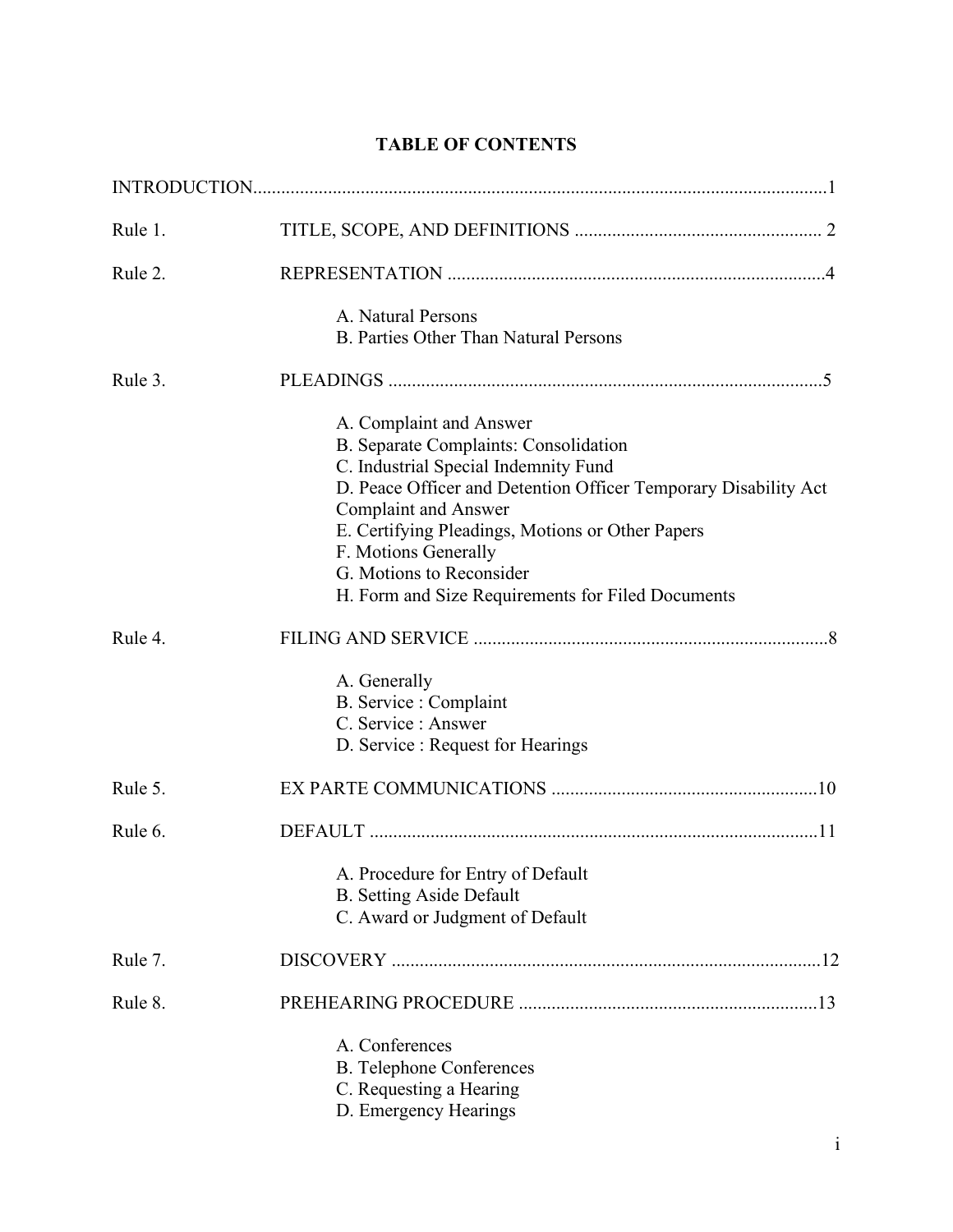# E. Small Claims

| Rule 9.  | WITNESS FEES, MILEAGE AND SERVICE OF SUBPOENAS 17                    |  |  |
|----------|----------------------------------------------------------------------|--|--|
| Rule 10. |                                                                      |  |  |
|          | A. Presiding Officers                                                |  |  |
|          | <b>B.</b> Stipulations                                               |  |  |
|          | C. Exhibits                                                          |  |  |
|          | D. Depositions                                                       |  |  |
|          | E. Post-hearing Depositions                                          |  |  |
|          | F. Evidence                                                          |  |  |
|          | G. Medical Reports<br>H. Hearing Transcript and Deposition Procedure |  |  |
|          | I. Video Hearings                                                    |  |  |
| Rule 11. |                                                                      |  |  |
|          | A. Brief Format                                                      |  |  |
|          | B. Time for Filing                                                   |  |  |
|          | C. Citations and Support Required                                    |  |  |
|          | D. Copies of Briefs                                                  |  |  |
| Rule 12. |                                                                      |  |  |
|          | A. Generally                                                         |  |  |
|          | <b>B.</b> Non-Prosecution                                            |  |  |
|          | C. Party Filing Complaint                                            |  |  |
|          | D. Stipulation                                                       |  |  |
| Rule 13. |                                                                      |  |  |
| Rule 14. |                                                                      |  |  |
|          | A. Substitution of Attorney                                          |  |  |
|          | B. Leave to Withdraw                                                 |  |  |
|          | C. Notice to Client of Withdrawal                                    |  |  |
|          | D. Extraordinary Circumstances                                       |  |  |
| Rule 15. |                                                                      |  |  |
|          | A. Purpose                                                           |  |  |
|          | B. "Person" Defined                                                  |  |  |
|          | C. Contents of Petition                                              |  |  |
|          | D. Service on Parties                                                |  |  |
|          | E. Time for Responses or Replies<br>F. Disposition of Petition       |  |  |
|          |                                                                      |  |  |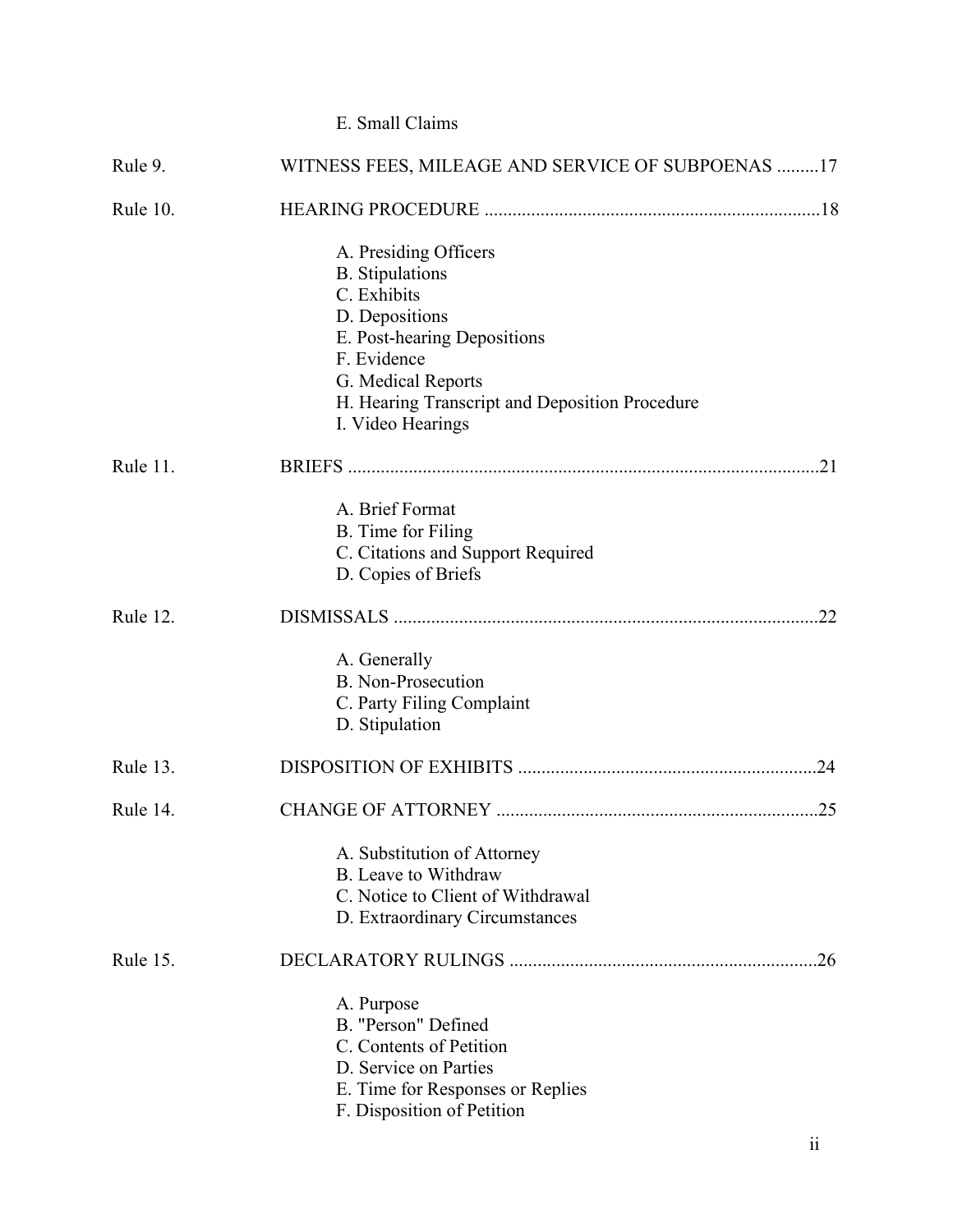| Rule 16.        |                                                           |
|-----------------|-----------------------------------------------------------|
| <b>Rule 17.</b> |                                                           |
|                 | A. Definition                                             |
|                 | <b>B.</b> Duties of Mediator                              |
|                 | C. Request for Mediation                                  |
|                 | D. Mediation Procedure                                    |
|                 | E. Agreement                                              |
| Rule 18.        | LUMP SUM SETTLEMENT AGREEMENTS 31                         |
|                 | A. Parties with Legal Representation                      |
|                 | B. Parties without Legal Representation and Other Special |
|                 | Circumstances                                             |
| Rule 19.        | DISPUTES BETWEEN PROVIDERS AND PAYORS 34                  |
|                 | A. Scope                                                  |
|                 | <b>B.</b> Compliance Prerequisite                         |
|                 | C. Service                                                |
|                 | D. Review                                                 |
|                 | E. Dispute Resolution Process                             |
| Rule 20.        |                                                           |
|                 | A. Legal Authority                                        |
|                 | <b>B.</b> Definitions                                     |
|                 | C. Filing and Service                                     |
|                 | D. Attorney Representation                                |
|                 | E. Petition                                               |
|                 | F. Response<br>G. Expedited Hearing                       |
|                 | H. Decision                                               |
|                 | I. Alternative Procedure                                  |
| Rule 21.        |                                                           |
| Rule 22.        |                                                           |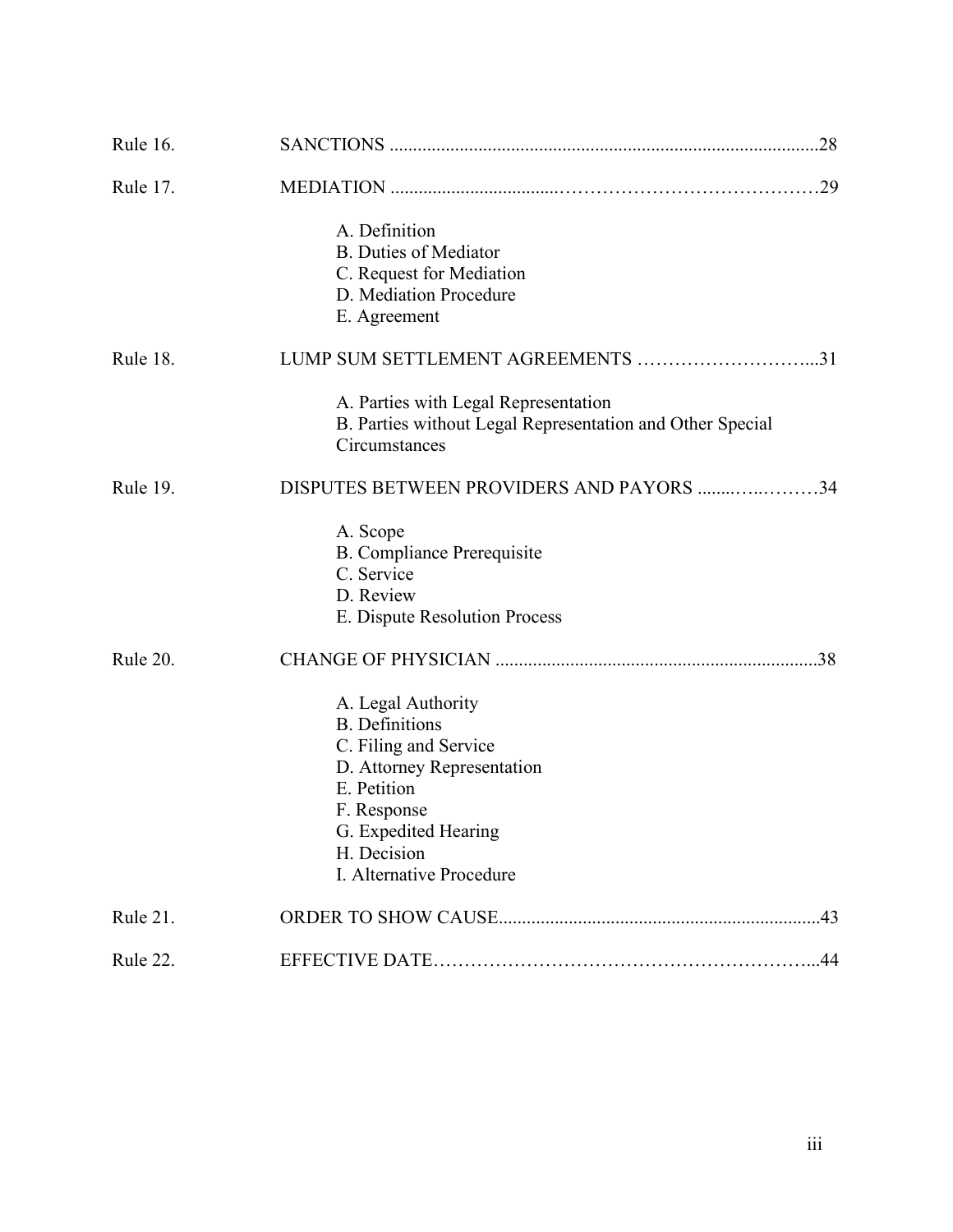| Appendix 1 -  | Workers' Compensation Complaint                                                                                                      |
|---------------|--------------------------------------------------------------------------------------------------------------------------------------|
| Appendix 2 -  | Workers' Compensation Complaint Against The Industrial Special<br>Indemnity Fund (ISIF)                                              |
| Appendix 3 -  | Answer to Complaint                                                                                                                  |
| Appendix 4A - | Officer's Complaint for Continuation of Salary Benefit under Peace<br>Officer & Detention Officer Temporary Disability Act           |
| Appendix 4B - | Answer to Officer's Complaint for Continuation of Salary Benefit under<br>Peace Officer & Detention Officer Temporary Disability Act |
| Appendix 5A - | Ledger of All Benefits Paid and Disputed                                                                                             |
| Appendix 5B - | <b>Attorney Charging Lien</b>                                                                                                        |
| Appendix 6A - | Motion for Approval of Disputed Charge                                                                                               |
| Appendix 6B - | Appendix A Motion for Approval of Disputed Charge                                                                                    |
| Appendix 7A - | Petition for Change of Physician                                                                                                     |
| Appendix 7B - | Response to Petition for Change of Physician                                                                                         |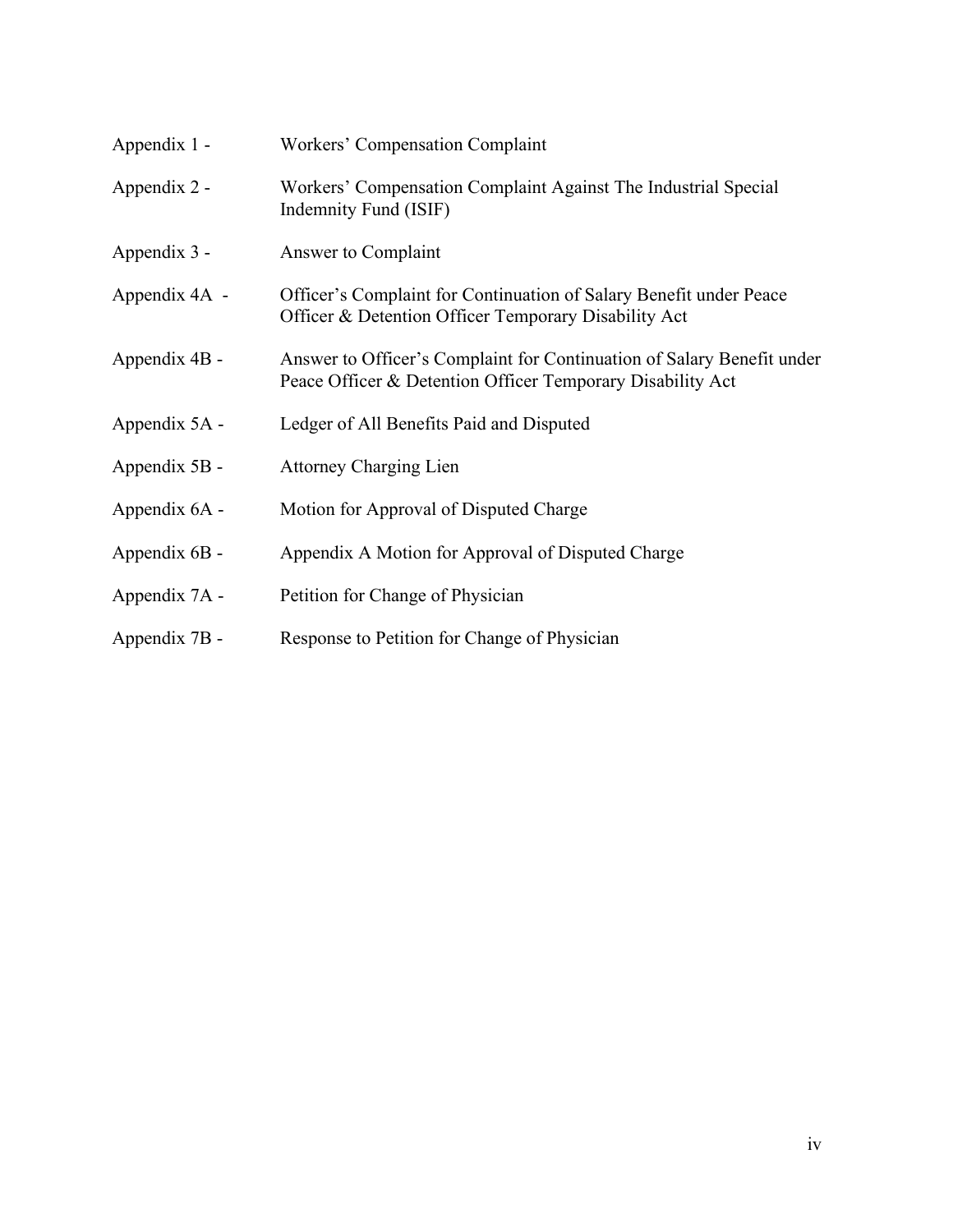### **INTRODUCTION**

By virtue of the authority vested in the Industrial Commission pursuant to Idaho Code §§ 72-508 and 72-707, the Industrial Commission of the State of Idaho hereby adopts the following rules of procedure governing judicial matters under its jurisdiction as provided by the Idaho Workers' Compensation Law. These rules shall amend and supplement those rules previously adopted by the Commission.

*COMMENT: This paragraph is intended to introduce the reader to the authority vested in the Commission to establish its procedural rules.*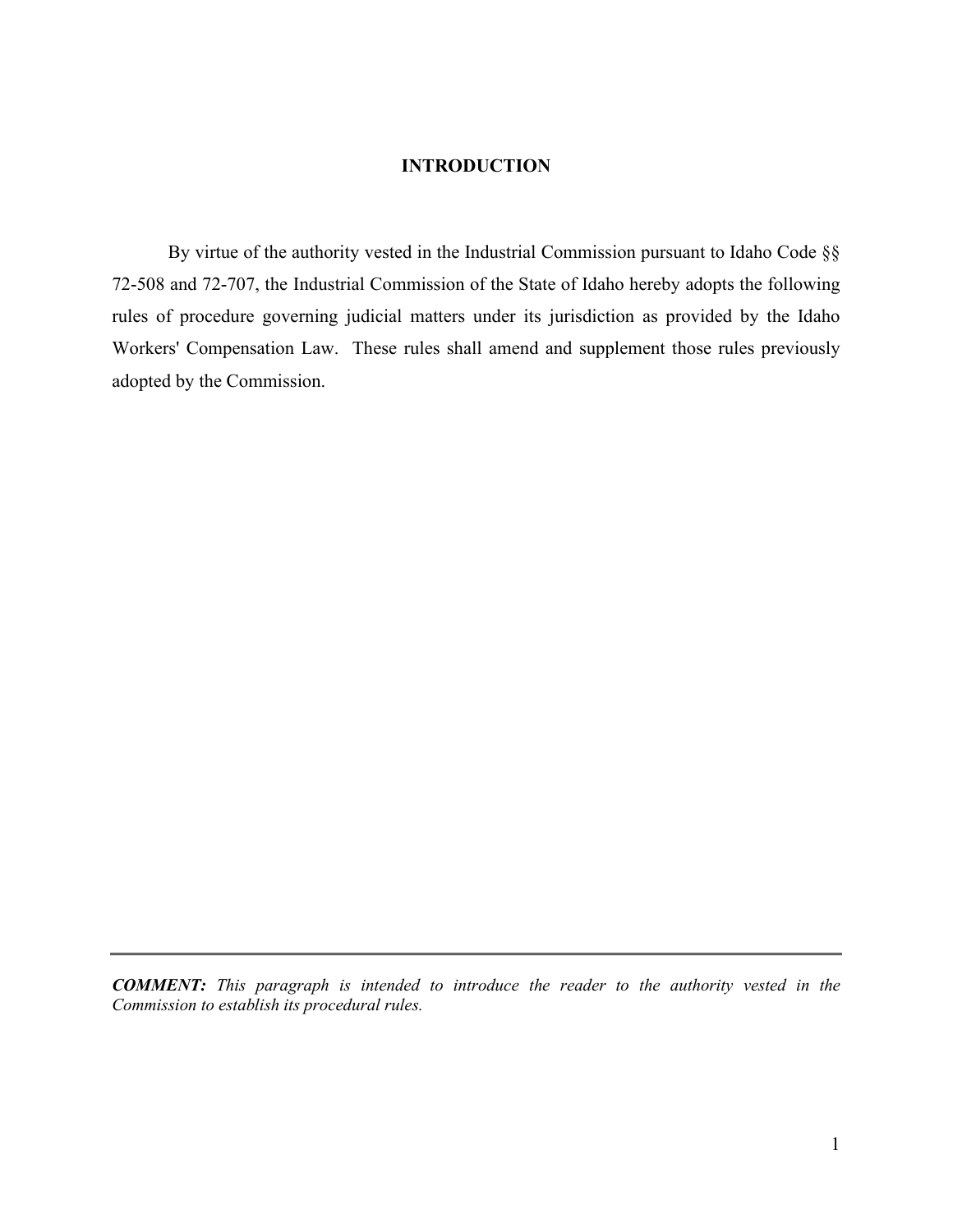### **RULE 1.**

### **TITLE, SCOPE, AND DEFINITIONS**

#### **A. Title and Scope.**

These rules shall be cited as the Judicial Rules of Practice and Procedure Under the Idaho Workers' Compensation Law, or abbreviated as JRP, and shall apply in all disputed cases coming under the Commission's jurisdiction. Any party to a controversy may apply to the Commission for relief, and the Commission shall make such order, ruling or award as it determines is reasonable and just. However, where the Commission in an administrative rule or regulation adopts a procedure for adjudication of a specific type of dispute, these rules shall apply only to the extent expressly incorporated therein. Pursuant to Idaho Code § 72-708 the Commission will construe these rules liberally to secure the just, speedy, and economical determination of all issues. The JRP effective March 23, 2020, address precautions necessary to support the health and safety of our community, and ensure access to Commission services for Idaho citizens, during the COVID-19 pandemic. Because the Commission cannot foresee all problems that may arise during the current crisis particular issues relating to application of the JRP may be addressed upon motion, at the Commission's discretion, on a case by case basis.

#### **B. Definitions.**

- 1. **"File"** or "**Filing**" is the actual receipt of a document by the Commission via email, fax, or physical delivery to the Commission's main office at 11321 W. Chinden Blvd. (Bldg. #2), Boise, Idaho 83714. To be deemed filed on a particular day, hand delivered or mailed documents must arrive at the Commission's main office before the close of business at 5:00 p.m., Mountain Time, as shown by the Commission's date stamp. Documents received after 5:00 p.m., Mountain Time, shall be deemed filed the next business day. Documents received via email or fax before midnight, Mountain Time, shall be considered filed on that date, except as otherwise provided by these rules.
- 2. "**Service**" or "**serve**" is the transfer of a document or pleading to the other party or parties. Service may be accomplished by U.S. mail, overnight service, parcel service, email, personal service or facsimile transmission. See JRP Rule 4.
- 3. "**Pro se**" shall refer to a person acting as their own legal counsel in matters before the Commission.
- 4. "**Commission**" means the Idaho Industrial Commission and shall include one or more of the three Commissioners, any Referee, Mediator, or any other person to whom the Commissioners have delegated any part of their authority.
- 5. "**Default**" is the failure of a party to answer when required within a specified time period. See JRP Rule 6.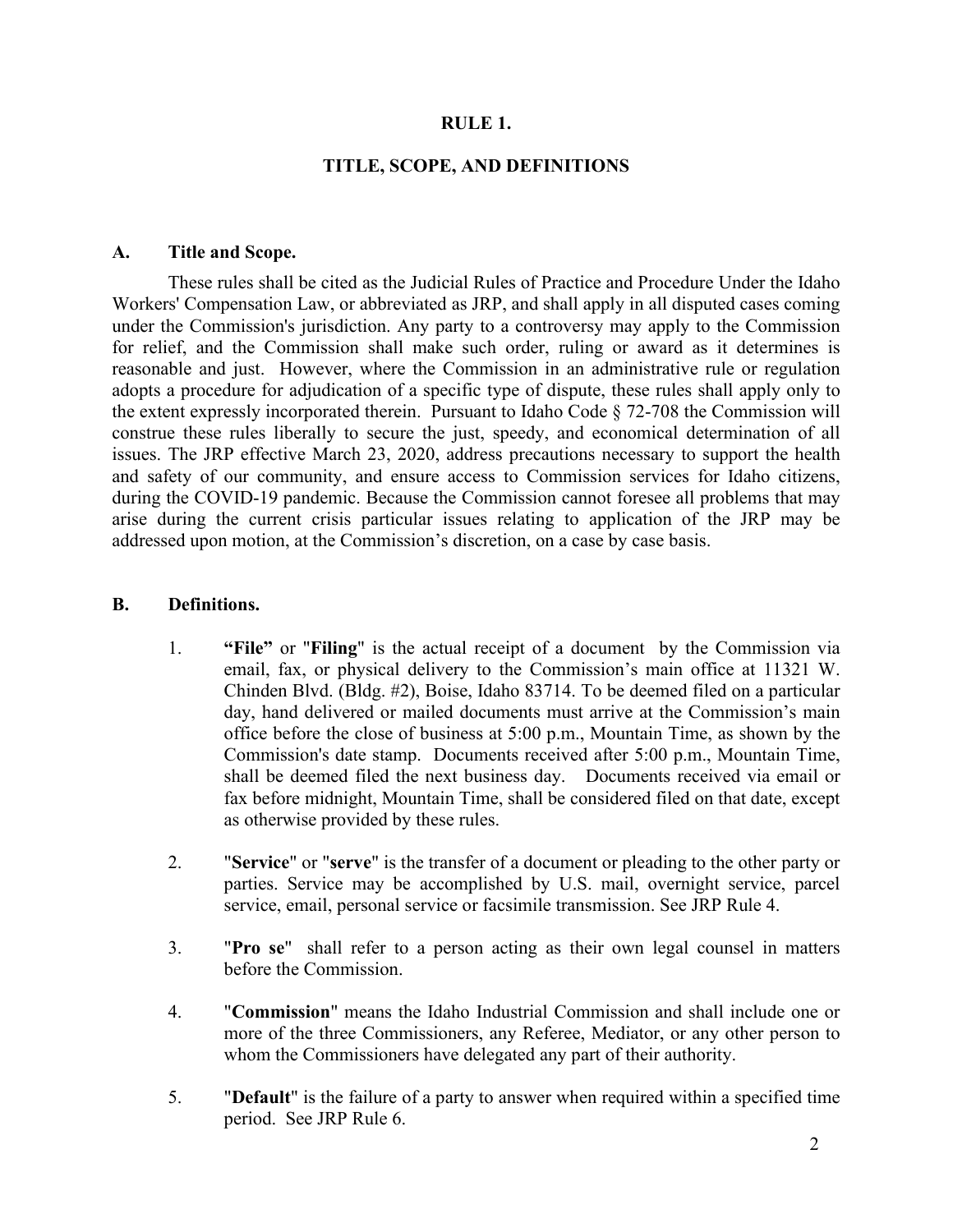- 6. "**Prima facie**" is the first appearance of evidence that, on its face, is sufficient to establish a fact. A prima facie case is established by providing sufficient evidence to prove eligibility for benefits. See JRP Rule 6.
- 7. "**De novo**" is a process in which a prior decision or determination is reviewed with a fresh analysis of the pleadings, testimony, and exhibits.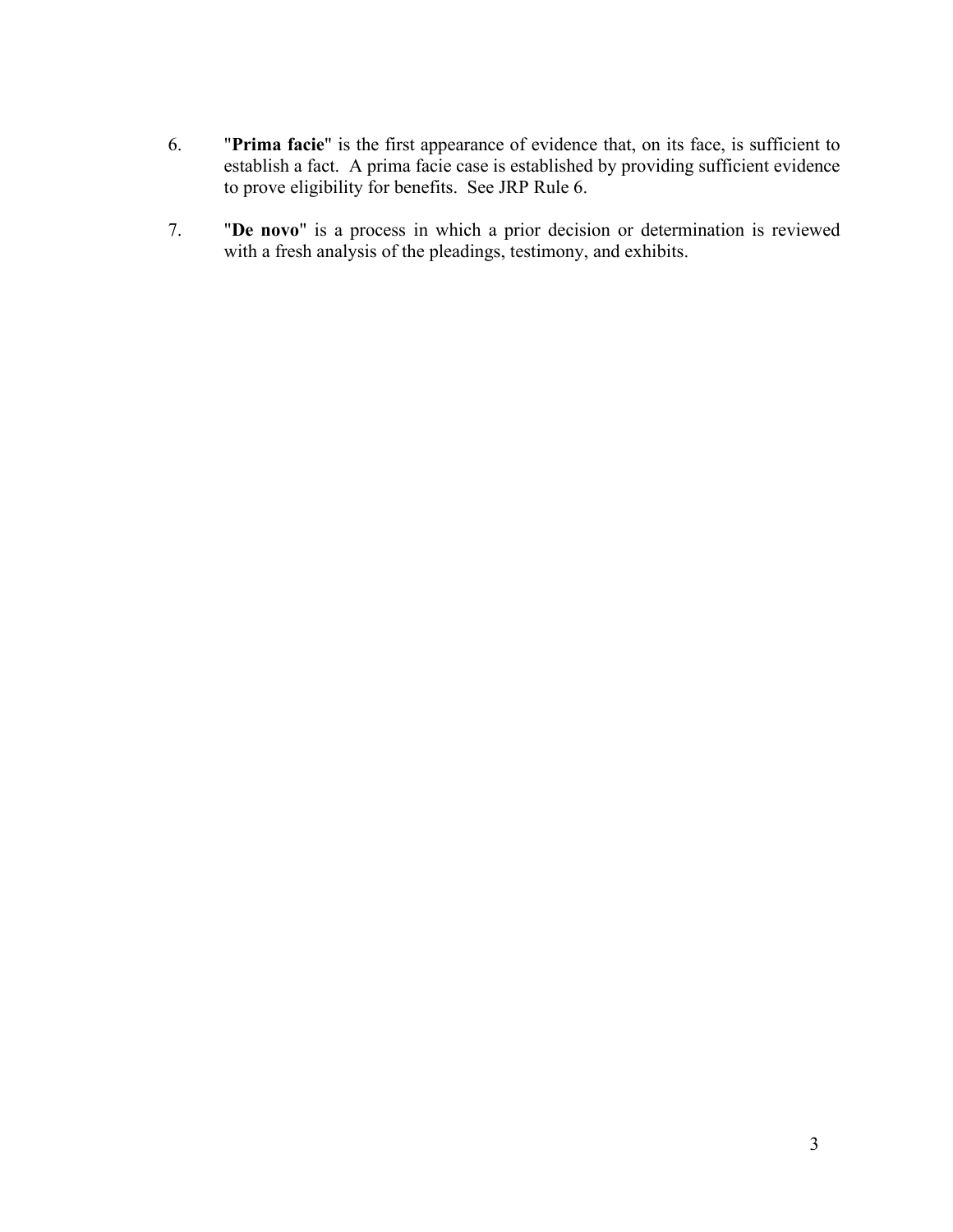### **RULE 2.**

### **REPRESENTATION**

# **A. Natural Persons.**

Any natural person may act *pro se* or be represented by an attorney who is licensed to practice law in the State of Idaho, or who is associated with an attorney licensed to practice law in the State of Idaho.

### **B. Parties Other Than Natural Persons.**

Except as otherwise set forth in these rules, all parties other than natural persons must be represented by an attorney who is licensed to practice law in the State of Idaho or who is associated with an attorney licensed to practice law in the State of Idaho. This requirement includes, but is not limited to, the filing of any document in any matter in which a complaint has been filed and participating in any proceeding before the Commission.

*COMMENT: The representation of parties has been clarified, and the designation of a "natural" person added.*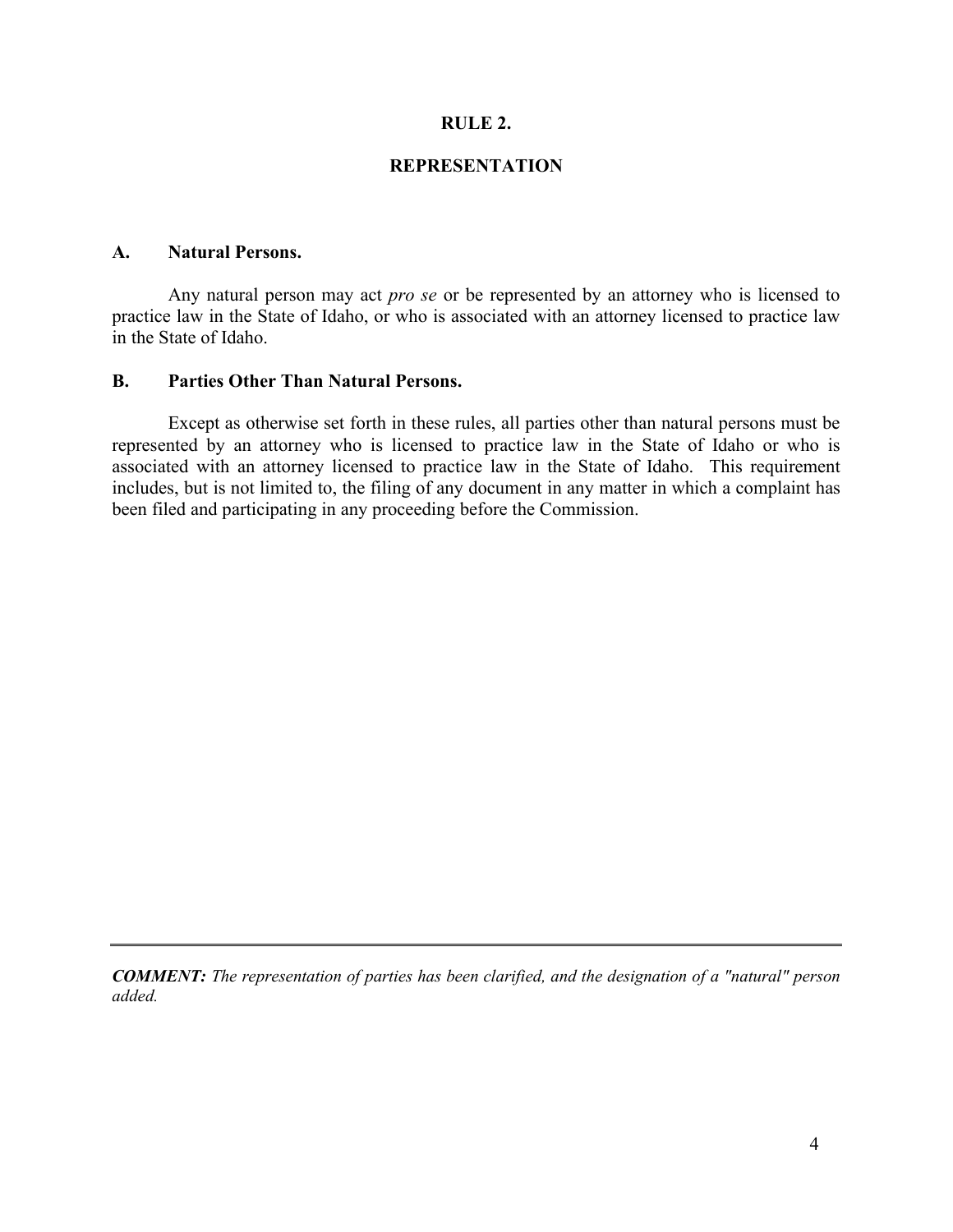# **RULE 3.**

# **PLEADINGS**

# **A. Complaint and Answer.**

- 1. For purposes of these rules, an "application for hearing," as referenced in Idaho Code § 72-706, shall be called a complaint. The complaint shall be in the form prescribed by the Commission, an example of which is attached hereto as Appendix 1.
- 2. The answer to such complaint shall be in the form prescribed by the Commission, an example of which is attached hereto as Appendix 3.

# **B. Separate Complaints.**

1. **Consolidation** - A separate complaint shall be filed for each alleged accident or occupational disease for which workers' compensation benefits are claimed. Separate pleadings shall be filed in each case in which a complaint has been filed; provided, however, that a single pleading may be filed in two or more cases which have been consolidated. No cases shall be consolidated except by order of the Commission, and the Commission will not consider consolidation of cases unless a separate complaint has been filed in each and every case sought to be consolidated.

### **C. Industrial Special Indemnity Fund.**

Any claim against the Industrial Special Indemnity Fund (ISIF) shall be made by filing a separate complaint in accordance with Idaho Code § 72-334, and shall be in the form prescribed by the Commission, an example of which is attached hereto as Appendix 2. All complaints against the ISIF shall be filed with the Commission and a copy shall be served on all other parties.

# **D. Peace Officer and Detention Officer Temporary Disability Act Complaint and Answer**

- 1. Any claim regarding the eligibility of a peace officer or detention officer for the continuation of salary benefit referenced in Idaho Code § 72-1101, *et seq*., shall be made by filing a complaint in the form prescribed by the Commission, an example of which is attached hereto as Appendix 4A.
- 2. The answer by an employer to an officer's complaint for the continuation of salary benefit shall be in the form prescribed by the Commission, an example of which is attached hereto as Appendix 4B.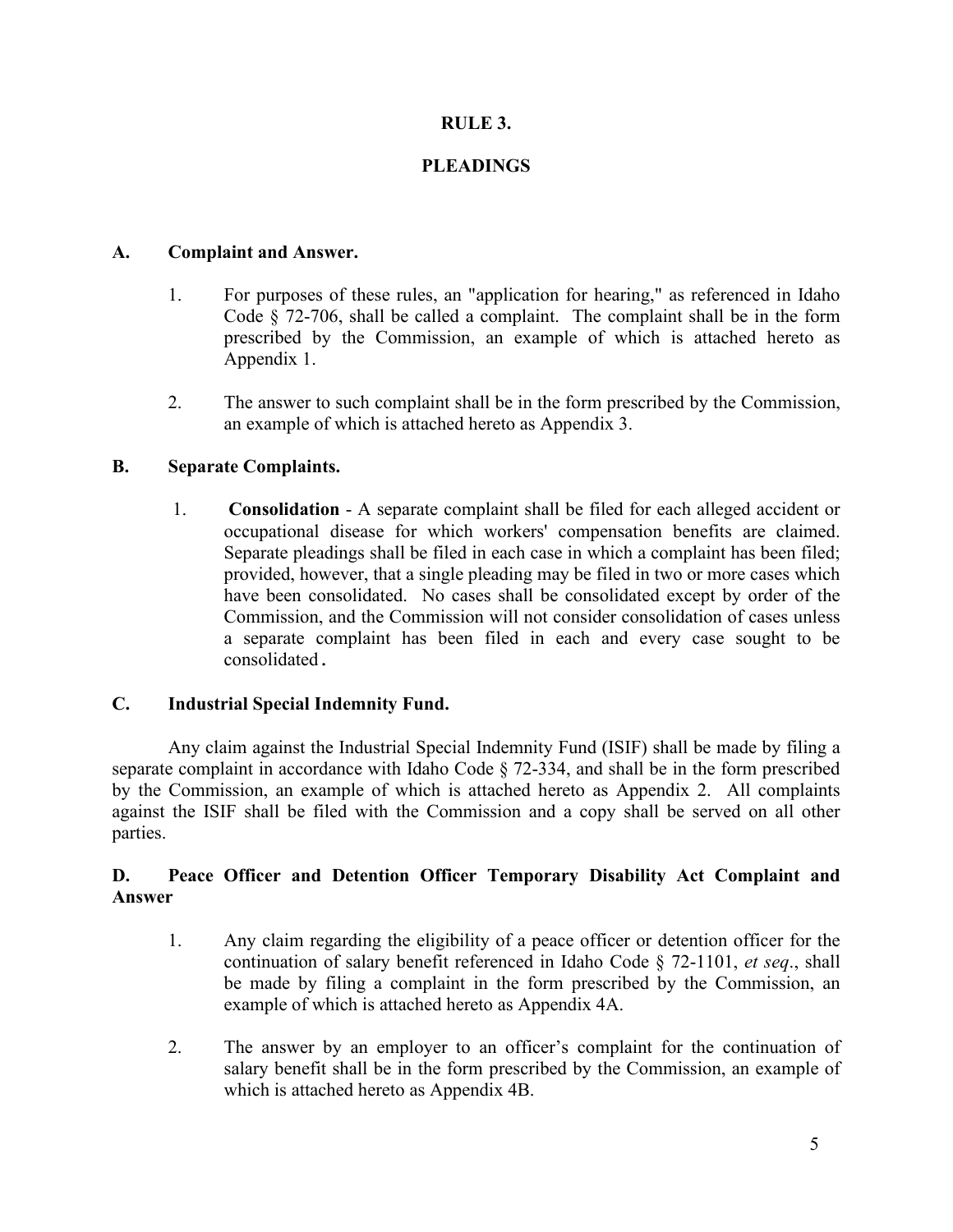# **E. Certifying Pleadings, Motions or Other Papers.**

Every pleading, motion, and other paper of a party represented by an attorney shall be signed by at least one attorney of record licensed by the State of Idaho, in the attorney's individual name. An acceptable signature may be pen to paper, stylus to screen, or similar electronic affirmation; however, "/s/" or similar designation is not an acceptable signature. A party who is not represented by an attorney shall sign the pleading, motion, or other paper. The signature of any party to an action, or the party's attorney, shall constitute a certification that said party, or the party's attorney, has read the pleading, motion, or other paper; that to the best of his or her knowledge, information, and belief after reasonable inquiry that there are sufficient grounds to support it, and that it is not submitted for delay or any other improper purpose.

# **F**. **Motions Generally.**

- 1. An application to the Commission for an order shall be made by filing a motion which, unless made during a hearing, shall be made in writing, state the legal and factual basis for the motion, and set forth the relief or order sought.
- 2. If, after 14 days from the filing of a motion, no brief, affidavit, or other response is filed, the Commission may act on the motion. The Commission may act on the motion sooner after giving actual notice, or attempting to give actual notice by telephone or by facsimile transmission, to all parties. If the motion is opposed by any party, the Commission may base its ruling on written argument or may conduct such conference or hearing as may be necessary, in the Commission's judgment, to rule on the motion.
- 3. All motions and other pleadings shall be served on all other parties.

# **G. Motions to Reconsider.**

A motion to reconsider pursuant to Idaho Code § 72-718 shall be made within 20 days from the date the final decision is filed and shall be supported by a brief filed with the motion. All responses to a motion to reconsider shall be filed within 14 days of the date of filing of the motion. Any reply brief shall be filed no later than 10 days from the date of filing the response.

# **H. Form and Size Requirements for Filed Documents.**

- 1. Pleadings, letters, petitions, briefs, notices and other documents filed by means of regular United States mail (mail), overnight service, parcel service, personal service of process or facsimile transmission with the Commission shall be on 8  $1/2$ " x  $11$ " white paper.
- 2. The name, address, phone number, email address, and Idaho State Bar Number of the attorney appearing of record or, if unrepresented, the address, phone number, and email address (if any) of the self-represented party, must appear above the title of the court in the space to the left of the center of the page and beginning at least 1.2 inches below the top of the page.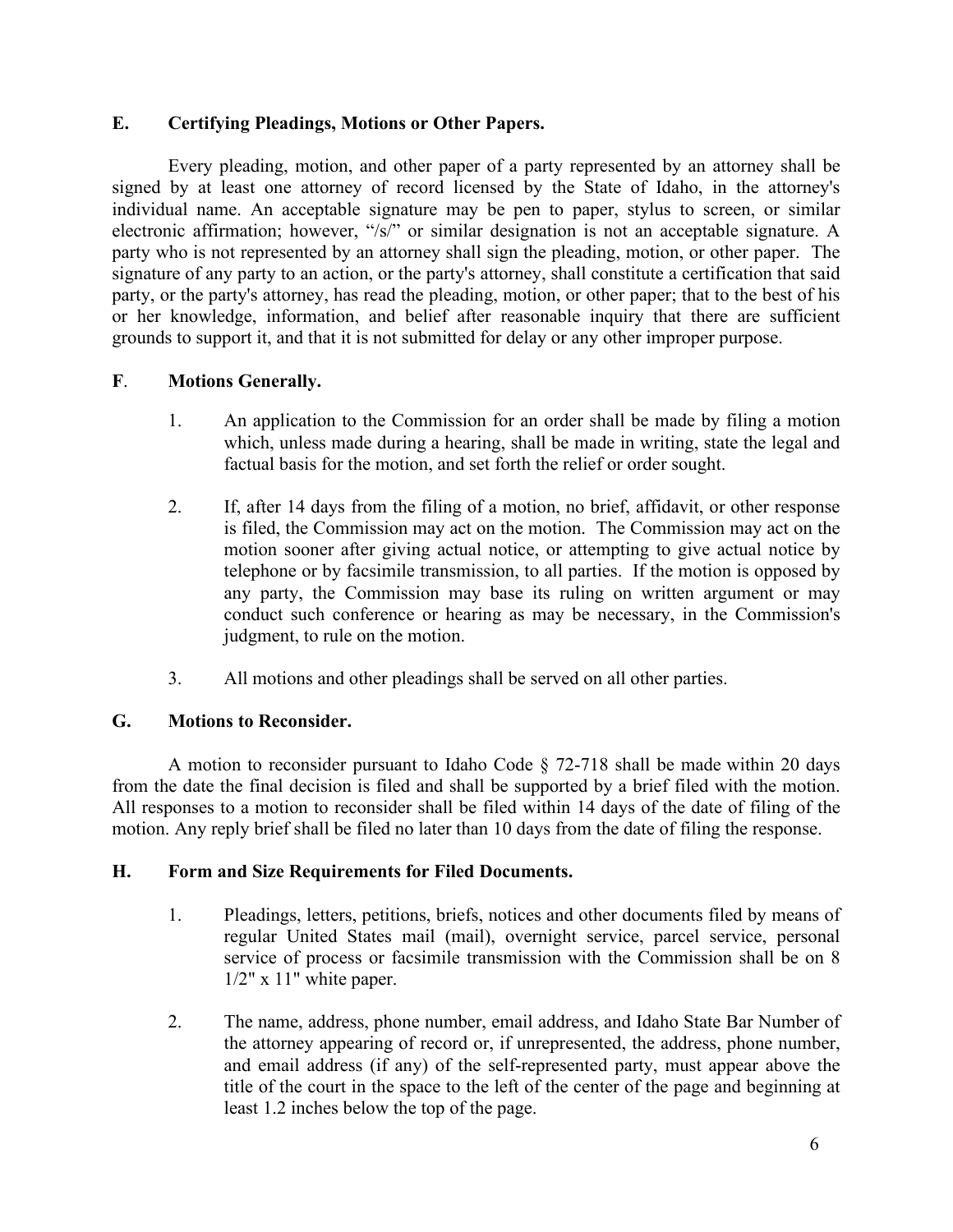3. All pleadings, letters, petitions, briefs, notices and other documents filed by email shall be filed as a PDF (\*.pdf) attachment to an email. PDF attachments shall conform to the form and size requirements for physical documents.

*Motion for Reconsideration - Per* Wright v. Willer*, 111 Idaho 474, 476, 725 P.2d 179, 181 (1986): A motion for reconsideration filed and served by mail is "made" when it is placed in the mail.*

*COMMENT RE: Complaint - The necessity to sign the release by claimant is not jurisdictional to filing the complaint. The use of this form is intended for ease in receiving medical information by Employer/Surety. Should claimant refuse to release such medical information, serious consequences may develop in pursuing the claim for benefits.*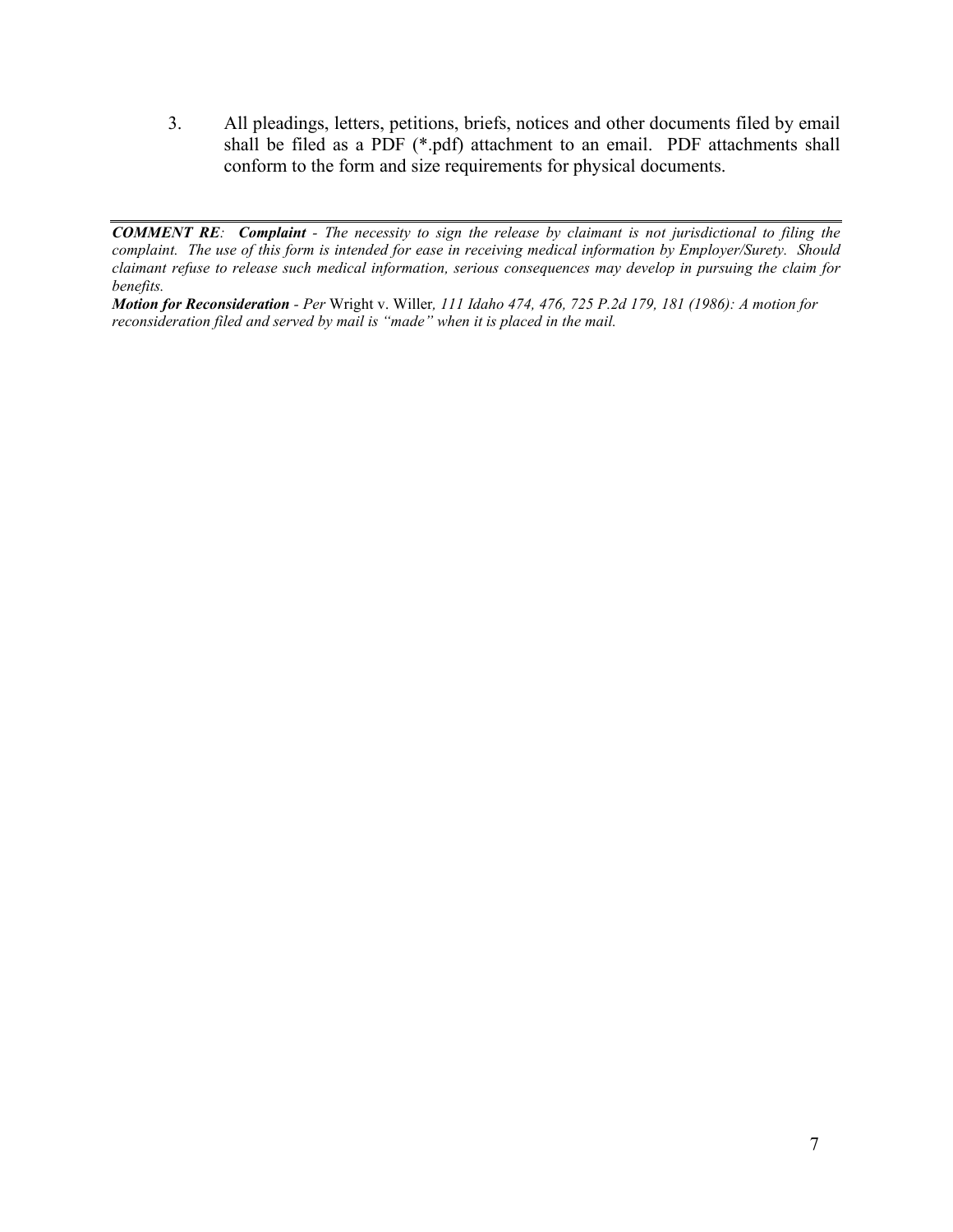### **RULE 4.**

### **FILING AND SERVICE**

### **A. Generally.**

Documents, including Complaints and Answers, required by these rules, to be filed or served shall be filed or served as a PDF (\*.pdf) email attachment whenever possible. All filings via email shall be sent to the Commission at  $\frac{\text{effling}(a)\text{lic.idaho.gov}}{\text{cylic.idaho.gov}}$ . For any document filed with the Commission by email, an original document is not required, although service on opposing parties must be accomplished the same day as filing, unless otherwise specified by these rules. Service of documents by email to represented parties shall be to the email address for electronic service of notices and orders that the party's attorney has provided to the Idaho State Bar pursuant to Idaho Bar Rule (I.B.C.R.) 303(a)(6)(A). For *pro se* parties, and where email is not available, filing and service may be accomplished by means of regular U.S. mail, overnight service, parcel service, personal service or facsimile transmission. Service by U.S. mail is complete upon mailing, unless otherwise specified by these rules.

### **B. Service – Complaint.**

- 1. The party making the complaint shall file the complaint with the Commission. The party filing the complaint shall serve all other parties to the action with a copy of the complaint within sixty (60) days of filing the complaint. In serving the employer and any surety or sureties, service shall be made on the party's Idaho agent. The Commission shall serve a copy of the complaint on behalf of *pro se* claimants on the Idaho agent of employer's surety listed on Commission records.
- 2. The address to which each copy of the complaint is served shall be the last known address of the respective party or parties, or the agent thereof as named in the Commission's records, *i.e.*, claim, bond record, or authorized adjuster list.
- 3. After the complaint has been served on all parties to the action, the party filing the complaint or such party's attorney shall certify to the Commission the parties served, the date and method of service, and the identity of the person served, or, if service is accomplished by email or mail, the email or address to which the complaint was sent.

# **C. Service – Answer.**

1. Each party served with a copy of the complaint must file an answer to said complaint within 21 days from the date of the service of the complaint. A copy of the answer shall be served by the defendant(s) on all other parties, within seven (7) days of the date of filing the answer. If a party has an attorney, service shall be on that attorney.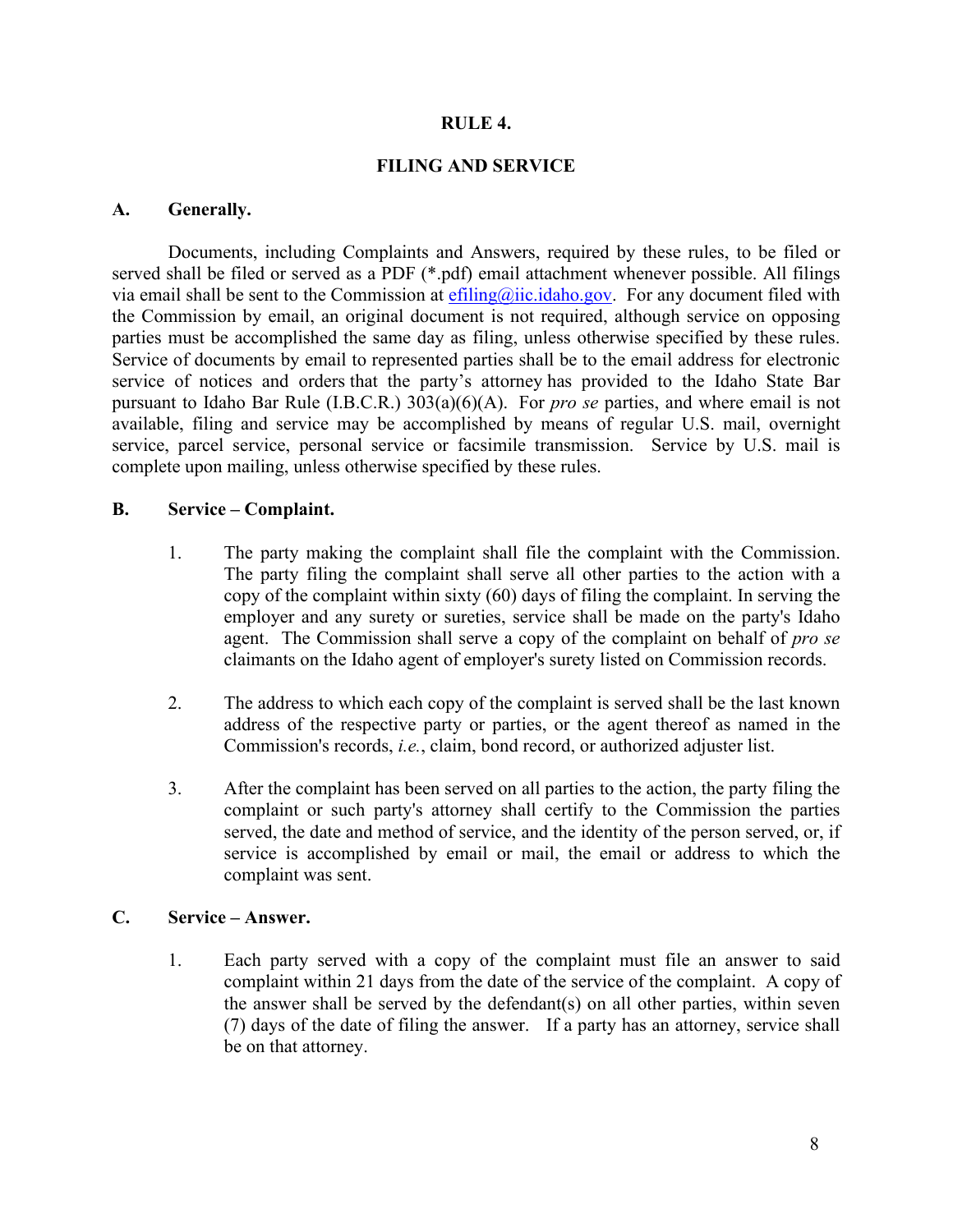2. The Commission may shorten or extend the time for filing an answer to the complaint after a motion and showing of good cause has been made within the original time allowed.

# **D. Service – Request for Hearings.**

- 1. Service to other parties by email does not require a secondary method of service.
- 2. For any document transmitted by email to the Commission, an original document is not required. Unless otherwise noted in the JRP, lodging documents with the Commission via email is not an accepted means of filing.

*COMMENTS: Subsection A includes a comprehensive list of delivery options. Subsection B requires service on the Idaho agent and not an out-of-state office of either the Employer or Surety.* 

*The attorney's email address to be used for service of documents referenced in Subsection A is designated on the Idaho State Bar's online attorney roster as the "Court eService Email."*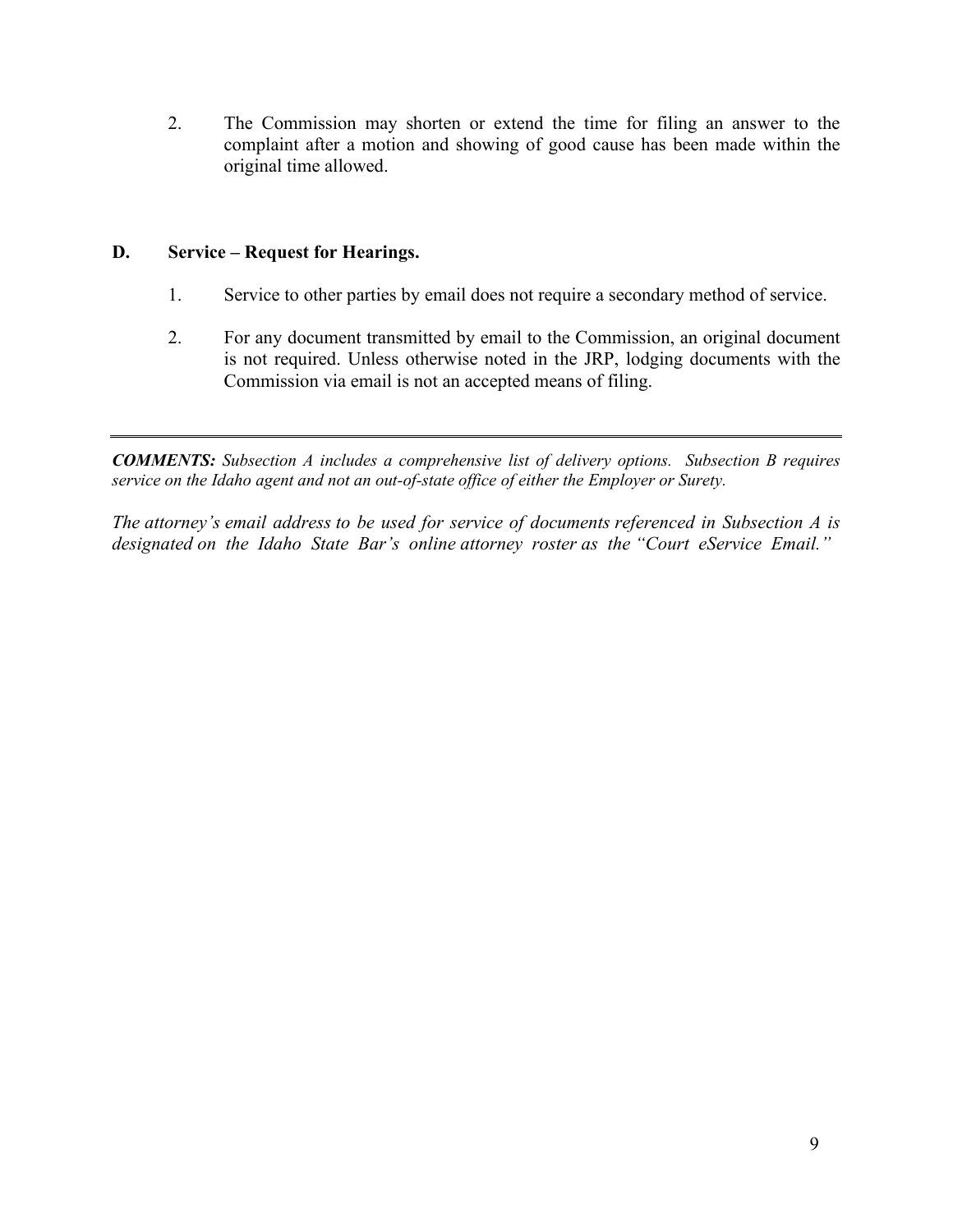### **RULE 5.**

### **EX PARTE COMMUNICATIONS**

**A.** No Commissioner or Referee shall initiate, permit, or consider communications made to him or her outside the presence of the parties concerning a pending proceeding. No person shall discuss with a Commissioner or a Referee the facts or merits of any matter in which a Complaint has been filed, unless all parties or their attorneys are present, or a party has failed to attend a conference in which the parties have been duly notified of the time for such conference.

**B.** In the event such communication is made, the Commissioner or Referee receiving the communication shall give written notice to all parties of the communication. Any party may thereafter request a status conference to discuss the impact and effect of the communication, and any resolution thereof.

**C.** Referees acting as mediators shall be exempt from the above requirements.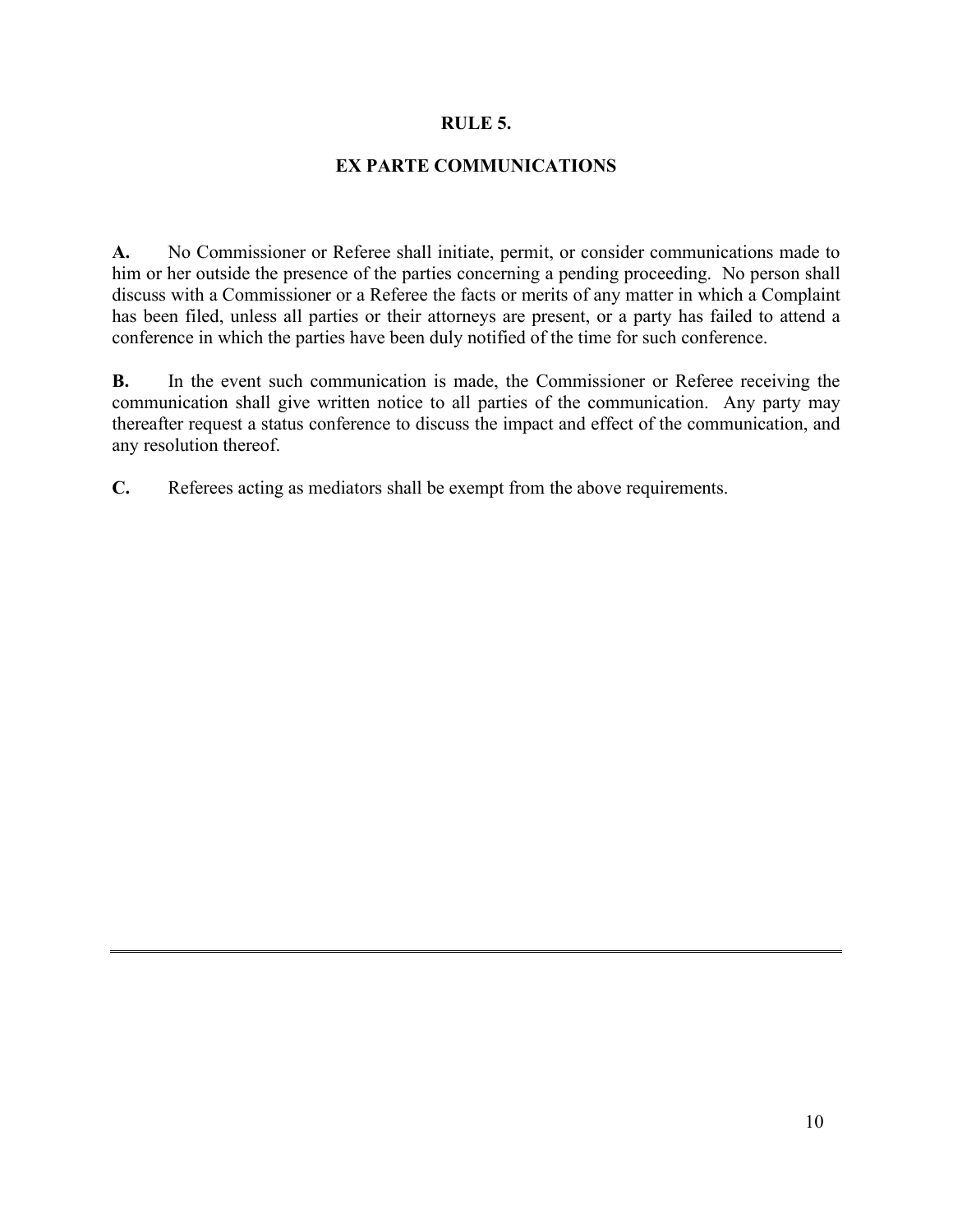### **RULE 6.**

### **DEFAULT**

### **A. Procedure for Entry of Default.**

A party seeking the entry of a default shall give notice by certified United States mail to all parties of its intent to take default and shall file with the Commission proof of service, or attempted service, of such notice that contains a copy of the notice. If the party against whom the default is sought does not file with the Commission an answer to the complaint within 21 days after service, or attempted service, of the notice, the Commission shall issue an order entering default and serve notice thereof on all parties to the action.

#### **B. Setting Aside Default.**

For good cause shown, and on written motion filed within 10 days after an entry of default, the Commission may set aside such entry.

### **C. Award or Judgment of Default.**

After an order entering default becomes final, the Claimant must establish a *prima facie* case to support an award or judgment.

The Claimant may establish a *prima facie* case by submitting affidavits, depositions, and/or medical reports to the Commission or, alternatively, the Claimant may file a request for hearing to establish a *prima facie* case. Proof of medical facts at hearing may be made in the manner set forth in JRP Rule 10(G).

A defaulted party may not participate further in the proceedings and, therefore, may not present evidence to rebut the Claimant's *prima facie* case. When the Commission determines whether the Claimant has established a *prima facie* case, it shall enter an appropriate order and serve notice thereof on all parties.

*COMMENT: The new rule streamlines the default process and eliminates the requirement to file a motion for default.*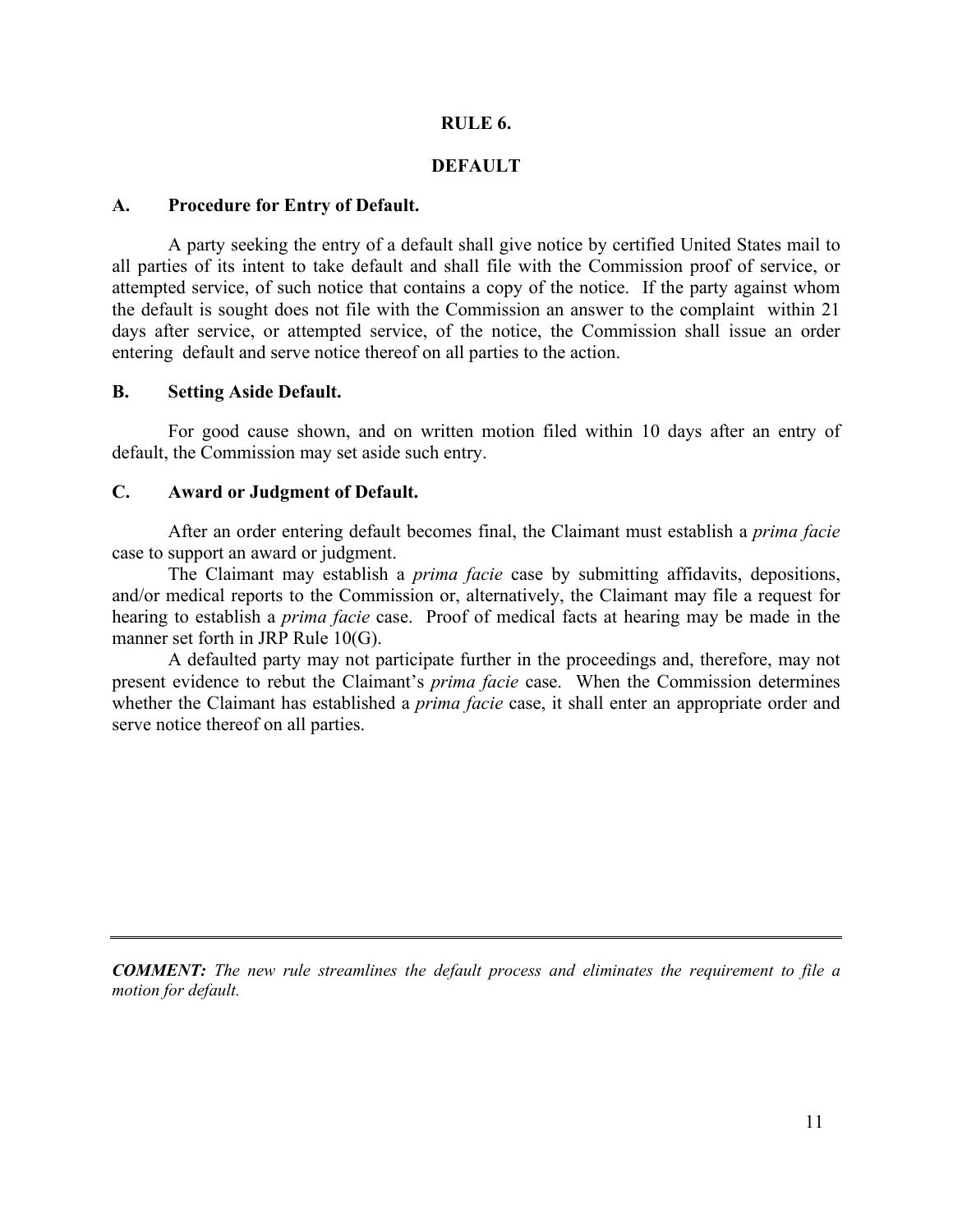# **RULE 7.**

# **DISCOVERY**

**A.** Parties may obtain discovery by one or more of the following methods: depositions by oral examination or written questions, written interrogatories, or requests for production of documents or things.

**B.** Requests for admissions shall not be allowed. This provision notwithstanding, the parties may agree to admit facts prior to hearing.

**C.** Procedural matters relating to discovery, except sanctions, shall be controlled by the appropriate provisions of the Idaho Rules of Civil Procedure.

*COMMENTS: Discovery is limited to the procedures within this rule. Requests for admissions continue to remain an unacceptable procedure at the Commission.*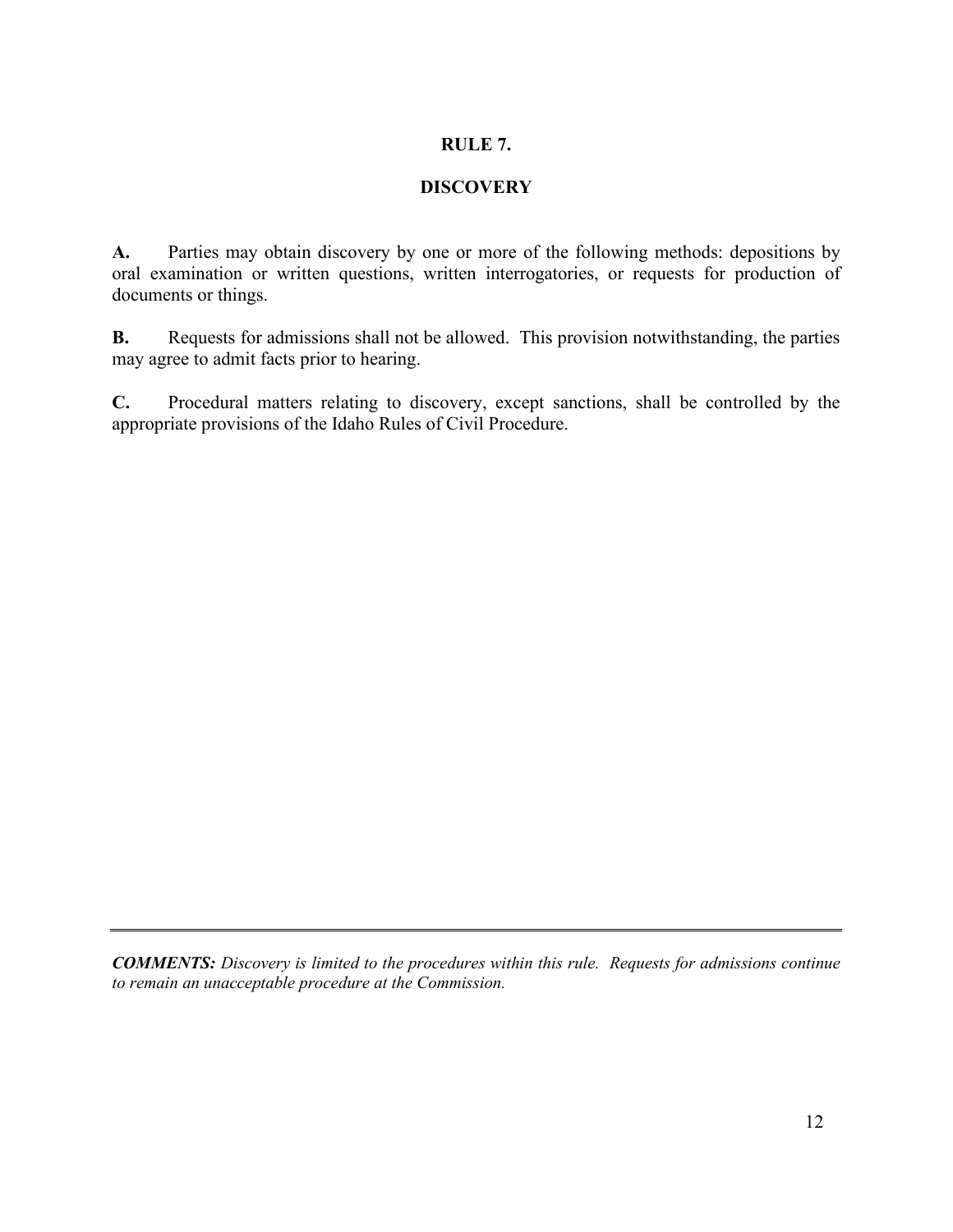### **RULE 8.**

### **PREHEARING PROCEDURE**

### **A. Conferences.**

On the motion of any party filed any time after the answer to the complaint has been filed, or on its own motion, the Commission may hold a conference or conferences with all parties to consider and discuss the following, as appropriate:

- 1. Mediating the dispute as provided in JRP Rule 17;
- 2. Clarifying the issues;
- 3. Amending the pleadings;
- 4. Obtaining admissions of fact and of documents which will avoid unnecessary proof;
- 5. Limiting the number of expert witnesses and identifying persons having knowledge of relevant facts who may be called as witnesses;
- 6. Discovery issues and schedule;
- 7. Issues of fact and law;
- 8. Whether the case should be heard by the full Commission because it is a case of first impression, presents a situation to overturn or modify precedent, involves novel or complex facts, or otherwise merits hearing by the full Commission rather than by a Referee; and
- 9. Any other matter which any party or the Commission deems relevant.

#### **B. Telephone Conferences.**

- 1. In any prehearing proceeding before the Commission, including any scheduling or discovery matter, the Commission may, on motion of any party or on its own motion, direct that the proceeding be conducted by telephone conference with all parties.
- 2. A motion for telephone conference may be submitted:
	- a. in writing by hand delivery to the Boise Office at the Chinden Campus 11321 W. Chinden Blvd. (Bldg. #2), Boise, Idaho 83714;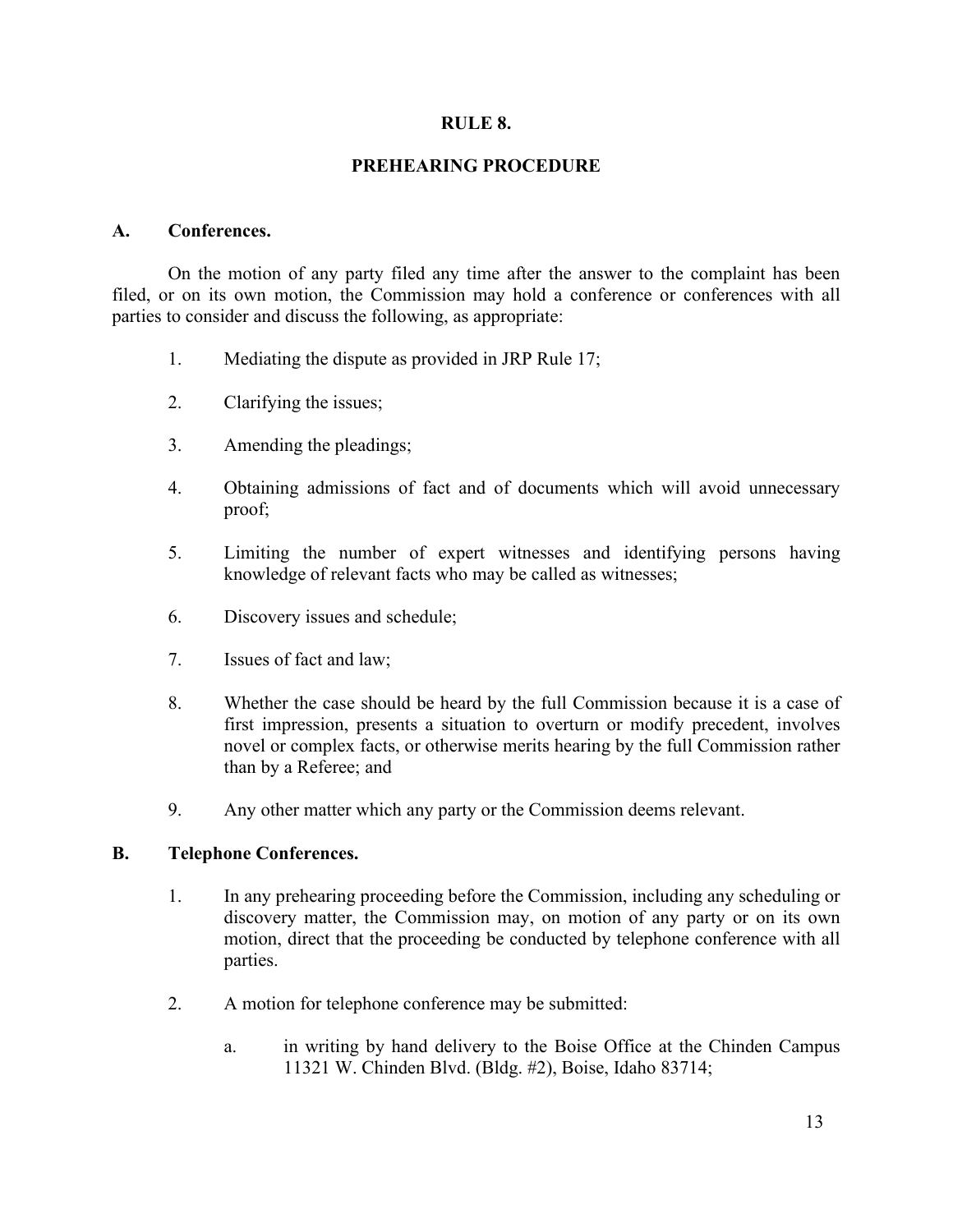- b. faxed to (208) 332-7558;
- c. mailed via USPS to P.O. Box 83720, Boise, Idaho 83720-0041; or
- d. emailed as an attached PDF to conference.request $(\partial \Omega)$ ic.idaho.gov.

Service upon all parties must still be completed pursuant to JRP 4. All requests for telephone conference must be made by email if this method of service is available to the parties. Emailed requests will be considered as the original and a same day post marked original will not be required to be filed.

# **C. Requesting a Hearing.**

- 1. Unless otherwise scheduled for hearing under these rules, no case shall be set for hearing until the time for filing an answer has passed and a party shall have filed with the Commission and served on all other parties a written request for hearing which shall contain the following:
	- a. Statement of readiness for hearing;
	- b. Clear and concise statement of the factual and legal issue or issues which the party desires the Commission to hear and decide;
	- c. Desired location of the hearing;
	- d. Desired dates of the hearing;
	- e. Unavailable dates of counsel;
	- f. Estimated length of the hearing;
	- g. Whether settlement negotiations have been conducted and if so, the likelihood that settlement will be achieved before hearing;
	- h. Whether the case should be heard by the full Commission because it is a case of first impression, presents a situation to overturn or modify precedent, involves novel or complex facts, or otherwise merits hearing by the full Commission rather than by a Referee; and
	- i. Whether a translator or any assistive device will be needed, and any other information that will be helpful to the Commission in scheduling or conducting the hearing.
- 2. Hearing requests may be submitted: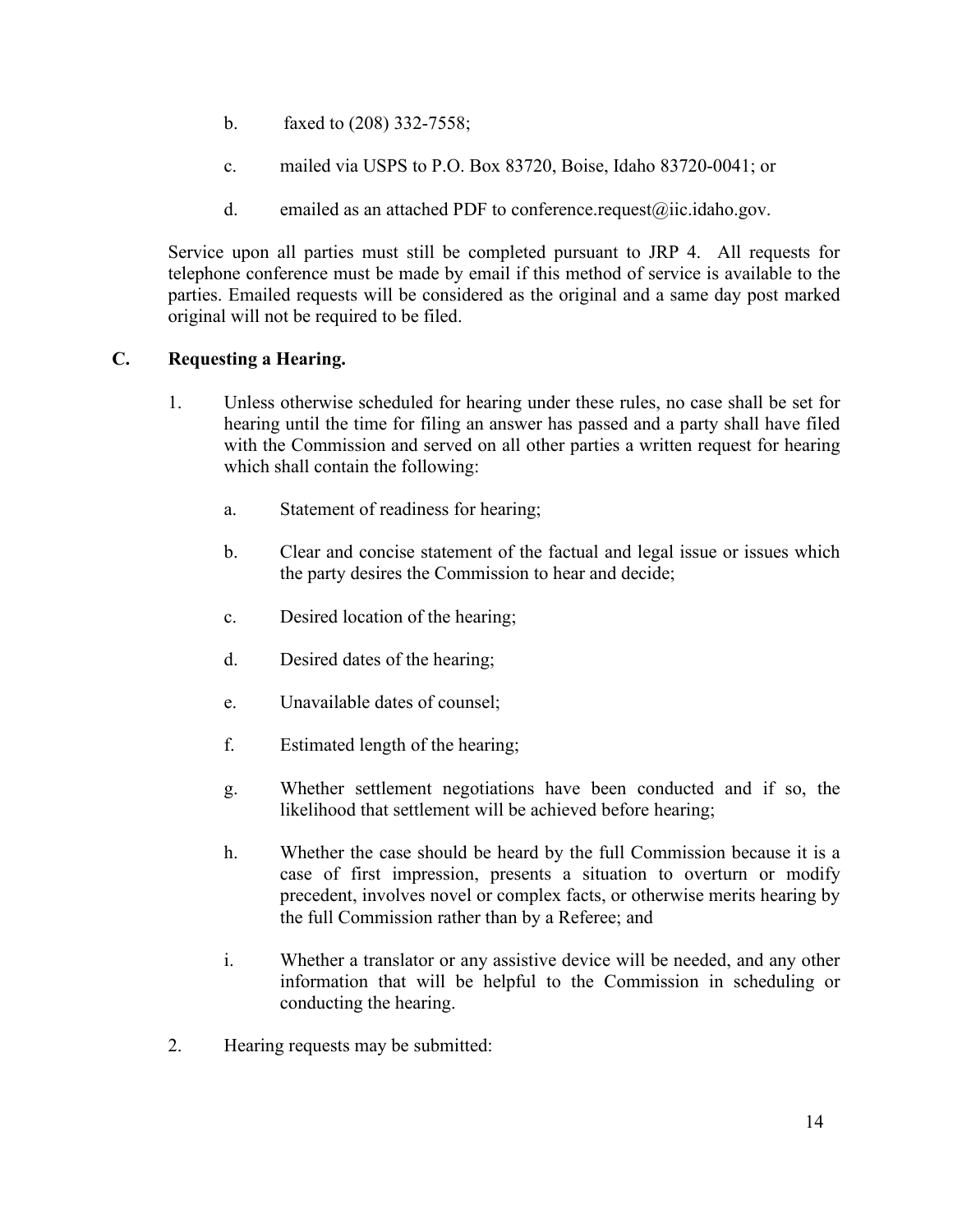- a. in writing by hand delivery to the Boise Office at the Chinden Campus 11321 W. Chinden Blvd. (Bldg. #2), Boise, Idaho 83714;
- b. faxed to 208-332-7558;
- c. mailed via USPS to P.O. Box 83720, Boise, Idaho 83720-0041; or
- d. emailed as an attached PDF to hearing.request $(\partial \Omega)$ iic.idaho.gov.

Service upon all parties must still be completed pursuant to JRP 4. All requests for hearing must be made by email if this method of service is available to the parties. Emailed requests will be considered as the original and a same day post marked original will not be required to be filed.

- 3. Within 14 days of the date of service of the request for hearing, all opposing parties shall respond in writing to the request. Any party objecting to scheduling the case for hearing must submit a clear and concise statement of the reasons why the case should not be set. If no response is timely filed, the Commission may schedule a hearing based solely on the request for hearing.
- 4. The Commission may order all parties to submit prehearing statements containing any of the information specified in subparagraphs C.1.c. through C.1.i. above, and/or prehearing memoranda, and may schedule a case for hearing on its own motion.

# **D. Emergency Hearings.**

- 1. If, at any time after the date the answer is filed or should have been filed, any party believes that an emergency exists such that an expedited hearing on any issue or issues is needed, that party shall file a request for an emergency hearing. Emergency hearing requests may be submitted:
	- a. in writing by hand delivery to the Boise Office at the Chinden Campus 11321 W. Chinden Blvd. (Bldg. #2), Boise, Idaho 83714;
	- b. faxed to 208-332-7558;
	- c. mailed via USPS to P.O. Box 83720, Boise, Idaho 83720-0041; or
	- d. emailed as an attached PDF to hearing.request $(\hat{\omega})$ iic.idaho.gov.

Service upon all parties must still be completed pursuant to JRP 4. All requests for emergency hearing must be made by email if this method of service is available to the parties. Emailed requests will be considered as the original and a same day post marked original will not be required to be filed.

2. The Commission may issue an order scheduling an emergency hearing after conducting a conference in which all parties are provided an opportunity to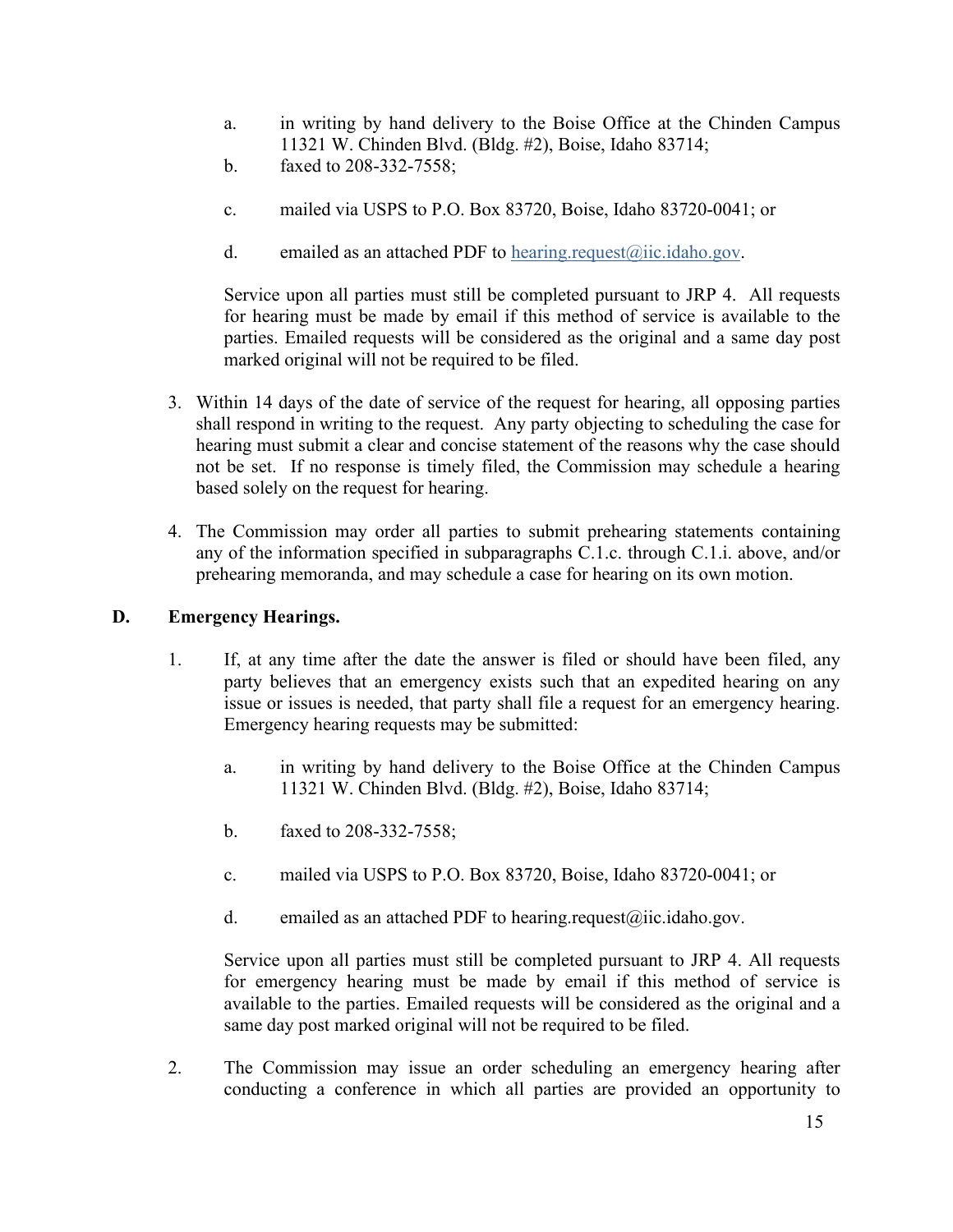present their positions as to the necessity of an emergency hearing. The determination of what constitutes a situation justifying an emergency hearing shall be within the Commission's sole discretion. In the event the request is granted, the parties shall be prepared to proceed to hearing within 30 days of the scheduling order

### **E. Small Claims.**

If both parties agree that the total amount of the claim is less than \$2,000 and the parties have failed to resolve the matter in mediation, the case may be heard according to subsection D of this rule on an emergency basis.

*COMMENTS: Subsection A.1 references the importance of mediation in the resolution process of issues at the Commission. Mediation has a separate rule.* 

*Subsection D provides a specific forum to resolve issues which substantially impact the health or financial stability of an injured worker and need immediate attention by the Commission.* 

*Subsection E provides a forum to resolve cases in which the total amount in controversy does not warrant extended litigation.*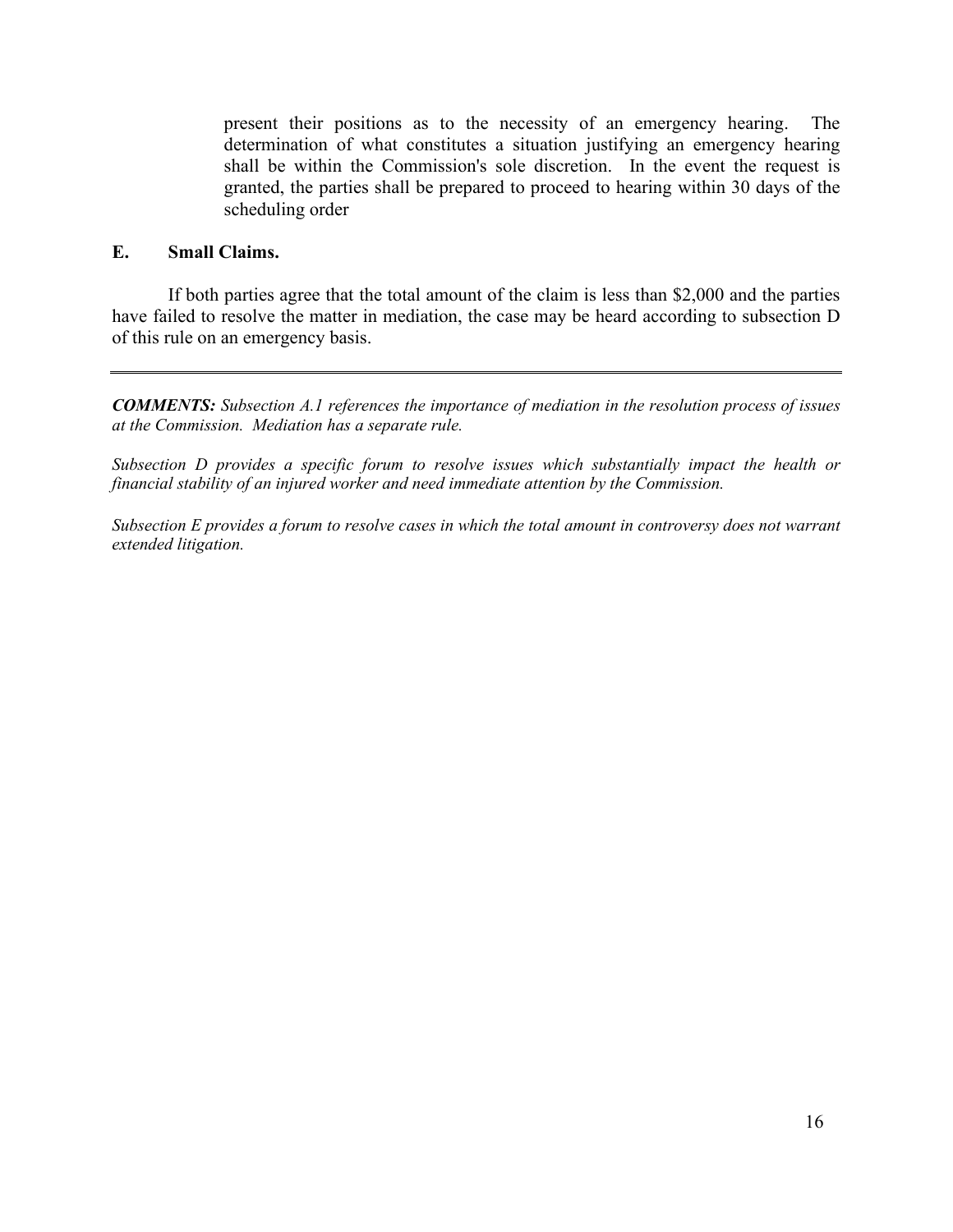### **RULE 9.**

### **WITNESS FEES, MILEAGE AND SERVICE OF SUBPOENAS**

### **A. Witness and Mileage Fees.**

Unless otherwise provided by law, no person shall be required to attend as a witness in any proceeding before the Industrial Commission unless that person's lawful mileage and witness fee for one day's attendance shall first be paid or tendered to the witness. Witness fees and mileage shall be in the amounts as set forth in Idaho Rule of Civil Procedure 54(d)(1) and shall be paid by the party issuing the subpoena, unless the witness declines payment.

### **B. Issuance and Service.**

Subpoenas, in the form approved by the Commission, may be issued by the Commission or any member thereof, a Commission Referee, or an attorney licensed in the State of Idaho. Service of subpoenas shall be made in the manner provided in the Idaho Rules of Civil Procedure.

### **C. Notice of Service and Timing.**

The party serving a subpoena shall provide written notice of such service, together with a copy of the subpoena, on all other parties and the Commission. Unless good cause is shown to the contrary, subpoenas for hearing shall be served no later than five (5) business days prior to the hearing.

*COMMENT: This rule clarifies that attorneys, as officers of the court, have authority to issue subpoenas, as provided in IRCP 45(a)(3). It is also amended to provide for notice of service, and time frames for serving subpoenas for hearing. Approved-form subpoenas may be found on the IIC website, under "I Need to" than selecting "find a form." Attorneys may also obtain one or more signed, but otherwise blank subpoenas from the Commission, to be completed before service. Pro se claimants may not issue subpoenas, but must obtain subpoenas signed by a Commissioner or Referee*.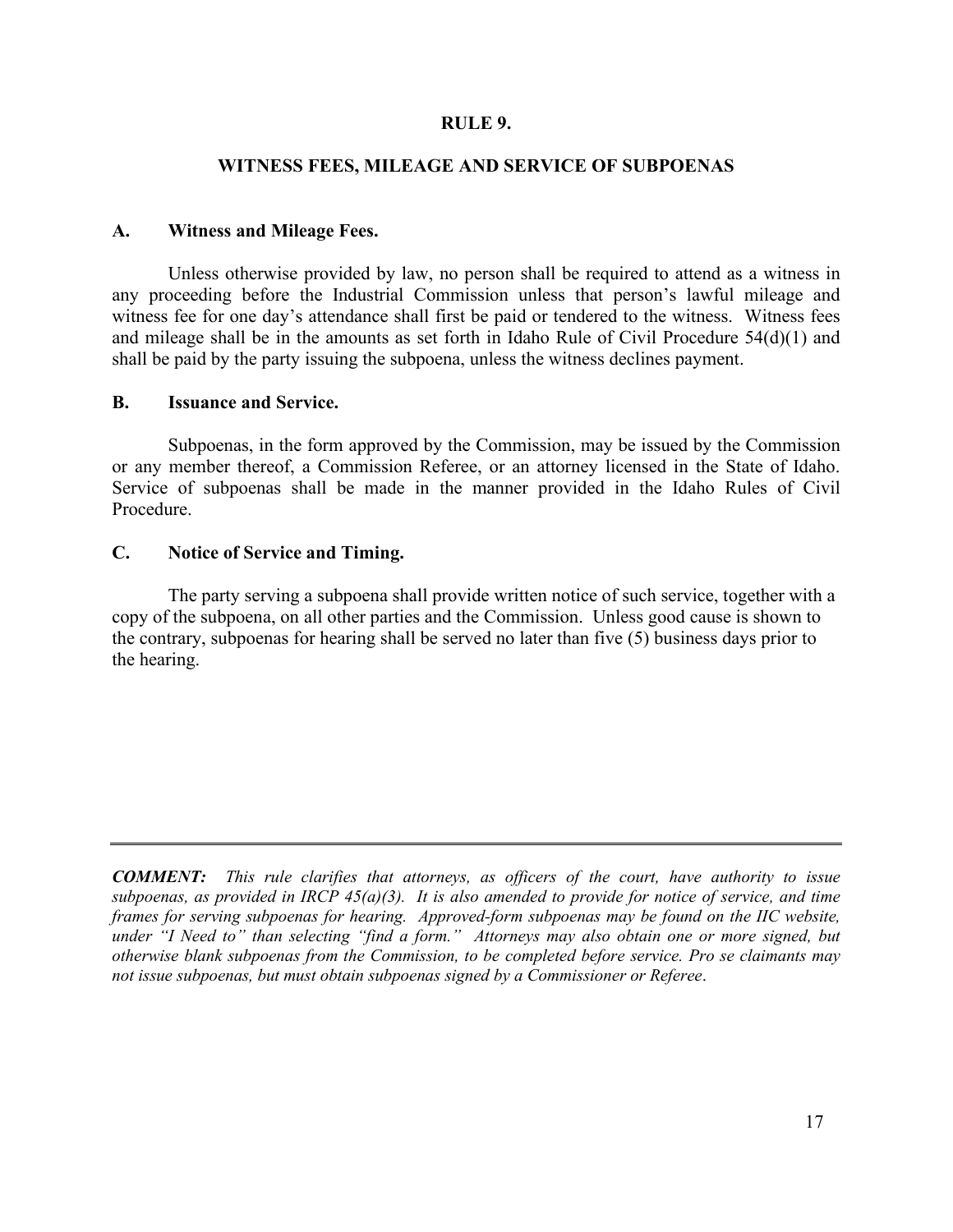### **RULE 10.**

### **HEARING PROCEDURE**

### **A. Presiding Officers.**

Hearings are held before one or more Commissioners or a Referee appointed by the Commission. The presiding officer in each case is designated by the Commission.

### **B. Stipulations.**

The parties may stipulate to the facts of any case in writing and the Commission may make its order or award thereon.

### **C. Exhibits.**

- 1. Unless good cause is shown to the contrary at least 10 days prior to a hearing, each party shall serve on all other parties complete, legible, and accurate copies of all exhibits to be offered into evidence at hearing, including, but not limited to, medical records. The proposed exhibits shall be bound by spiral, three-ring, or similarly secure binders and shall be arranged in chronological order with the first exhibit as the earliest date: proceeding to the last as the latest date. All pages within each exhibit shall be numbered in consecutive order. Each party shall file a notice with the Commission that service of such exhibits has been completed.
- 2. In the event that the existence of a proposed exhibit is discovered in good faith and with due diligence less than 10 days before the date of hearing, the party discovering the same shall immediately notify all other parties of the existence of the exhibit. The party shall also serve a complete, legible and accurate copy of the exhibit on all other parties, and file with the Industrial Commission a notice indicating the proposed exhibit has been served.
- 3. All parties must present the Commission, at hearing, with an electronic copy (in .pdf format) of all exhibits to be offered. Each exhibit within the electronic copy shall be clearly identified by its exhibit letter or number. An electronic copy shall not substitute for the requirement to provide a paper copy of exhibits at the hearing.

#### **D. Depositions.**

**Generally** - The testimony of any witness or witnesses may be presented by deposition prior to the conclusion of the hearing, provided that the party offering the deposition testimony provides reasonable notice prior to the taking of the deposition that the deposition may be used for testimonial purposes. The deposition testimony of any witness also may be presented prior to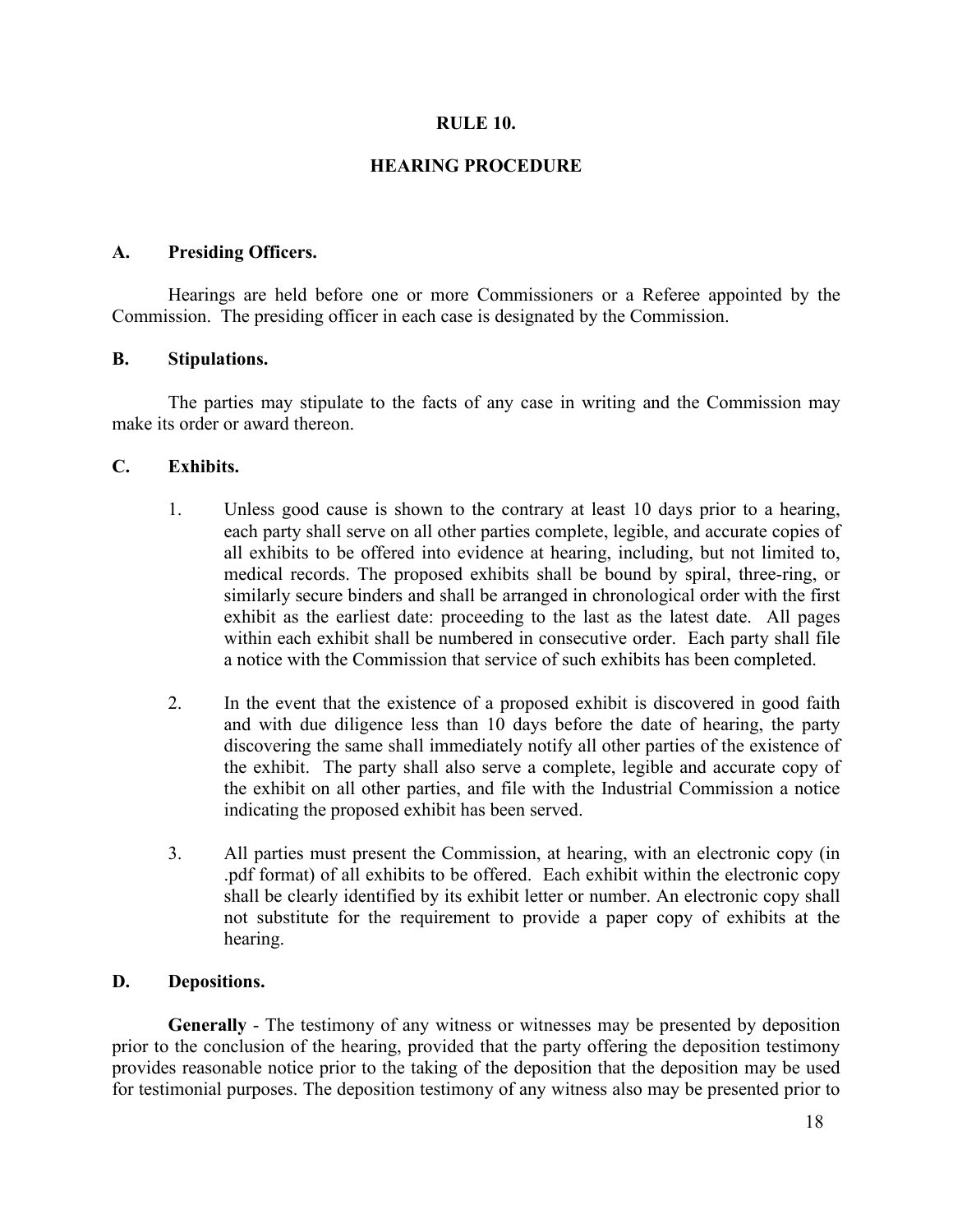the conclusion of the hearing by agreement of the parties. Absent such notice or agreement, a deposition may be used only to the extent allowed by the Idaho Rules of Civil Procedure.

# **E. Post-hearing Depositions.**

- 1. At the conclusion of a hearing, unless the parties agree to a shorter time, the record shall remain open for the submission of expert testimony through posthearing deposition. Notice of all depositions to be taken pursuant to this subsection must have been be filed with the Commission and served on all other parties not later than 10 days prior to the hearing. The original of all post-hearing depositions shall be filed with the Commission.
- 2. A party who has given notice of a deposition under this subsection may vacate the deposition only by serving reasonable written notice on all other parties and giving them an opportunity to respond. Any party who objects to vacating a posthearing deposition must serve reasonable written notice of its objection on all other parties. If any party serves a notice of objection as provided herein, the deposition shall not be vacated; provided, however, that the service of a notice of objection shall constitute a certification that the party or parties objecting to vacating the deposition will bear the costs of the deposition.
- 3. All depositions to be submitted on behalf of a claimant must be taken no later than 14 days after the conclusion of the hearing; all depositions to be submitted on behalf of a defendant must be taken no later than 28 days after the conclusion of the hearing. The Commission may alter the time limits within which to notice or take post-hearing depositions upon the filing of a motion showing good cause for such modification: Provided, however, that any stipulation or motion to enlarge the period for post-hearing depositions must be submitted to the Commission for its approval prior to the expiration of the original period and must set forth reasonable grounds for such enlargement and the extent of the enlargement sought.
- 4. Unless the Commission, for good cause shown, shall otherwise order at or before the hearing, the evidence presented by post-hearing deposition shall be evidence known by or available to the party at the time of the hearing and shall not include evidence developed, manufactured, or discovered following the hearing. Experts testifying post-hearing may base an opinion on exhibits and evidence admitted at hearing as well as on expert testimony developed in post-hearing depositions. Lay witness rebuttal evidence is only admissible post-hearing in the event new matters have been presented and the Commission so orders.

# **F. Evidence.**

The filing of a document, including a pre-hearing deposition, does not signify its admission in evidence, and only those documents which have been admitted as evidence shall be included in the record of proceedings of the case.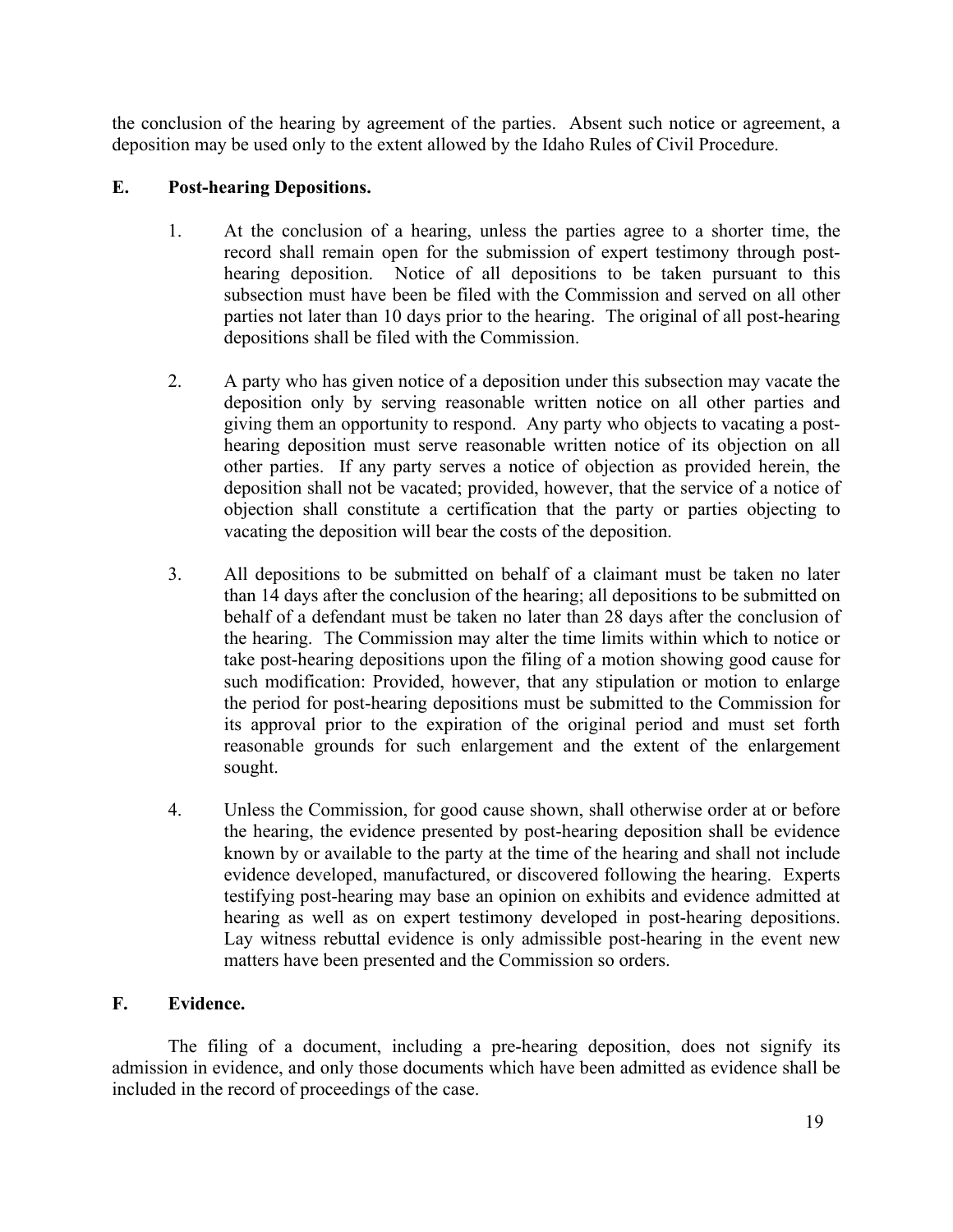# **G. Medical Reports.**

Any medical report(s) existing prior to the time of hearing, signed and dated by a physician, or otherwise sufficiently authenticated, may be offered for admission as evidence at the hearing. The fact that such report(s) constitutes hearsay shall not be grounds for its exclusion from evidence.

# **H. Hearing Transcript and Deposition Procedure.**

- 1. All requests for copies of hearing transcripts shall be in writing and filed directly with the Commission. The Commission will provide the requesting party with one copy of the hearing transcript. Oral requests will not be honored.
- 2. The Commission will not honor any request for a transcript made directly to the court reporter. The requester will be responsible for any costs charged by the court reporter for any documents the court reporter provides to the requester. Invoices sent to the Commission for such costs will be returned.
- 3. Parties that notice a deposition will be responsible for its costs, including the court reporter.
- 4. The Commission will not provide or pay for copies of pre- or post-hearing depositions.

### **I. Video Hearings.**

The Commission may, *sua sponte* or on a motion made by a party, order the holding of a hearing utilizing video conferencing equipment and facilities available to the Commission under such terms and conditions as the Commission may provide.

*COMMENTS: Subsection C.1 provides a system of organization of exhibits presented to the Commission for its consideration in resolving issues. Bates stamping is encouraged. Although the rule requires service of the exhibits 10 days before the hearing, the Commission would encourage the parties to make every effort for each party to receive the exhibits 10 days before the hearing.*

*Subsection E.4 addresses the use of expert testimony and lay witness rebuttal testimony. Subsection H memorializes the Commission's policy to provide hearing transcripts, but not deposition transcripts, upon a party's written request.*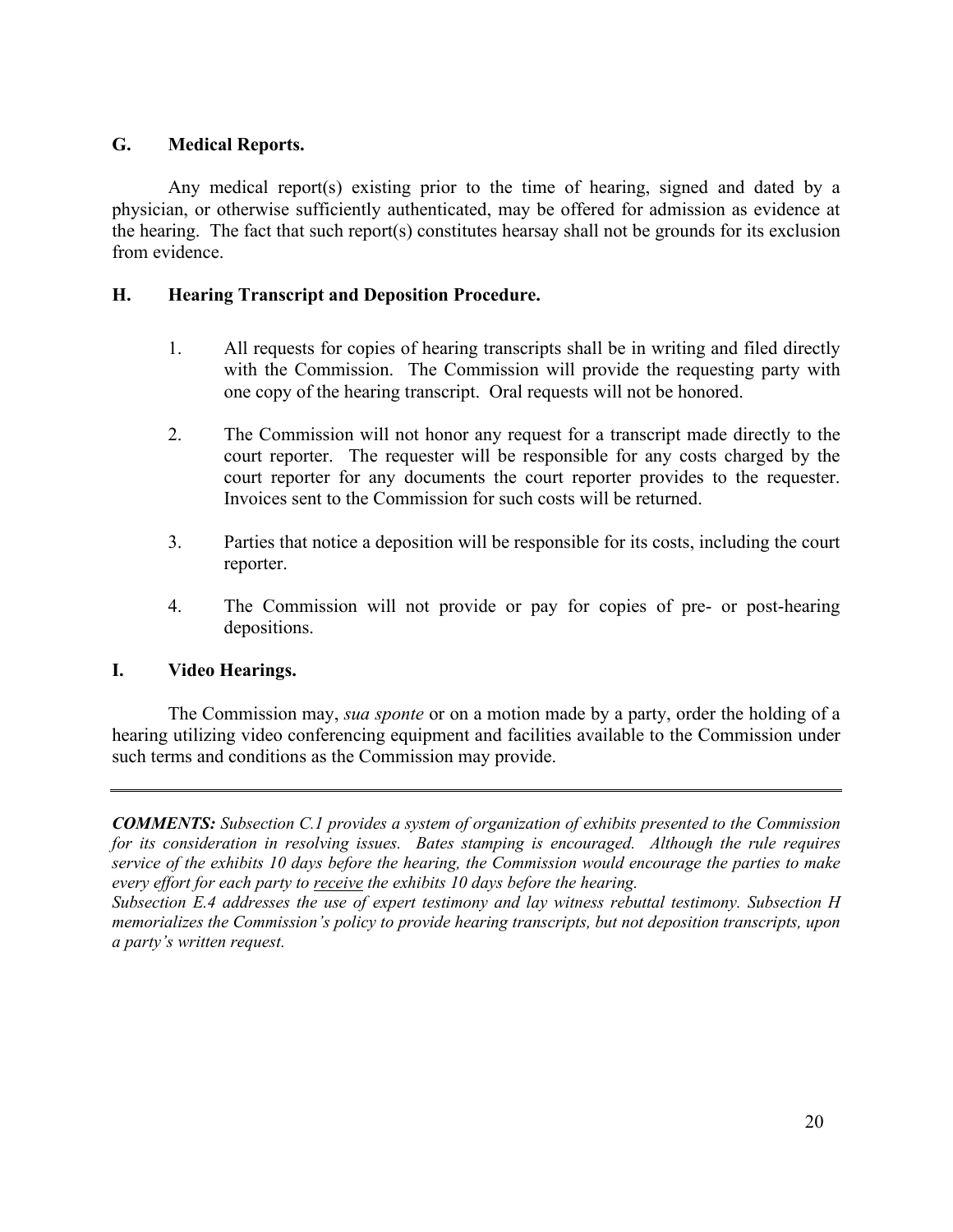# **RULE 11.**

### **BRIEFS**

### **A. Brief Format.**

All briefs shall be printed on 8.5" x 11" white paper. The type shall be no smaller than 12 point Times New Roman. All lines must be double-spaced, except for quotations which may be indented and single spaced. There shall be a margin of 1 ½ inches at the top and at the bottom of each page, and 1 inch at each side of each page. The pages shall be numbered at the bottom. Greater leniency is afforded *pro se* claimants in complying with this provision.

Exclusive of any addendum or exhibit, the following page limits apply:

- a. Claimant's opening brief shall not be in excess of 30 pages;
- b. Defendant's responsive brief shall not be in excess of 30 pages;
- c. Claimant's closing brief shall not be in excess of 15 pages;

No brief in excess of these page limits shall be filed without the Commission's prior approval. Any brief that exceeds the page limits without prior approval may be stricken by the Commission. Briefs filed by email shall be filed as a PDF (\*.pdf) attachment to an email. PDF attachments shall conform to the form and size requirements for physical documents.

### **B. Time for Filing.**

The Commission shall grant a request by any party to submit argument by written brief. Unless there appears good cause for establishing an alternate briefing schedule and the Commission so orders, the claimant shall file an opening brief no later than 56 days after the hearing, each defendant shall file a response brief no later than 73 days after the hearing, and the claimant may file a reply brief no later than 83 days after the hearing. As continuances are not favored, the Commission will not grant requests for additional time for filing briefs unless made by motion within the original time allowed and upon a showing of good cause.

### **C. Citations and Support Required.**

Whenever a party refers to deposition testimony or hearing testimony, whether by quoting or paraphrasing, such reference must include a citation to the page or pages and line or lines in the transcript. Whenever a party refers to evidence reflected in an exhibit, such reference must include a citation to the number and page of the exhibit. Whenever a party asserts a point of law, such assertion must be supported by citation to appropriate legal authority, including but not limited to, statutes, case law, or legal treatises. Whenever a brief does not contain the citations and support required by this rule it may be subject to a motion to strike by any party or may be stricken by the Commission on its own motion. Greater leniency is afforded *pro se* claimants in complying with this provision.

*COMMENT: Subsection A establishes uniform formatting for briefs and limits original briefing to 30 pages unless prior approval is obtained.*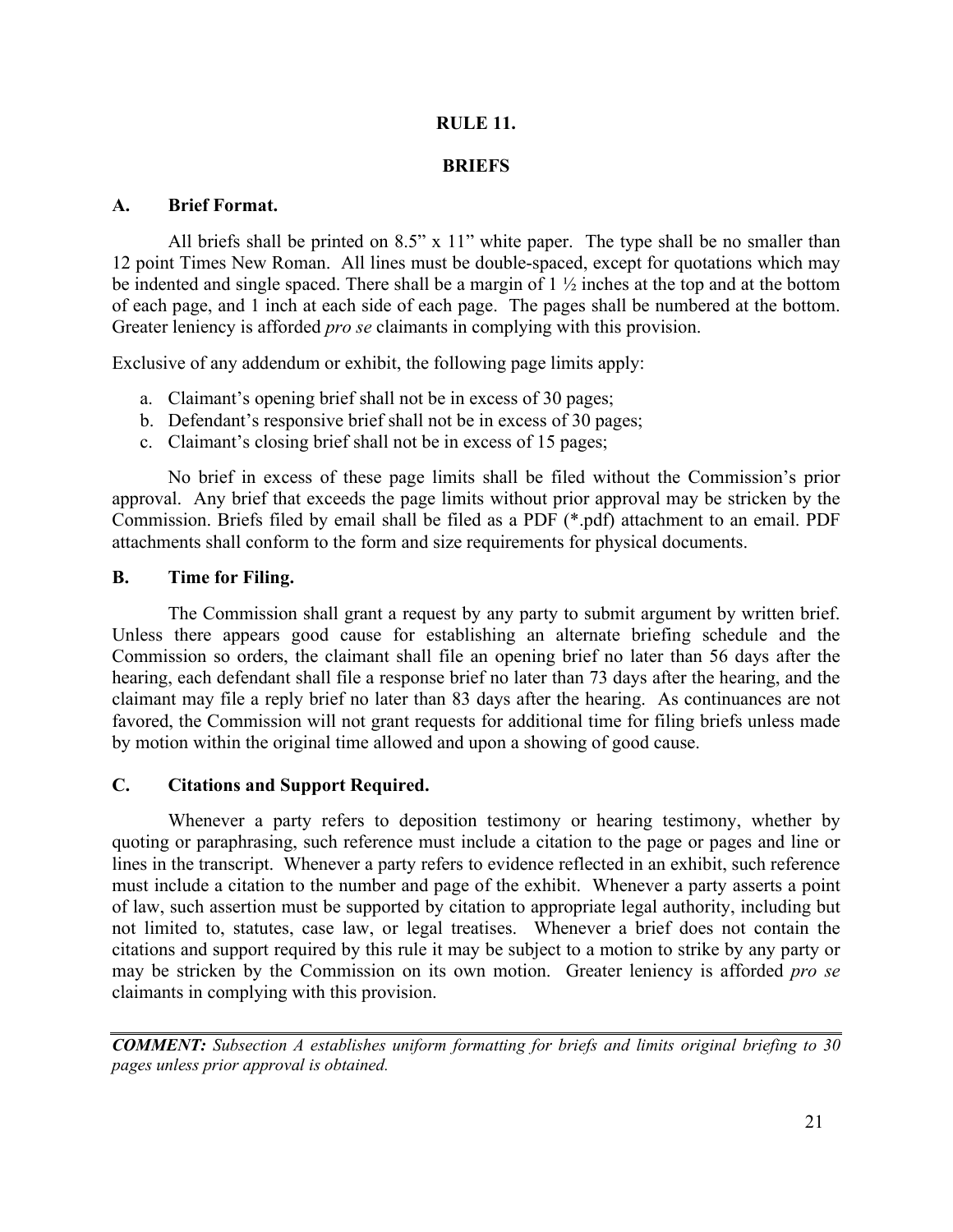### **RULE 12.**

### **DISMISSALS**

### **A. Generally.**

Unless good cause is presented, dismissal of a complaint shall be without prejudice.

### **B. Non-Prosecution.**

The Commission may dismiss a complaint without prejudice if no action has been taken on the case for a period of six (6) months. Prior to dismissal, the Commission shall give written notice to the parties of the Commission's intent to dismiss the complaint. Any party may, within 21 days of the date of service of the Commission's notice, show cause in writing why the Commission should not dismiss the complaint. In the alternative, a party against whom a complaint has been filed may move the Commission for its order dismissing such complaint without prejudice if no action has been taken on the case for a period of six (6) months. The motion shall be in writing and shall state the legal and factual basis for dismissal. It shall be served on all other parties, who shall have 21 days following the date of service to show cause in writing why the Commission should not dismiss the complaint.

### **C. Party Filing Complaint.**

Unless the interests of justice require otherwise, the Commission shall grant a motion for dismissal when made by the party filing the complaint.

### **D. Stipulation.**

The Commission may, on presentation of sufficient grounds or good cause, dismiss a complaint pursuant to stipulation by the parties.

### **E. Approval by Commission.**

When a matter subject to dismissal under this rule has been assigned to a Referee, the Referee shall make a recommendation on the matter of dismissal for the consideration of the Commission, which, when approved by the Commission, shall be a final order of the Commission under Idaho Code § 72-718.

*COMMENTS: Subsection A. Parties may submit several different types of requests to dismiss cases at the Commission. Prior to a final order, dismissal with prejudice is not favored without a showing of good cause.*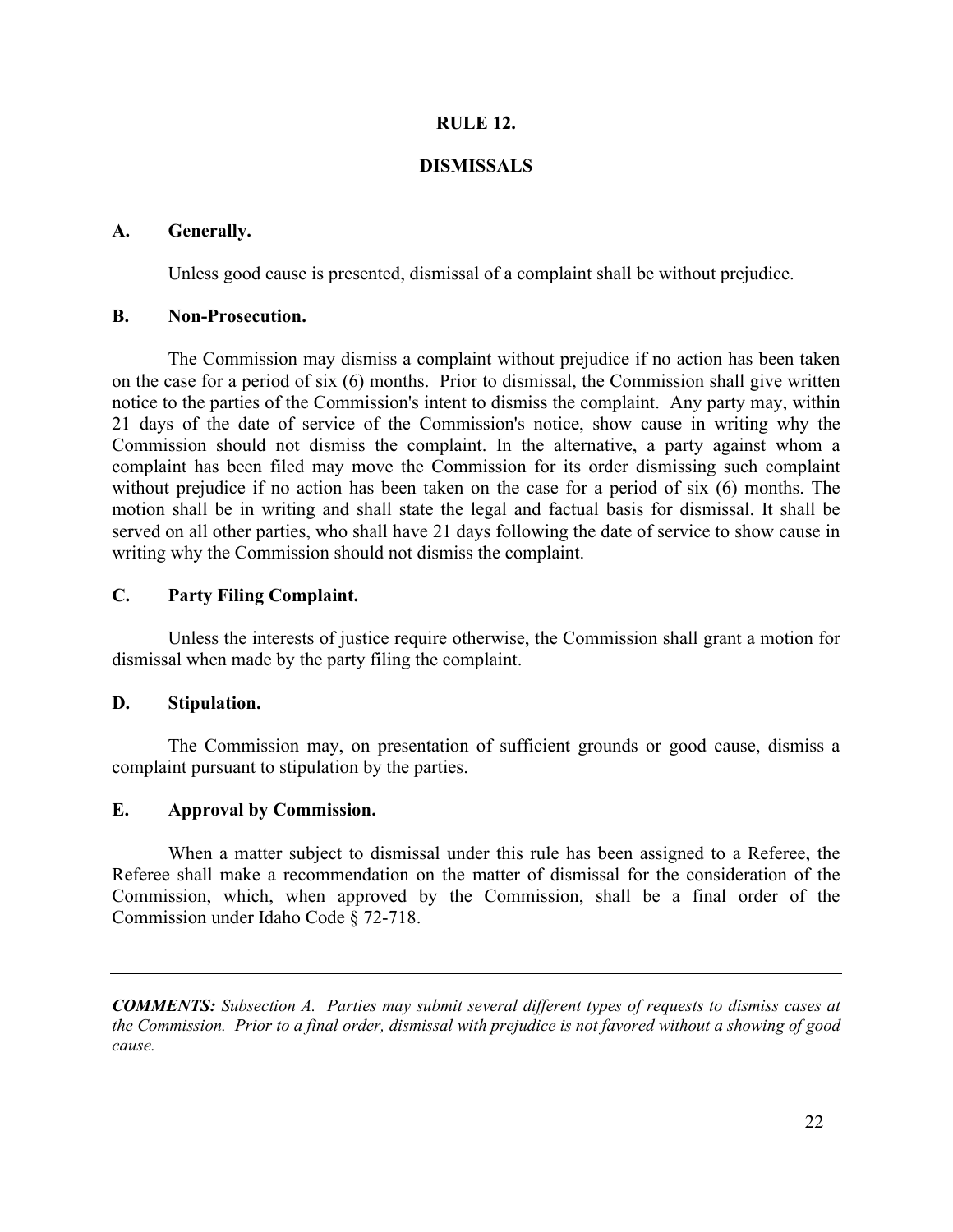*Subsection C. The dismissal of the complaint by claimant is not automatic under the rule. The Commission is permitted to consider additional circumstances that may warrant the case proceeding through litigation.*

*Subsection D. A stipulation to dismiss without prejudice between parties represented by counsel will be sufficient for Commission approval. In those situations where both parties are not represented by legal counsel, or the dismissal will be with prejudice, the stipulation must contain sufficient information for the Commission to approve the request.*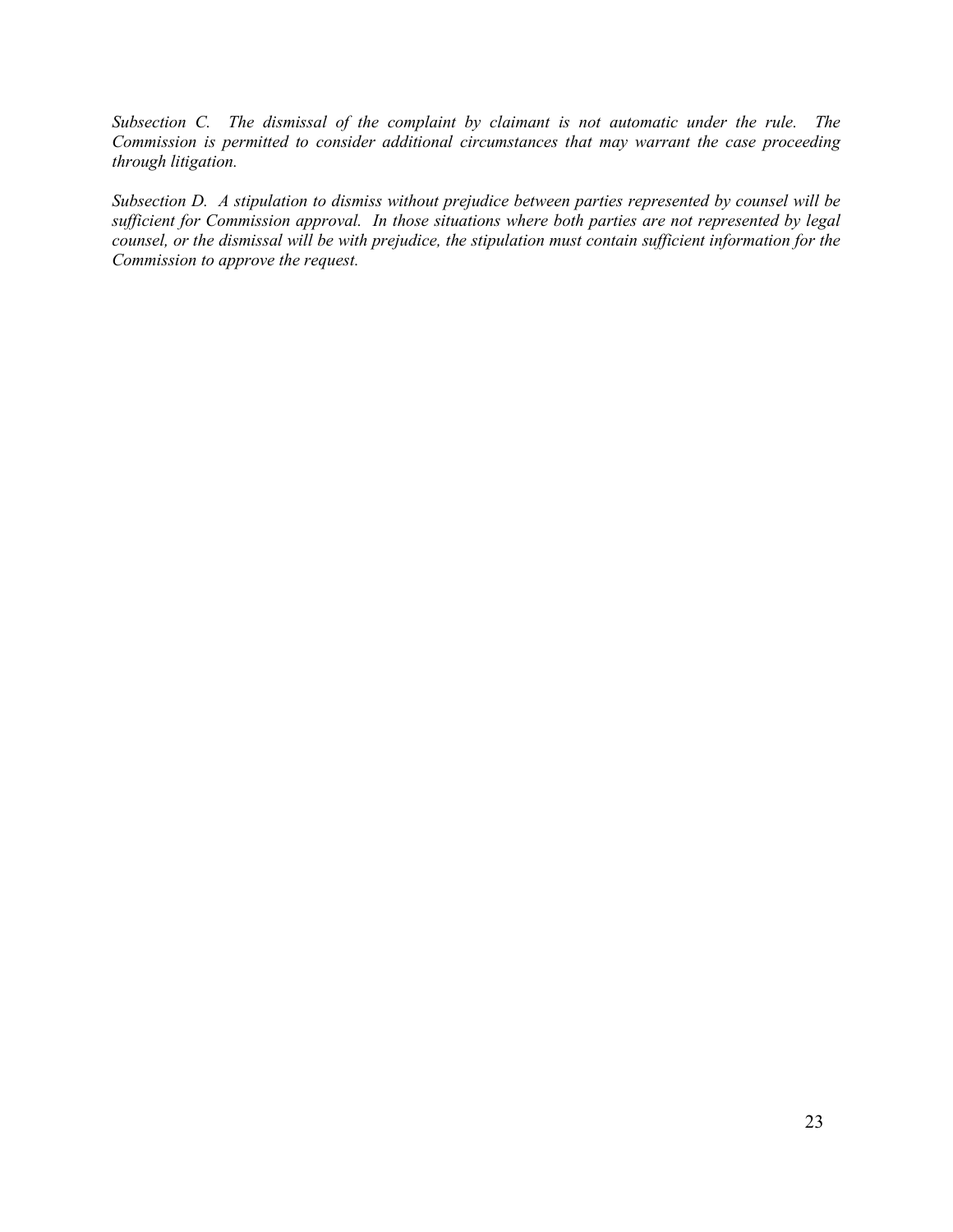### **RULE 13.**

# **DISPOSITION OF EXHIBITS**

At any time after the expiration of 21 days from the date within which an appeal may be taken from a decision of the Commission, the Commission may dispose of any exhibits. A party seeking the return of any exhibits offered by that party shall contact the Commission and arrange to reclaim such exhibits prior to expiration of the 21-day period.

*COMMENT: The Commission has limited storage capacity. Retention of exhibits will be the responsibility of the parties.*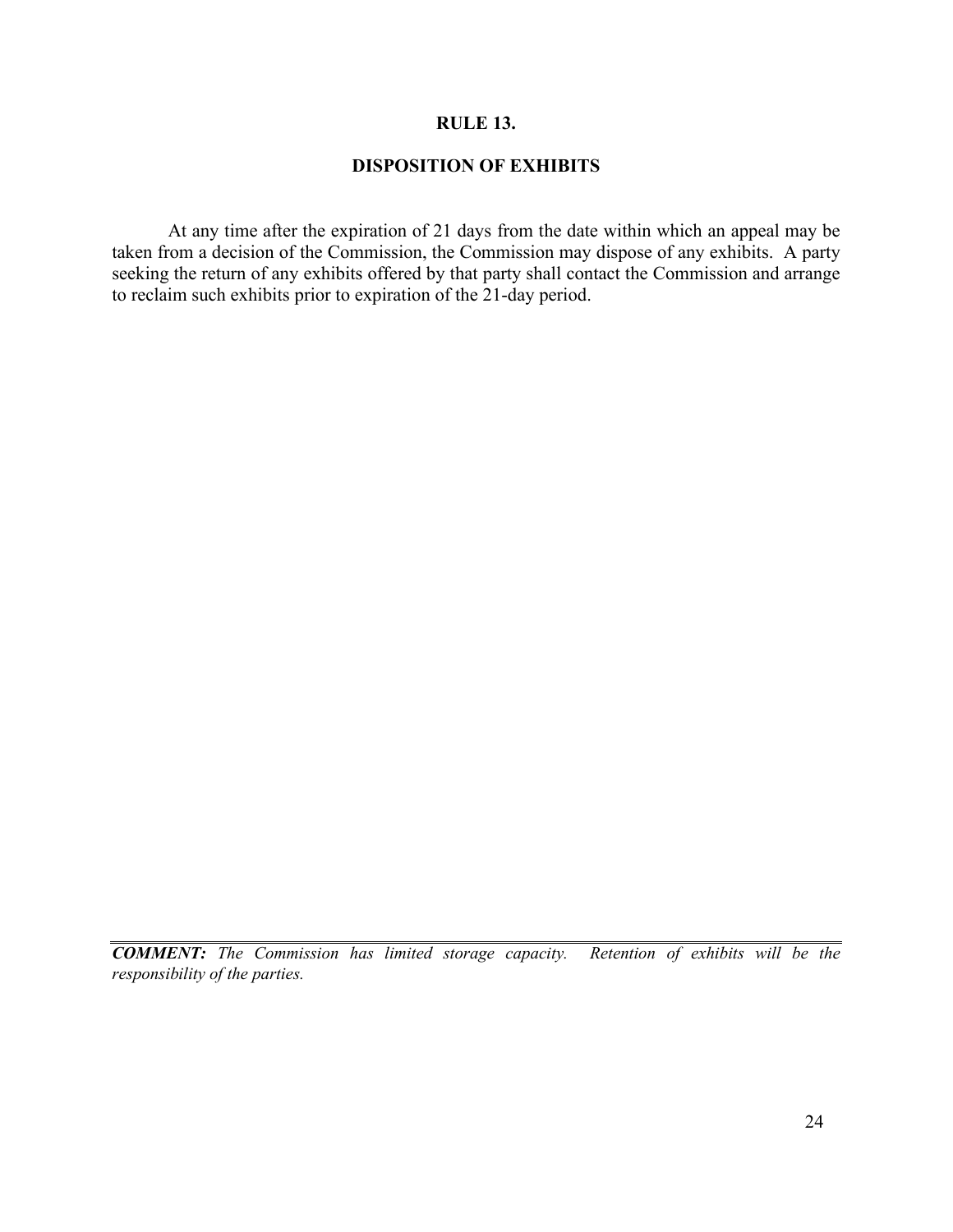### **RULE 14.**

### **CHANGE OF ATTORNEY**

### **A. Substitution of Attorney.**

The attorney of record for a party may be changed or substituted by notifying the Commission and all parties. Approval by the Commission will not be necessary if both the withdrawing attorney and the new attorney sign the notice. If a new attorney appears in an action, the action shall proceed without delay, unless the Commission finds good cause for delay of the proceedings.

### **B. Leave to Withdraw.**

Except as provided above, or by stipulation between an attorney and his or her client, no attorney may withdraw as an attorney of record without first obtaining approval by the Commission. A request to withdraw shall be made by filing a motion, supported by affidavit, with the Commission and served on all parties to the action, including the client. The Commission may grant leave to withdraw as counsel of record on a showing of a factual basis to establish good cause and on such conditions as will prevent any delay in determination and disposition of the pending action. Notwithstanding this provision, a claimant who intends to terminate the services of his or her attorney of record and to proceed *pro se* may do so by giving written notice to the Commission, the claimant's attorney of record, and all parties that the claimant will no longer be represented by counsel and will represent himself or herself.

### **C. Notice to Client of Withdrawal.**

Following entry of an order permitting withdrawal, the withdrawing attorney shall, with due diligence, serve a copy of the order on the attorney's former client and file proof of service of the same with the Commission. Until the order is served on the client, the attorney shall remain counsel of record for the client. The withdrawing attorney shall make such service to the last known address of his or her client. Such service may be made by personal service or by United States mail to the client's last-known address. Service by mail shall be complete on mailing. On entry of an order granting leave to withdraw from an action, no further proceedings can be had in that action which will affect the rights of the client of the withdrawing attorney for a period of 21 days after service or mailing of the order of withdrawal to the parties in the action.

### **D. Extraordinary Circumstances.**

In the event of the death, extended illness, prolonged or unexplained absence, suspension or disbarment from the practice of law of an attorney of record in an action, if such attorney has not associated with another attorney, the Commission may issue an order withdrawing the attorney of record. In such event, no further proceedings can be had in such action that will affect the rights of the party represented by such attorney for a period of 21 days after the order has been served as provided in this rule.

*COMMENTS: Subsection A indicates the preference of the Commission for substituting legal counsel to promote continued representation of parties throughout the litigation process. Subsection C emphasizes the continuing responsibility of an attorney to represent his/her client until the order permitting withdrawal is served on the client.*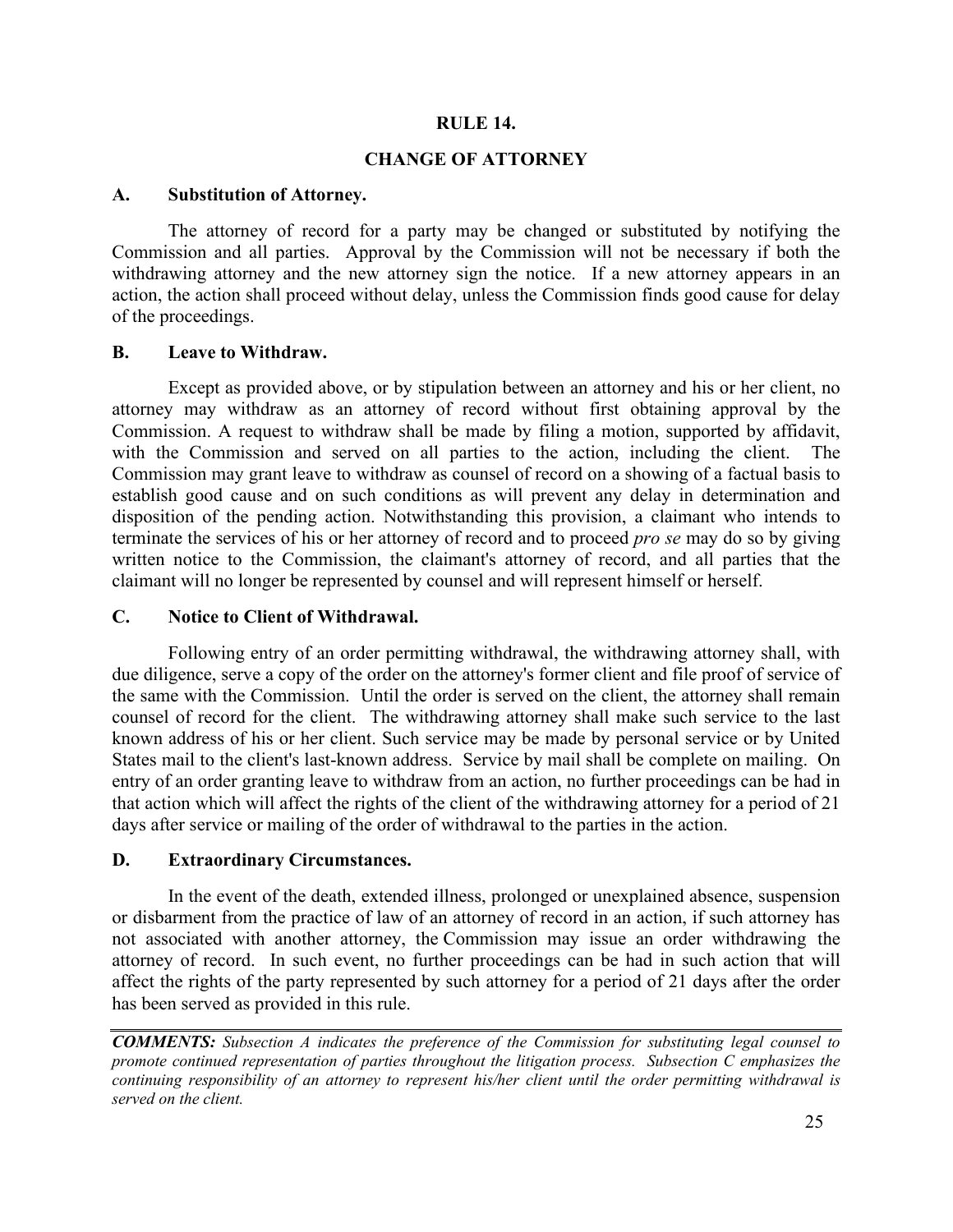### **RULE 15.**

### **DECLARATORY RULINGS**

### **A. Purpose.**

The Commission provides this format for rulings on the construction, validity, or applicability of any workers' compensation statute, rule, or order.

### **B. "Person" Defined.**

The word "person" whenever used in this rule, shall be construed to mean any person, partnership, governmental agency or department, unincorporated association or society, or other corporation of any character whatsoever. Such a person shall be the petitioner in the proceeding.

### **C. Contents of Petition.**

Whenever any person has an actual controversy over the construction, validity or applicability of a statute, rule, or order, that person may file a written petition with the Commission, subject to the following requirements:

- 1. The petitioner must expressly seek a declaratory ruling and must identify the statute, rule, or order on which a ruling is requested and state the issue or issues to be decided;
- 2. The petitioner must allege that an actual controversy exists over the construction, validity or applicability of the statute, rule, or order and must state with specificity the nature of the controversy;
- 3. The petitioner must have an interest which is directly affected by the statute, rule, or order in which a ruling is requested and must plainly state that interest in the petition; and
- 4. The petition shall be accompanied by a memorandum setting forth all relevant facts and law in support thereof.

## **D. Service on Parties.**

The petitioner shall serve a copy of the petition on all other persons to the actual controversy at the time the petition is filed with the Commission. All persons so served shall be deemed parties to the declaratory ruling proceeding. A declaratory ruling shall not be binding on persons not made parties to the proceeding.

## **E. Time for Responses or Replies.**

Within 14 days after service of a petition, any party served may file a written response thereto, stating with specificity the facts and the law on which the responding party relies. Within 10 days after service of the response, the petitioner may file a reply. The Commission may shorten or extend the time for filing a response or reply upon the filing of a motion and a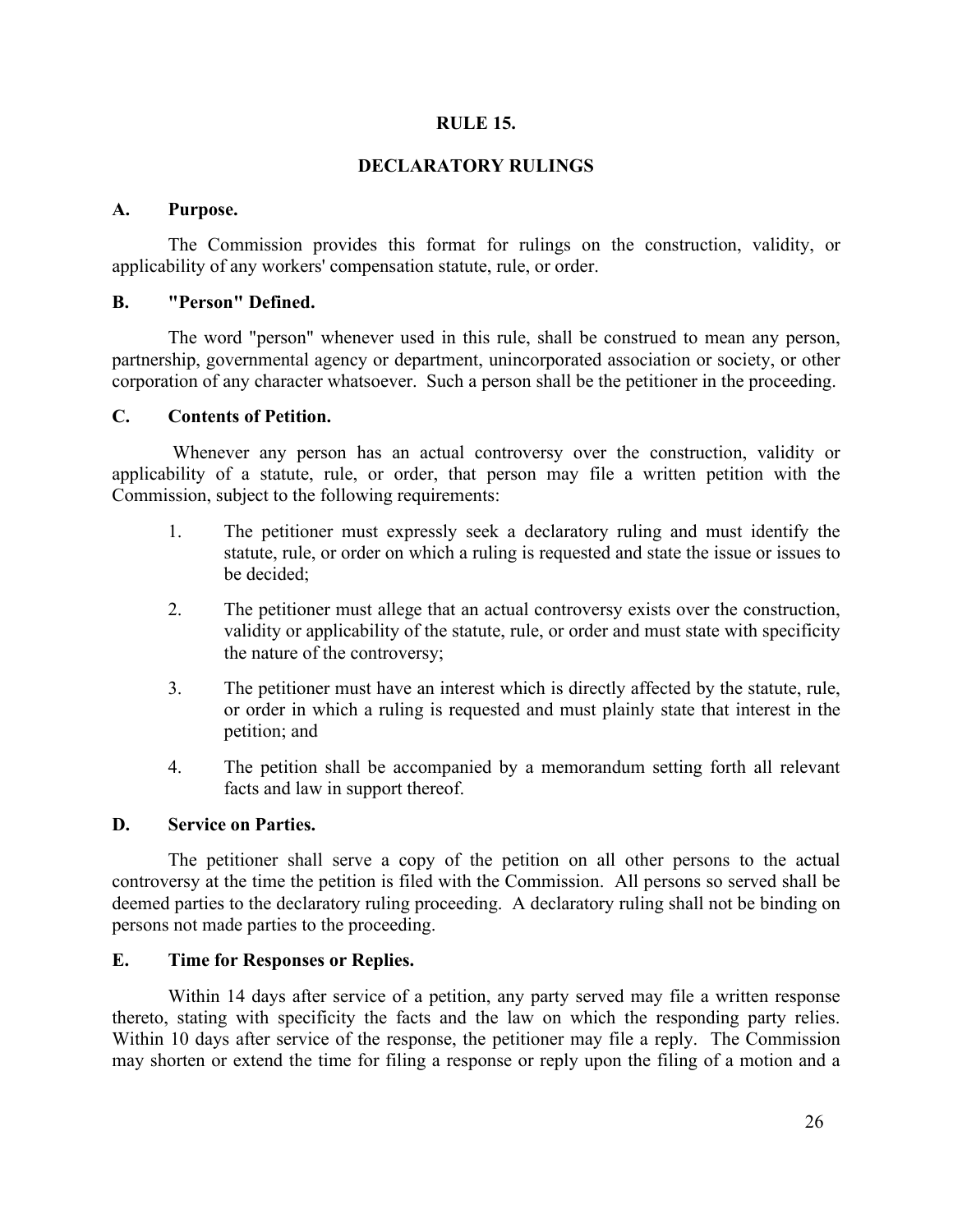showing of good cause; made within the original time allowed. All such responses or replies shall be served on all other parties.

# **F. Disposition of Petition.**

On receipt of a petition and after the time for filing all responses and replies has passed, the Commission may:

- 1. On motion of any party, or on its own motion, hold a hearing on the facts and/or law;
- 2. Conduct such investigation or inquiry as it deems proper, or call for a submission of such facts, evidence, or information as it deems necessary to enable it to make a determination of the issue or issues;
- 3. Issue a written ruling which shall have the force and effect of a final order or judgment; or
- 4. Decline to make a ruling when:
	- a. The Commission lacks jurisdiction over the issue or issues presented;
	- b. There is no actual controversy;
	- c. The petitioner would not be directly affected by a resolution of the issue presented;
	- d. The petitioner does not provide sufficient facts or other information on which the Commission may base a ruling;
	- e. The issue on which a determination is sought is or should be the subject of other administrative or civil litigation or appeal; or
	- f. It appears to the Commission that there is other good cause why a declaratory ruling should not be made.

*COMMENTS: Subsection A provides a clear purpose for this rule. Requests for a declaratory ruling from a person who is not a party to an actual controversy shall proceed under the provisions of Idaho Code, Section § 67-5232, and be processed in accordance with the rules promulgated by the Idaho Attorney General at IDAPA 04.11.01.400-409.*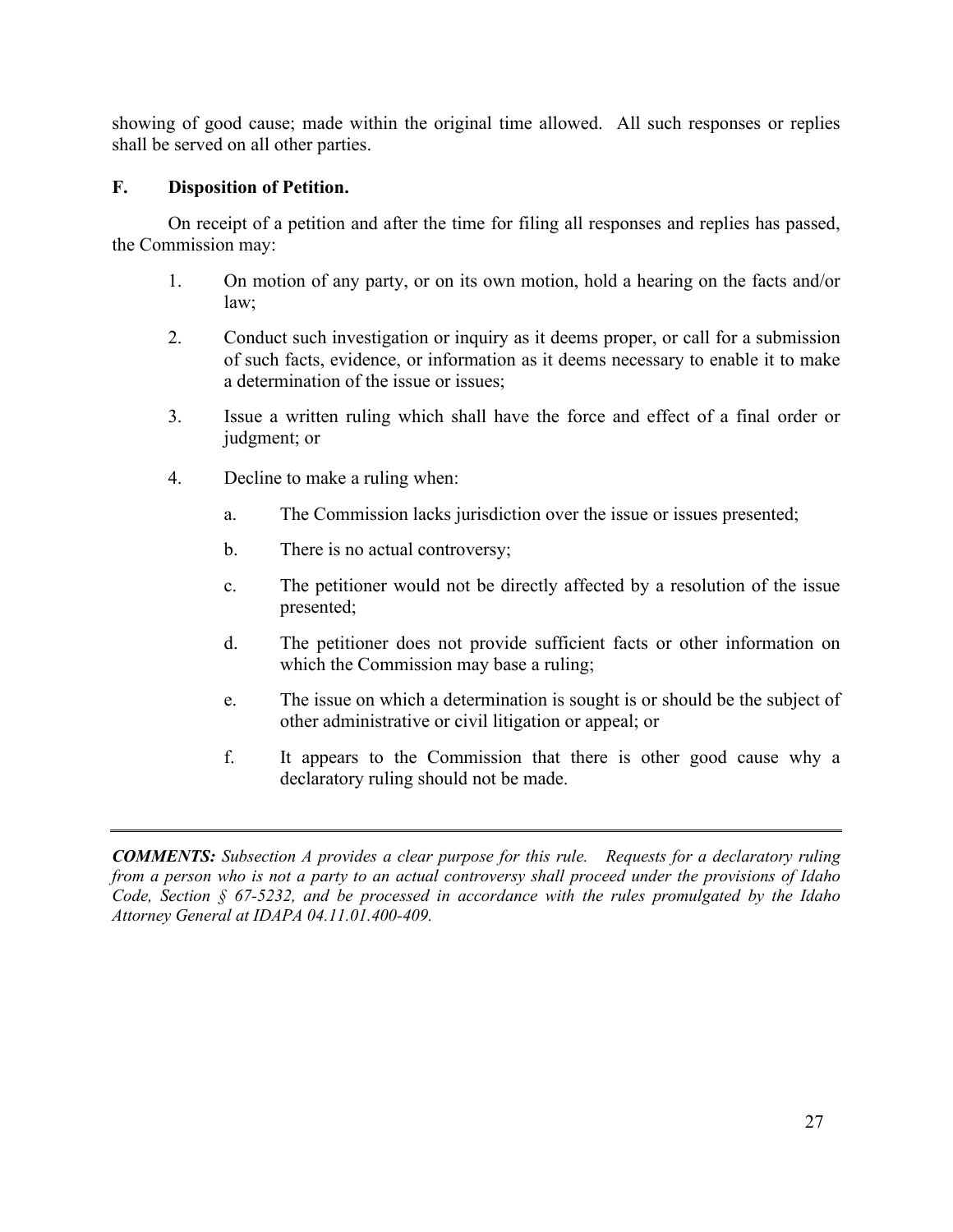# **RULE 16.**

# **SANCTIONS**

The Commission retains power to impose appropriate sanctions for any violation or abuse of its rules or procedures.

*COMMENT: This rule reiterates the ability of the Commission to promote compliance with all aspects of an orderly judicial system.*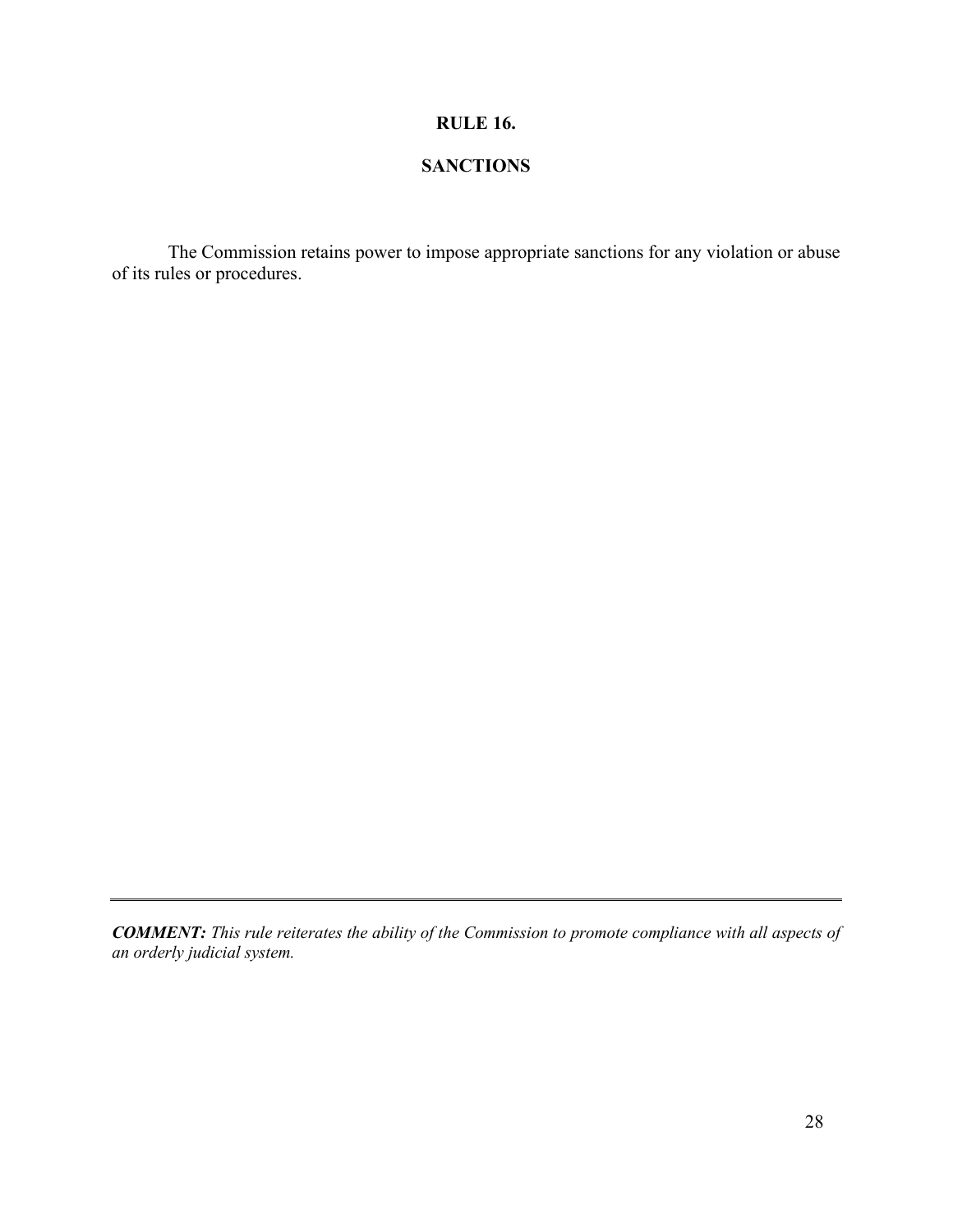## **RULE 17.**

# **MEDIATION**

# **A. Definition.**

Mediation is an informal process by which participants voluntarily meet to reach an agreement for a fair settlement of their dispute(s). Each mediation is conducted by a neutral Commission mediator who has experience in resolving disputes. The mediator facilitates the meeting, but does not give legal advice to the participants.

# **B. Duties of Mediator.**

The mediator shall assist the participants in reaching a mutually acceptable resolution of the dispute(s) through discussion and negotiation. The mediator shall be impartial, neutral, and unbiased. The mediator shall make no decisions for the participants. The mediator shall maintain the confidentiality of information obtained in the mediation process and will not testify for any participant should the case proceed to a formal hearing.

# **C. Request for Mediation.**

At any point in the dispute resolution process, a person or party may request mediation of the dispute(s). If the mediation process is agreed by the opposing party, the Commission will schedule the mediation as soon as practicable.

### **D. Mediation Procedure.**

- 1. An appropriate time and place for mediation will be established through coordination with the Commission. If mediation is held prior to hearing, the hearing date shall not be vacated unless the parties so request and the Commission so orders.
- 2. A person with full authority to settle the dispute shall participate or be available to participate in mediation proceedings. Any participant may be assisted by another person.
- 3. Mediation proceedings shall be regarded as settlement negotiations, and no admission, representation, or statement made in mediation, not otherwise discoverable or obtainable, shall be admissible as evidence in any proceeding before the Commission. All communications, whether verbal or written, from the participants to the mediator shall be confidential, unless otherwise agreed by the participants or ordered by an official with appropriate authority to do so.
- 4. In the event a mediation is conducted without good faith of either party or is vacated or cancelled within 48 hours of the scheduled meeting between the parties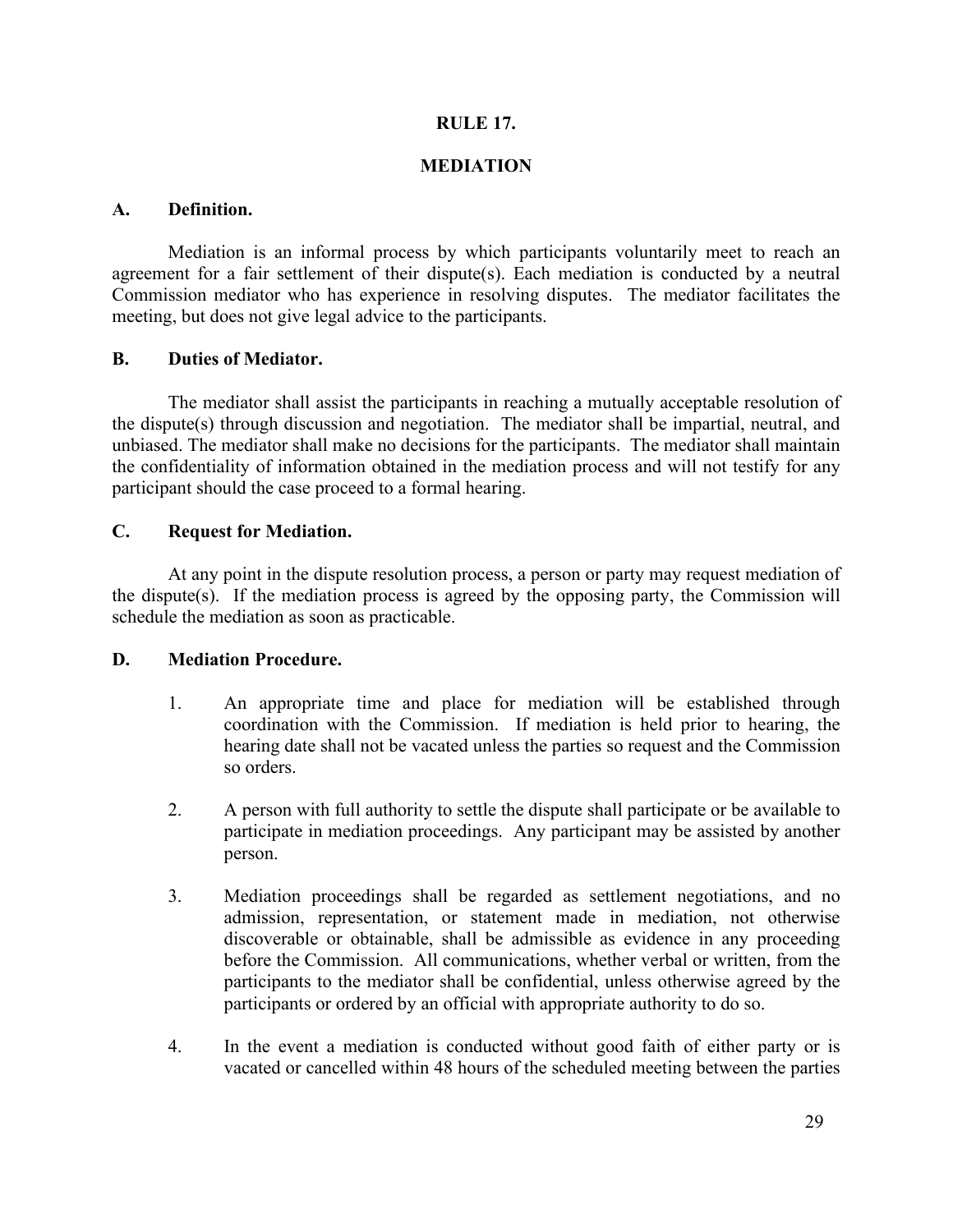without good cause, sanctions may be imposed against the party responsible for the failure to proceed.

### **E. Agreement**.

If the participants reach an agreement, the parties shall submit a written and signed settlement agreement for approval by the Commission.

*COMMENTS: Subsection A defines the mediation process. This rule provides the working mechanism for resolution of issues at the Commission through a structured, but voluntary, mediation program.* 

*Subsection B provides the scope of duties of the mediator in assisting the parties to reach a joint resolution.* 

*Subsection C emphasizes that the mediation process can only be accomplished by the joint agreement of the parties.*

*Subsection D outlines the procedure to be followed by the participants in the mediation process. Since the mediation process is voluntary, the success of mediation is dependent in a large part on the good faith of each party coming to the mediation with the intention to settle the case. Without such initial commitment, the parties and Commission have expended unnecessary time and costs. Also, the parties need to extend sufficient notice if the mediation cannot go forward. If these common courtesies cannot be met, sanctions are available under paragraph 4.* 

*Subsection E indicates that any agreement of the parties is still subject to approval by the Commission under its statutory responsibility to determine that such settlements are in the best interests of all parties.*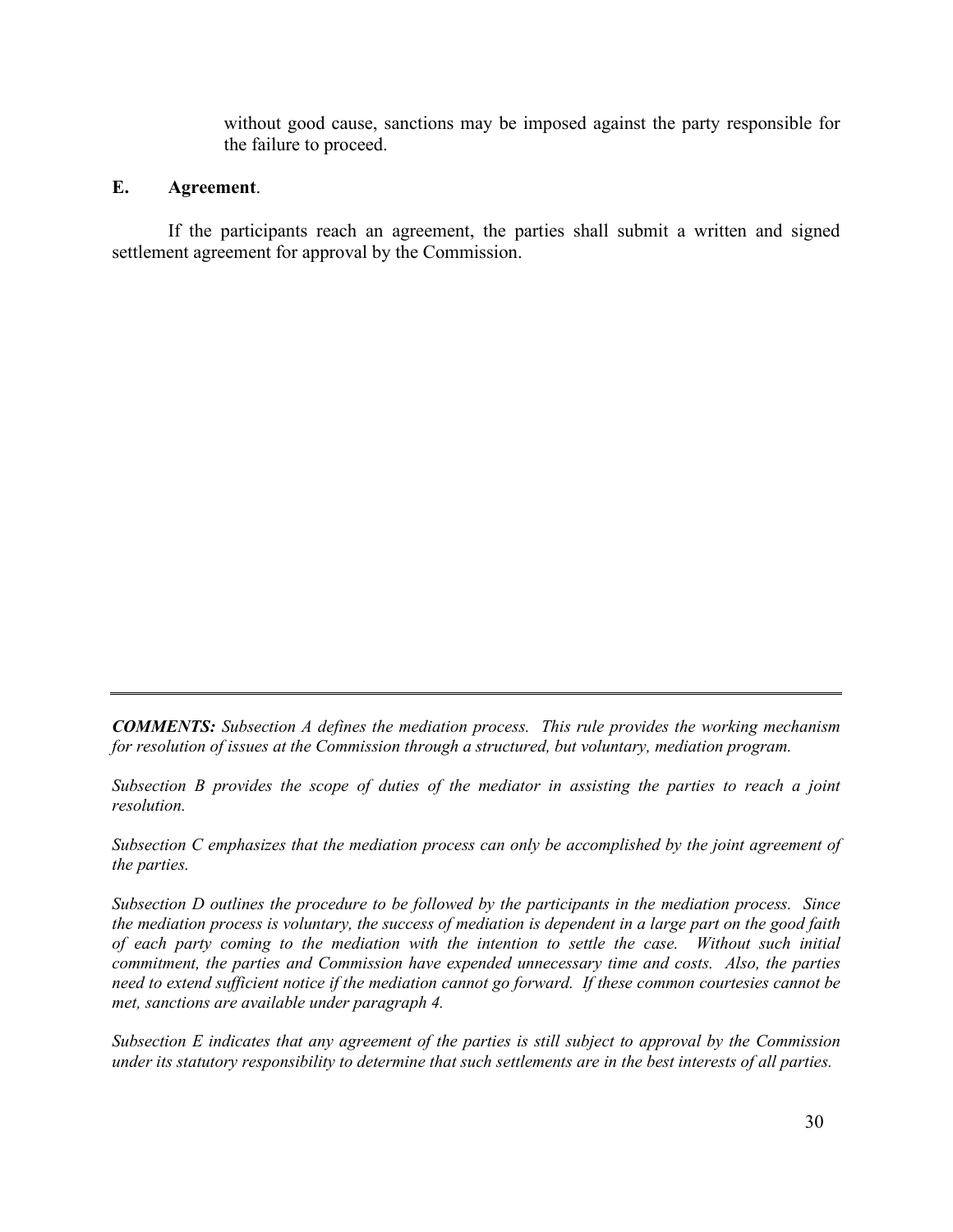### **RULE 18.**

### **LUMP SUM SETTLEMENT AGREEMENTS**

### **A. Parties with Legal Representation.**

- 1. A settlement agreement submitted to the Commission pursuant to Idaho Code § 72- 404 shall be on 8.5" x 11" white paper and shall identify the attorney who prepared it, and the claim number(s) for the claim(s) being settled. The settlement agreement shall set forth the terms of the settlement, affirm that claimant is neither a minor child nor legally incompetent and be signed by the parties to the settlement and their attorneys. A ledger of benefits paid and benefits claimed but denied/disputed shall be attached as Exhibit A to the settlement agreement and shall be in the form, and contain the information, set forth in Appendix 5A hereto. The parties shall also provide a proposed order of dismissal with prejudice for signature by the Commission. The settlement agreement and required exhibits shall be submitted to the Commission in PDF (\*.pdf) format as attachments to an email delivered to settlements $@i$ ic.idaho.gov. In their email submission, the parties shall specify whether the settlement contains proration or offset provisions, the calculation of which depend on Commission approval of the attorney charging lien. Except as qualified in  $A(2)$ , infra, the date on which that email is received by the Commission shall be the date of filing of the settlement agreement.
- 2. Settlement agreements which do not comply with the provisions of the preceding subsection will be rejected and deemed not filed. Further, a settlement which contains proration or offset provisions, the calculation of which depend on Commission approval of the attorney charging lien, cannot be deemed filed until the Commission has issued a final order approving costs and fees in accordance with subsection A(7), infra, and the settlement has been revised, if necessary, to include proration calculations based on approved fees and costs.
- 3. The Commission shall acknowledge receipt of settlements by email, and shall also provide email notification of the rejection or non-filing of a settlement, and the reasons therefor.
- 4. A settlement agreement meeting the above requirements shall constitute a final decision of the Commission under Idaho Code § 72-718, effective the date of filing.
- 5. Within seven (7) days following the filing of a settlement agreement, the Commission shall dismiss the claim(s) with prejudice, subject to the terms of the settlement.
- 6. In the alternative, any represented party may request Commission review and approval of a proposed settlement agreement. Such request shall be made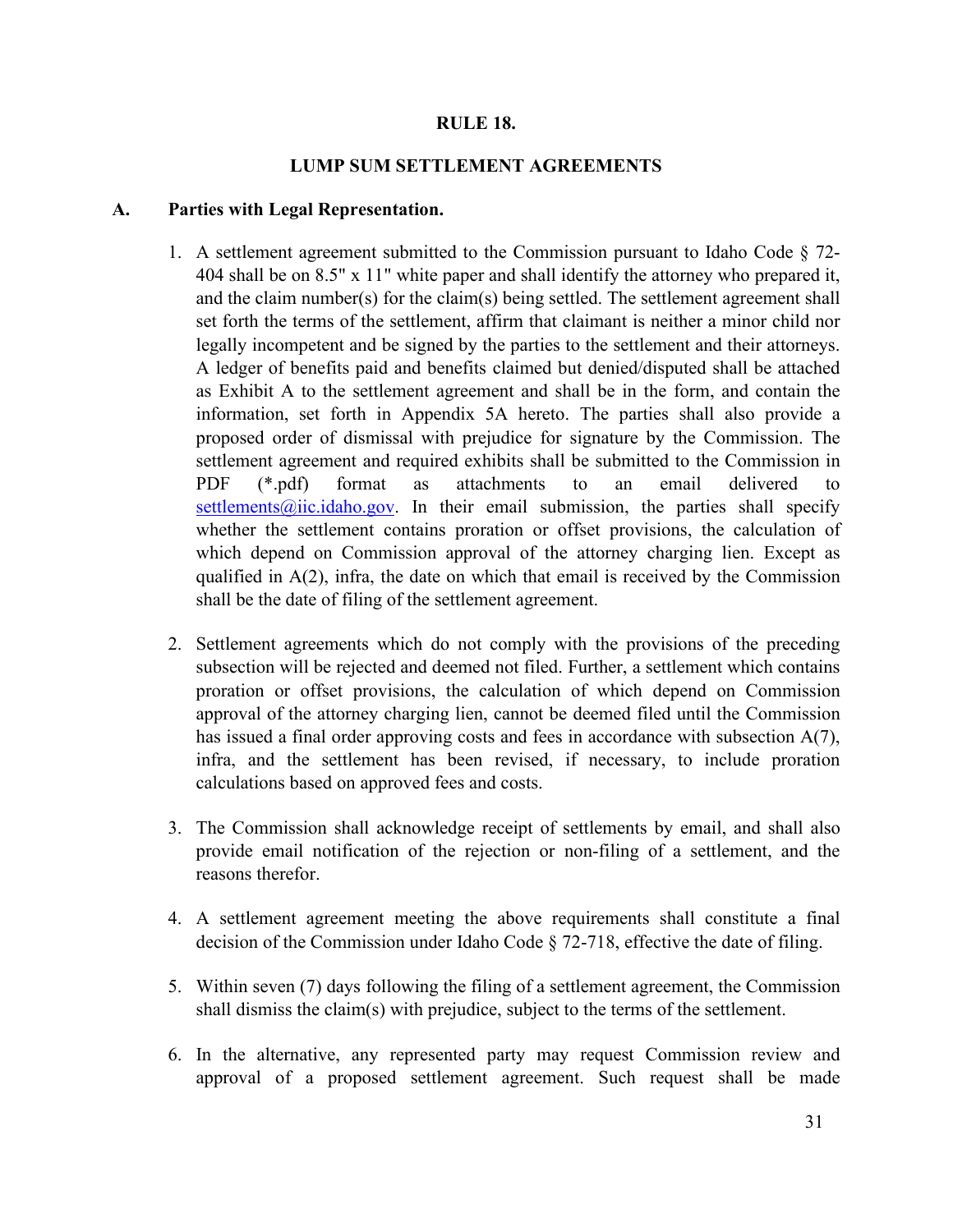contemporaneous with the submission of a settlement agreement to the Commission, and shall be accompanied by such additional documents or explanation as the requesting party desires the Commission to consider in connection with the proposed settlement. At the request of a party or the Commission, a hearing may be held on the proposed settlement. Hearings will be held on Thursdays between 1:00 and 2:00 pm (MST), unless otherwise ordered by the Commission. Hearings will be telephonic unless otherwise ordered by the Commission.

7. Contemporaneous with the filing of a settlement, an attorney who asserts a fee and/or costs against the proceeds of a settlement shall file the attorney's charging lien in the form, and containing the information, set forth in Appendix 5B hereto. Counsel shall also prepare for Commission signature a proposed order approving claimed fees and costs. The charging lien and proposed order of approval shall be filed by attaching it as a PDF (\*.pdf) file to an email delivered to [settlements@iic.idaho.gov.](mailto:settlements@iic.idaho.gov) Claimed fees/costs shall be retained in Counsel's IOLTA account pending the Commission's approval of the charging lien. Within seven (7) days following the filing of the charging lien or submission of the settlement, whichever is later, the Commission shall act on the request for approval of costs and fees. The Commission may enter an order approving the charging lien, in whole or in part. If all or part of the request is not approved, the Commission shall notify counsel in writing and give the reasons for the denial. The procedure outlined at IDAPA 17.01.01.802.04 shall be utilized to resolve disputes over fees that have been initially denied by the Commission. Except as set forth in A(2), supra, a dispute over attorney fees shall not delay the effective date of a settlement.

#### **B. Parties without Legal Representation and Other Special Circumstances**

1. Where at least one party to a settlement agreement is not represented by counsel, and in all cases involving a minor child or legally incompetent claimant, the proposed settlement agreement submitted to the Commission pursuant to Idaho Code § 72-404 shall be on 8.5" x 11" white paper and shall identify the attorney who prepared it. The settlement agreement shall set forth the terms of the settlement, and shall be signed by the parties to the settlement agreement and their attorneys, if represented. A ledger of benefits paid, and benefits claimed but denied/disputed, shall be attached as Exhibit A to the settlement agreement and shall be in the form, and contain the information, set forth in Appendix 5A hereto. The settlement agreement shall also be accompanied by such supporting documents as the parties would have the Commission consider in evaluating whether the settlement is in the best interest of the parties. The settlement agreement and attached exhibits/documents shall be delivered to the Commission in PDF (\*.pdf) format, as attachments to an email delivered to [settlements@iic.idaho.gov.](mailto:settlements@iic.idaho.gov) Such settlements shall be approved only if the Commission is satisfied that the settlement is in the best interest of the parties.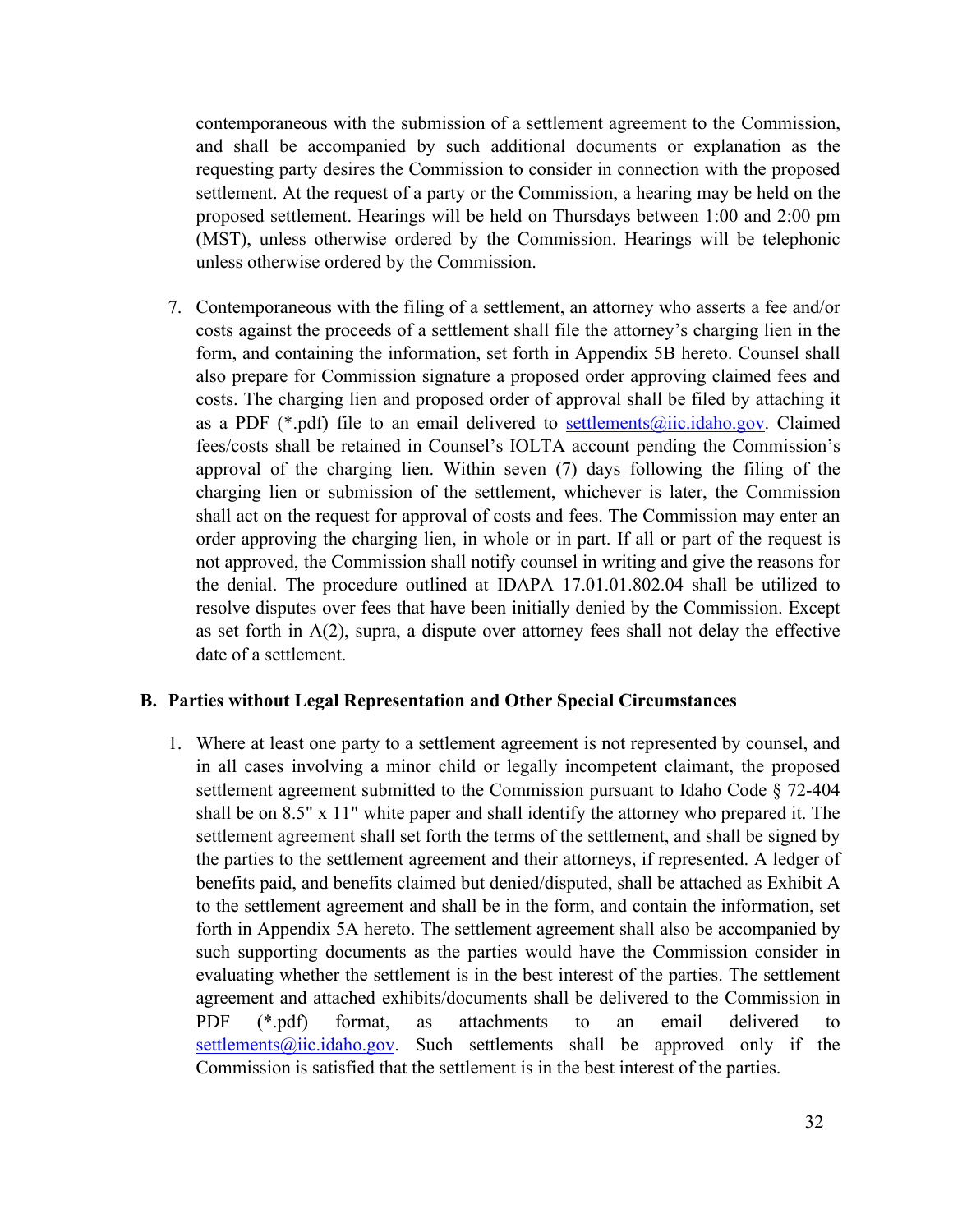- 2. On its own motion the Commission may hold a hearing on the question of whether the proposed settlement is in the best interest of the parties. Hearings will be held pursuant to this rule on Thursdays between 1:00 and 2:00 pm (MST), unless otherwise ordered by the Commission. Hearings on settlement agreements will be telephonic unless otherwise ordered by the Commission. No later than ten (10) days prior to the date of hearing, the Commission shall provide the parties with written notice of the hearing, to include a list of the issues of concern to the Commission in connection with its assessment of whether the settlement is in the best interest of the parties.
- 3. Regardless of whether a hearing is held, should the Commission determine that the proposed settlement agreement is not in the best interest of the parties, the Commission shall issue a written decision explaining its refusal to approve the settlement, to include findings of fact, conclusions of law and the Commission's order. Such decision and order may be immediately appealed to the Idaho Supreme Court on the question of whether the Commission abused its discretion in declining to approve the settlement.
- 4. The procedures outlined in A(7), above, relating to attorney charging liens, shall apply to attorneys who represent minor or incompetent claimants.

*COMMENT: Except as may be necessary to calculate Social Security, or similar offset, the settlement agreement should not refer to, or contain deductions for, costs or attorney fees claimed by counsel. Costs and fees claimed by claimant's counsel are separately addressed in the charging lien. An attorney seeking a fee from the proceeds of settlement must file a charging lien.*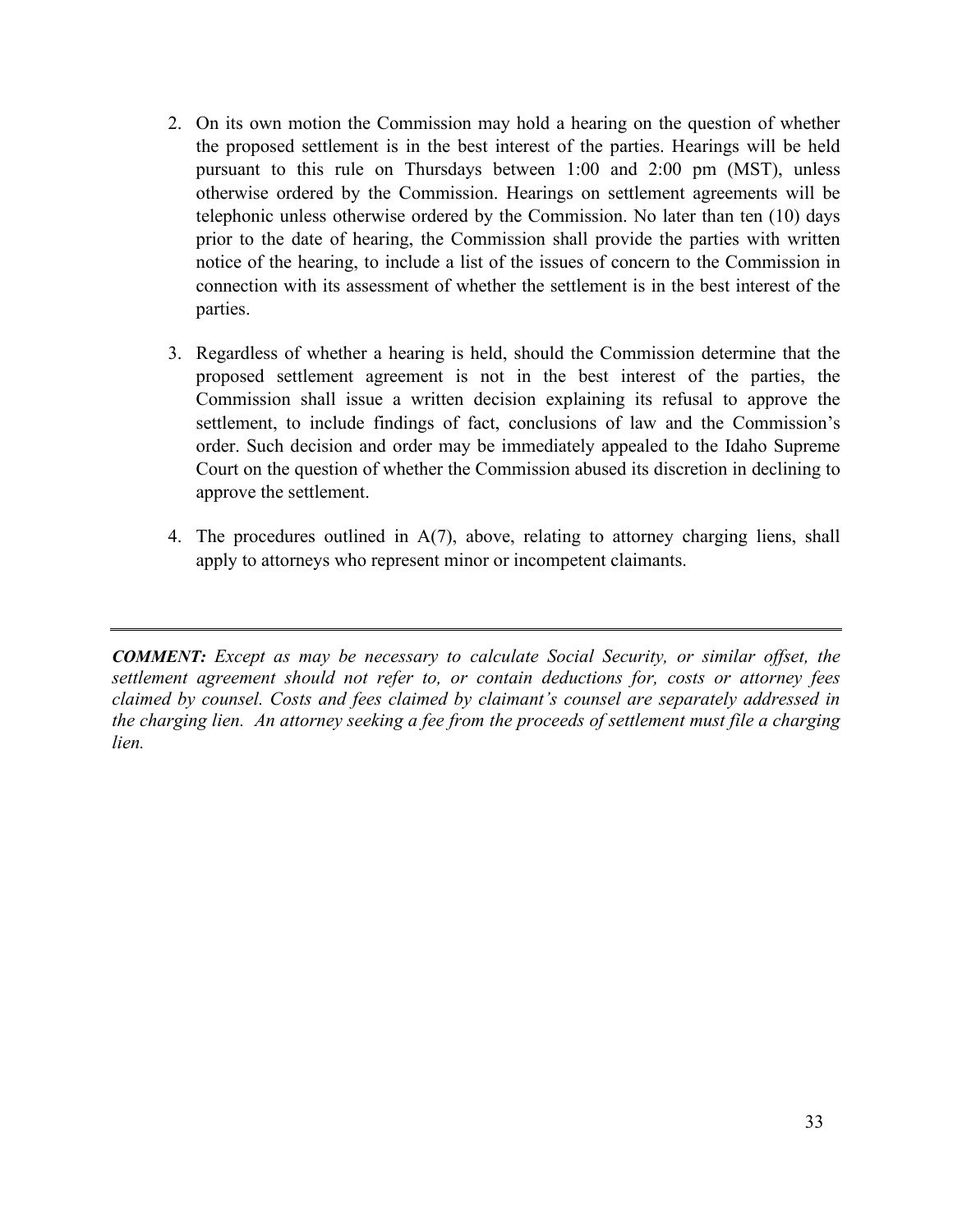### **RULE 19.**

### **DISPUTES BETWEEN PROVIDERS AND PAYORS**

### **A. Scope.**

By virtue of the authority vested in the Commission pursuant to Idaho Code §§ 72-508 and 72-707, the Industrial Commission of the State of Idaho hereby adopts this judicial rule of procedure governing the resolution of disputes between providers and payors.<sup>[1](#page-38-0)</sup> A "dispute" means a disagreement between a provider and a payor over whether any charge for medical services is acceptable pursuant to the provisions of the administrative regulation applicable at the time a charge was incurred.<sup>[2](#page-38-1)</sup> The definitions set forth in IDAPA  $17.01.01.010$  are incorporated by reference as if fully set forth herein.

### **B. Compliance Prerequisite.**

In order to commence the dispute resolution process, a provider must have complied with the applicable procedures preliminary to dispute resolution set forth in IDAPA 17.01.01.803.06.

### **C. Service.**

Motions or responses by any party may be submitted in writing by hand delivery to the Boise Office at the Chinden Campus 11321 W. Chinden Blvd. (Bldg. #2), Boise, Idaho 83714, faxed to 208-334-2321, mailed via USPS to P.O. Box 83720, Boise, Idaho 83720-0041, or emailed to [medicalfees@iic.idaho.gov.](mailto:medicalfees@iic.idaho.gov) Email requests will be considered as an original document. Additional original documents are not required.

Required documents shall be served on parties by mail, fax, or personal delivery.

#### **D. Review.**

The Commission will use this dispute resolution process to determine whether the provider's charge is acceptable pursuant to the provisions of IDAPA 17.01.01.803.02 - .05.

### **E. Dispute Resolution Process.**

#### 1. **Pleadings.**

a. **Provider -** If a provider has received from a payor a final objection to all or part of a provider's bill, or if 45 days have passed from the date

<span id="page-38-0"></span><sup>1.</sup> This Judicial Rule stands on its own and does not incorporate by reference any other Judicial Rule promulgated by this Commission.

<span id="page-38-1"></span><sup>2.</sup> This process shall be used solely for resolving disputes between providers and payors over whether any charge for medical services is acceptable pursuant to the provisions of the administrative regulation applicable at the time a charge was incurred. It shall not be used to resolve disputes regarding the reasonableness, necessity or appropriateness of medical treatment. Reasonableness of treatment includes such issues as whether the number, provider, type or style of treatments is appropriate. Those issues may be raised by means of a Complaint filed with the Commission.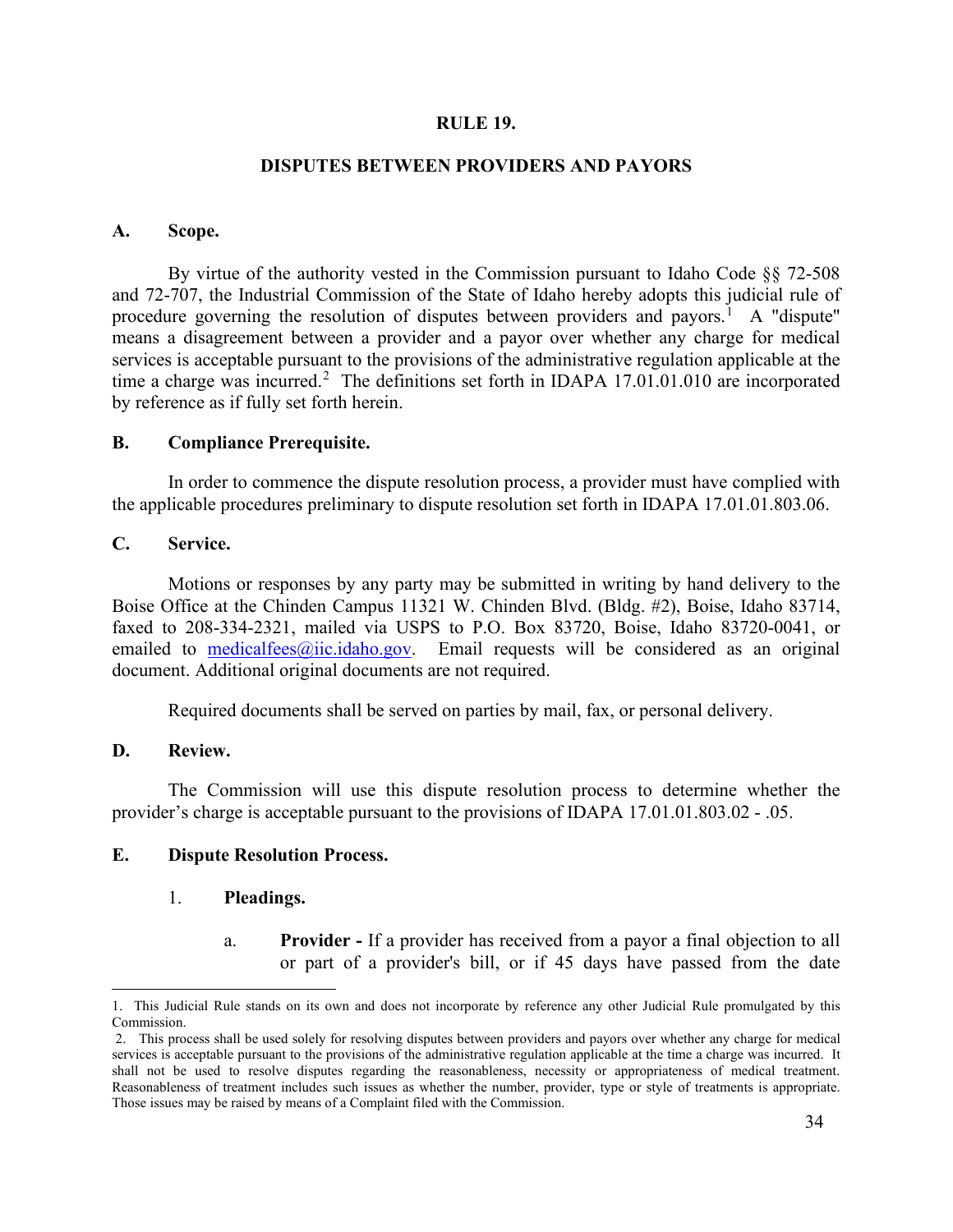provider sent the bill without response from payor, the provider may file with the Commission and serve on the payor a request for approval of the disputed charge. If a payor has finally objected to more than one charge in a single billing, the provider may seek approval of all such charges in a single motion.

- (i) **Form.** The provider shall file such request on the form provided in Appendix 6A and attach thereto affidavits or other documents evidencing facts sufficient to show that the charge in dispute is acceptable pursuant to the applicable regulation. If the dispute is over a charge that does not have a CPT code or a conversion factor, the Provider will provide evidence of the provider's usual charge for that medical service to nonindustrially injured patients.
- (ii) **Timing.** Such request must be filed with the Commission and served on the payor within 30 calendar days of the date the provider receives the payor's final objection, or within 90 days from the date provider sent the bill to payor if payor has not responded. A provider's failure to timely file a request for the disputed charge shall forever bar the provider from seeking the Commission's approval of any charge as to which a final objection has been made.
- b. **Payor -** A payor served with a request for the disputed charge shall file a response with the Commission, together with affidavits and/or other documents evidencing facts sufficient to show that the charge in dispute is not acceptable pursuant to the applicable regulation. The response and accompanying documents shall be served on the provider within 21 calendar days of the date it receives the provider's motion. If no response is filed and served within the time provided herein, the Commission shall enter a default in favor of the provider and the charges will be deemed acceptable.

# 2. **Commission Staff Review.**

When the time for filing a response has passed, the Commission shall refer all pleadings and supporting documents filed by the parties to a Commission staff member or members for administrative review and disposition.

- a. **Review.** The Commission's staff shall review the pleadings and supporting documents as well as all other relevant information. The weight to be placed on any evidence considered by the Commission's staff shall be solely within the staff's independent judgment.
- b. **Administrative Order.** The Commission staff will issue an administrative order ruling on the motion for disputed charge. The administrative order shall state the reasons therefor and shall be filed with the Commission and served on all parties.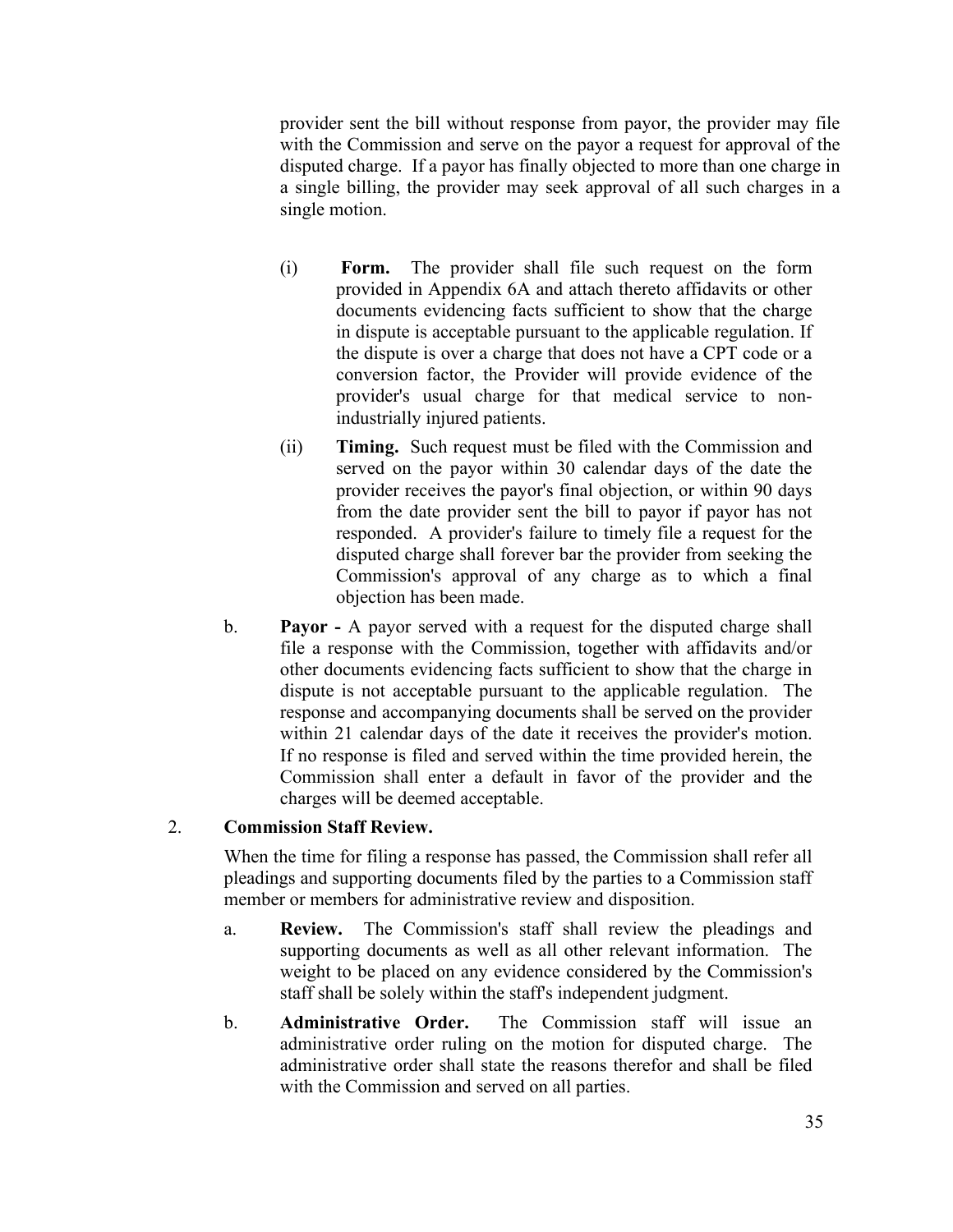c. **Compensation for Costs and Expenses.** If Provider's motion disputing CPT or MS-DRG coded items prevails, an additional thirty percent (30%) shall be added to the amount found by the Commission to be owed as compensation for Provider's costs and expenses associated with using the dispute resolution process as set forth in IDAPA 17.01.01.803.06(i).

In the case of a prevailing motion disputing items without CPT or MS-DRG codes, the additional thirty percent (30%) shall be due only if the Payor does not pay the amount owed within thirty (30) days after the date of the Administrative Order.

The provider shall give written notice to the Commission that the Administrative Order remains unpaid after thirty (30) days. The written notice is to be copied to the in-state insurance adjuster and/or self-insured employer, whichever is appropriate.

The Commission will await a response from Payor for five business days to allow confirmation that payment was properly made. After such time has expired without payment confirmation, the Commission shall issue a Second Administrative Order to the Payor awarding the additional 30% penalty amount.

# 3. **Reconsideration.**

- a. **De Novo Review.** Any party aggrieved by the administrative order issued by the Commission staff may, within 20 days of the date the administrative order is entered, file for reconsideration seeking *de novo* review by the Commission, stating with specificity the reason(s) therefor and shall serve a copy on the opposing party. The other party shall have 10 days to file a response to the motion, and the aggrieved party shall have 5 days to file a reply to the response. On filing for reconsideration, and where the Commission determines that the interests of justice will be served by further review, the Commission may conduct a *de novo* review of the record to determine whether the interests of justice have been served by the administrative order, or may remand the matter to Commission staff for *de novo* consideration and entry of an additional administrative order.
	- (i) **Record.** The record shall include all pleadings and exhibits filed with the Commission, any other information relied on by the Commission staff, and the administrative order.

### b. **Opportunity to Present Additional Evidence.**

(i) Any party desiring to submit additional evidence must submit it with the reconsideration or response thereto. Additional evidence may not be submitted with a reply to a response. The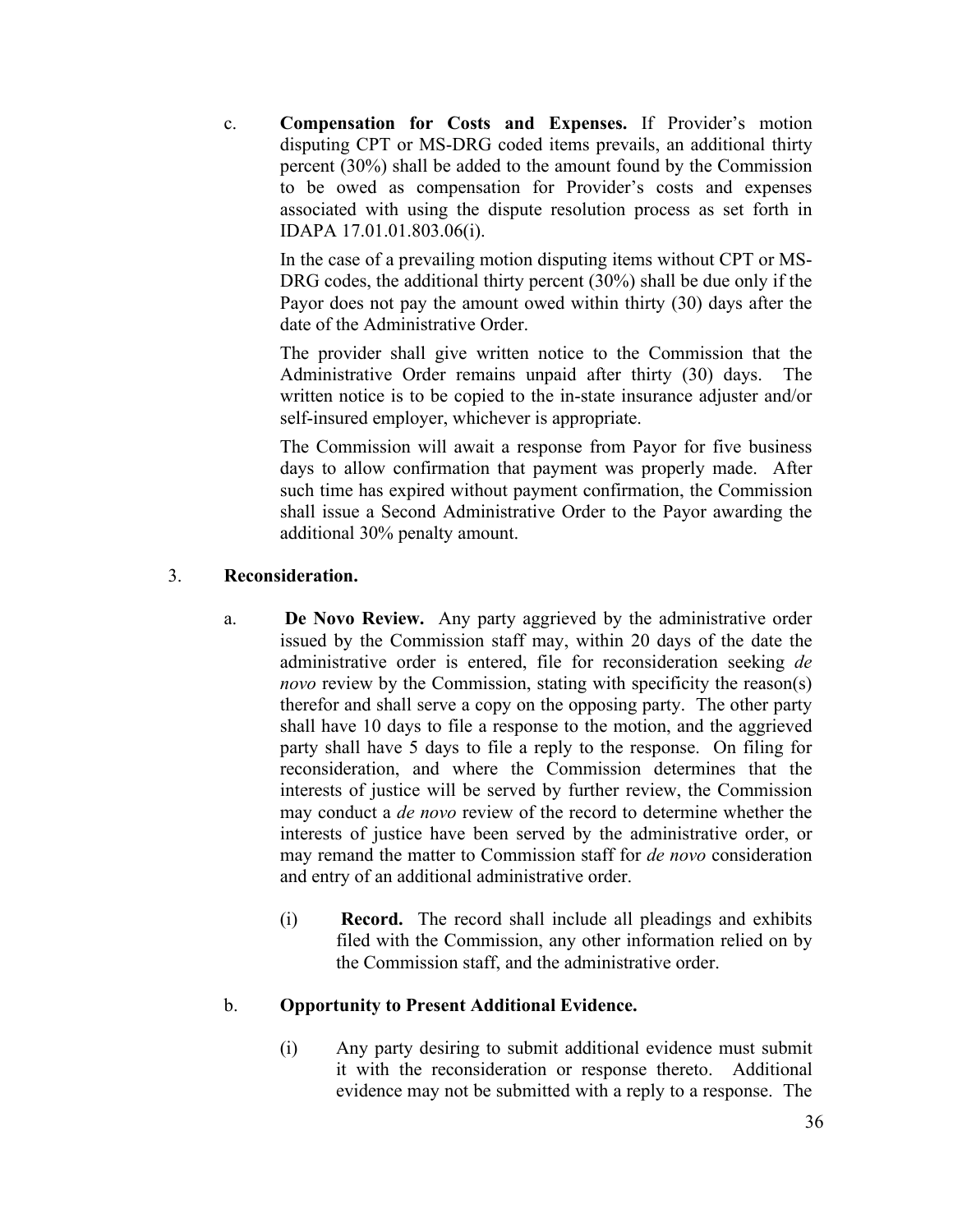party submitting the evidence must demonstrate good cause why the evidence was not submitted with the motion for disputed charge. Good cause will be based on whether the evidence was newly discovered or not available when the motion for a disputed charge was submitted, or excusable neglect. If the party fails to show good cause, the evidence will not be considered.

- (ii) The Commission shall issue an order ruling on a request to augment the record. If the Commission grants such request, it shall establish a schedule and method whereby such additional evidence may be presented.
- c. **Order.** After a *de novo* review of the record and, where applicable, review of additional evidence, the Commission shall issue an order on the reconsideration.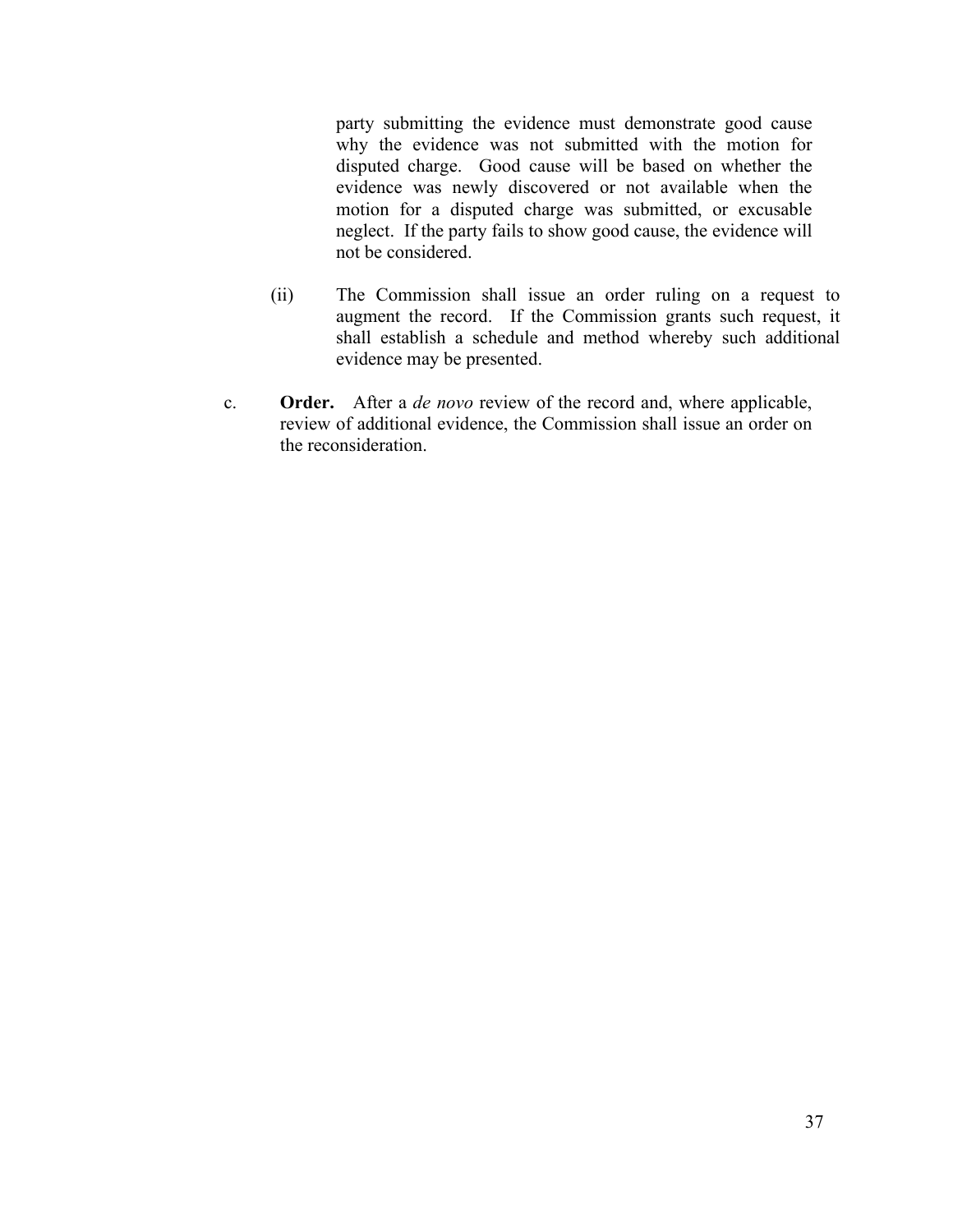### **RULE 20.**

# **CHANGE OF PHYSICIAN**

### **A. Legal Authority.**

Rule 20 is established and adopted by the Commission pursuant to Idaho Code § 72- 432(4).

### **B. Definitions.**

- 1. The terms "petition," "written notice," "employee's request," and "claimant's request" as used in Idaho Code  $\S$  72-432(4) have the same meaning and shall refer to the Petition for Change of Physician (Petition) as described herein.
- 2. The terms "written decision" and "response" as used in Idaho Code § 72-432(4) have the same meaning and shall refer to the Response to Petition for Change of Physician (Response) as described herein.
- 3. The term "employee" shall refer to an employee or an authorized representative thereof.
- 4. The term "employer" shall refer to the employer, surety, or authorized representative thereof.

### **C. Filing and Service.**

- 1. Any documents required by this rule to be filed and/or served on a party and/or the Commission shall be so filed or served by PDF (\*.pdf) email attachment whenever possible. If email is unavailable, documents may be filed or served via fax, mail, or by personal delivery. For all documents transmitted by email or fax, the original document is not required to be sent to the Commission. Copies must be served on all other parties the same day of the transmission. Such documents shall be sent to the last known email, fax, or address of the person receiving the document
- 2. Proof of service shall be accomplished by a certificate of service from the serving party indicating the type of document served, the method of service, name and email or address of the person receiving service, and the date the document was either emailed, mailed, faxed, or personally delivered.
- 3. Service by mail shall be presumed to be accomplished 3 days after the date of mailing, unless otherwise shown by the receiving party.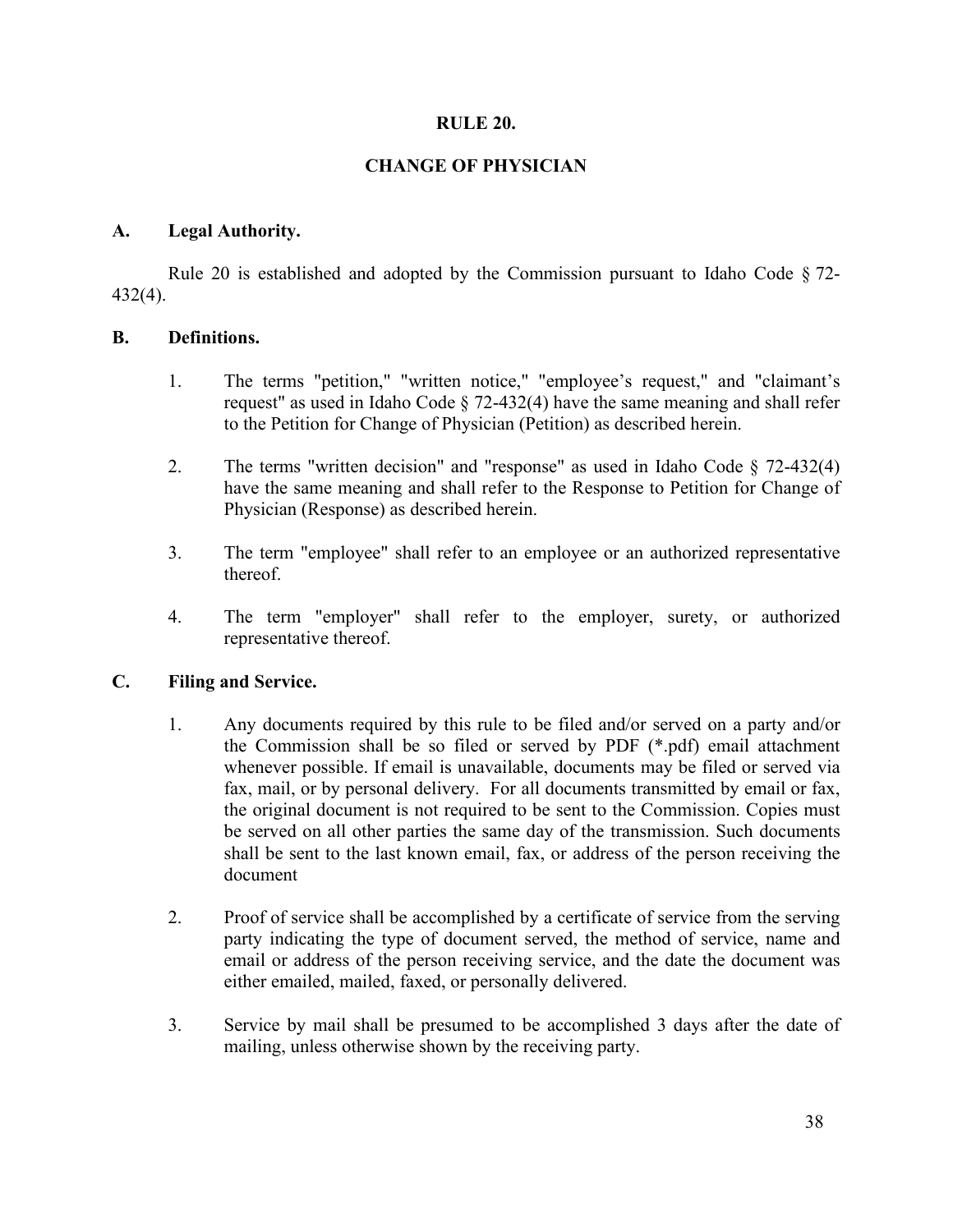# **D. Attorney Representation.**

For purposes of this rule, the provisions of JRP Rule 2, requiring representation by an attorney shall apply.

# **E. Petition.**

In order to request a change of physician within the meaning of Idaho Code  $\S$  72-432(4), the employee must serve a Petition on the employer or surety. The Petition may be served at any time, regardless of whether a complaint has been filed pursuant to JRP Rule 3.A. If a complaint and answer have been filed and the employer/surety is represented by an attorney, the Petition shall be served on said attorney. A copy of the Petition shall be provided to the Commission. The Petition shall be in writing and submitted in a format substantially similar to the form provided in Appendix 7A.

- 1. The Petition shall be signed by the employee and shall contain the following information:
	- a. Name and address of the employee;
	- b. Name and address of the employer;
	- c. Name and address of surety (if known);
	- d. Name and address of current physician;
	- e. Name and address of physician to whom change is being requested;
	- f. General information (including date, place, and circumstances of injury/disease);
	- g. Summary statement of the medical treatment received to date;
	- h. Reason change of physician is requested; and
	- i. Dates available for hearing within the next 30 days.
- 2. The employee may attach to the Petition legible and accurate copies of any documentation supporting the request for change of physician. Whether such documents are accepted into evidence is solely within the discretion of the Commission.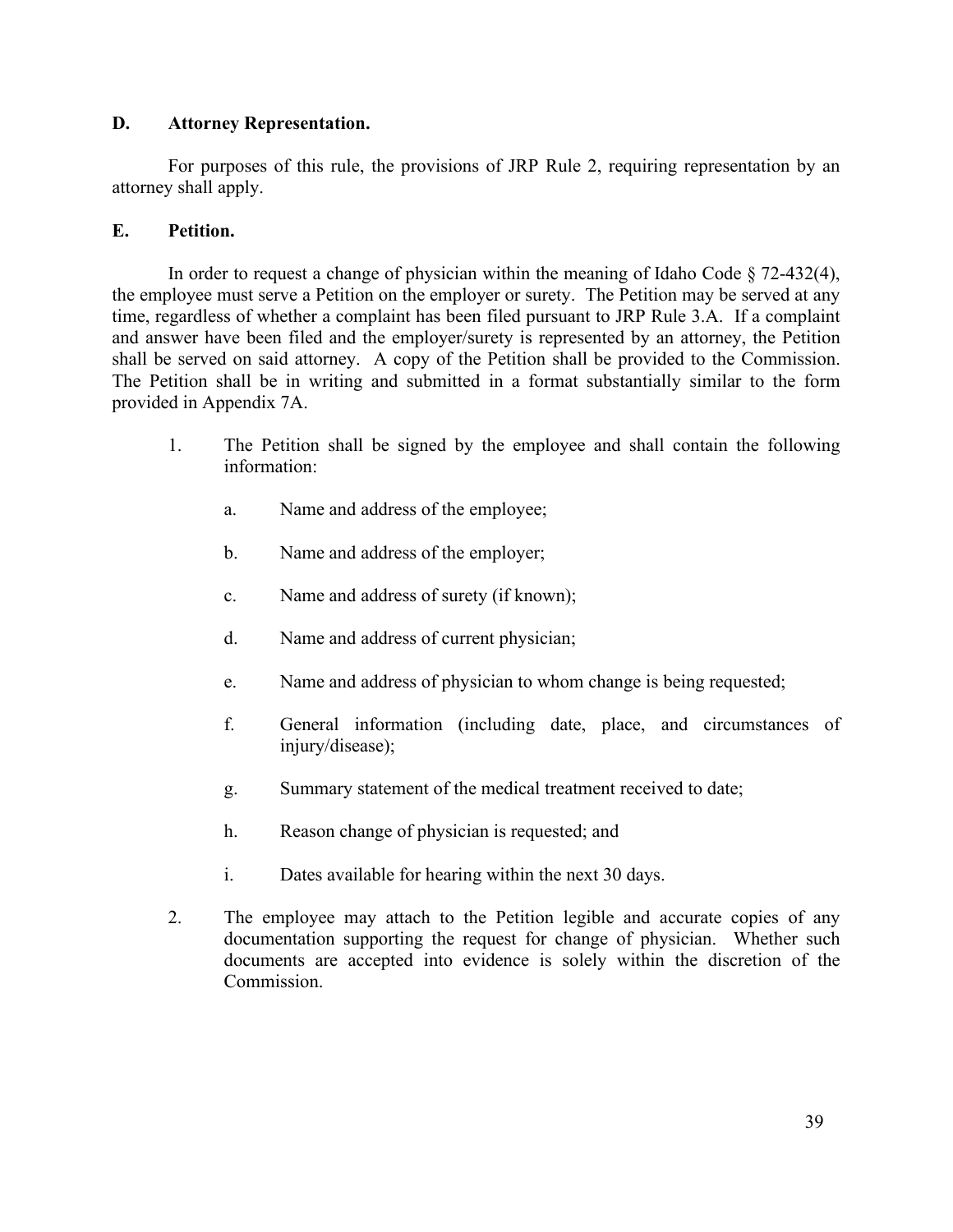## **F. Response.**

The employer shall respond to the Petition within 14 days from the date of service thereof. The Response shall be in writing and be submitted in a format substantially similar to the form provided in Appendix 7B.

1. The Response shall be signed by the employer and shall contain the following information:

- a. Name and address of the employer;
- b. Name and address of the surety;
- c. Name and address of the employee;
- d. Indicate whether the Petition is approved or denied;

e. If denied, for reasons other than that no further medical treatment is reasonable or necessary: (1) a statement of the reasons for the denial; and (2) dates available for hearing within the next 14 days.

- 2. The employer may attach to the Response legible and accurate copies of any documentation supporting the Response. Whether such documents are accepted into evidence is solely within the discretion of the Commission.
- 3. If the Petition is approved by the employer, the employer shall provide its Response to the Commission. A copy of the Response shall be served on the employee. The parties shall act in accordance with such approval without further action by the Commission.
- 4. If a copy of the Petition has been filed with the Commission and is denied by the employer, the employer shall file its Response with the Commission. A copy of the Response shall be served on the employee. On receipt of the Response, the Commission shall deem the Petition filed and the matter in dispute. However, if the employer denies the Petition on the basis that further medical treatment is not reasonable or necessary, the Commission will dismiss the Petition and notify the employee that the matter must be pursued through the complaint process.
- 5. Default. If the employer does not respond within 14 days from the date the petition was received and the employee desires a default order, the employee shall file a written statement that there has been no response to the Petition and attach a copy of the certificate of service of the petition. On receipt of these documents, the Commission shall issue an order granting the Petition. A copy of the order shall be served by the Commission on the parties.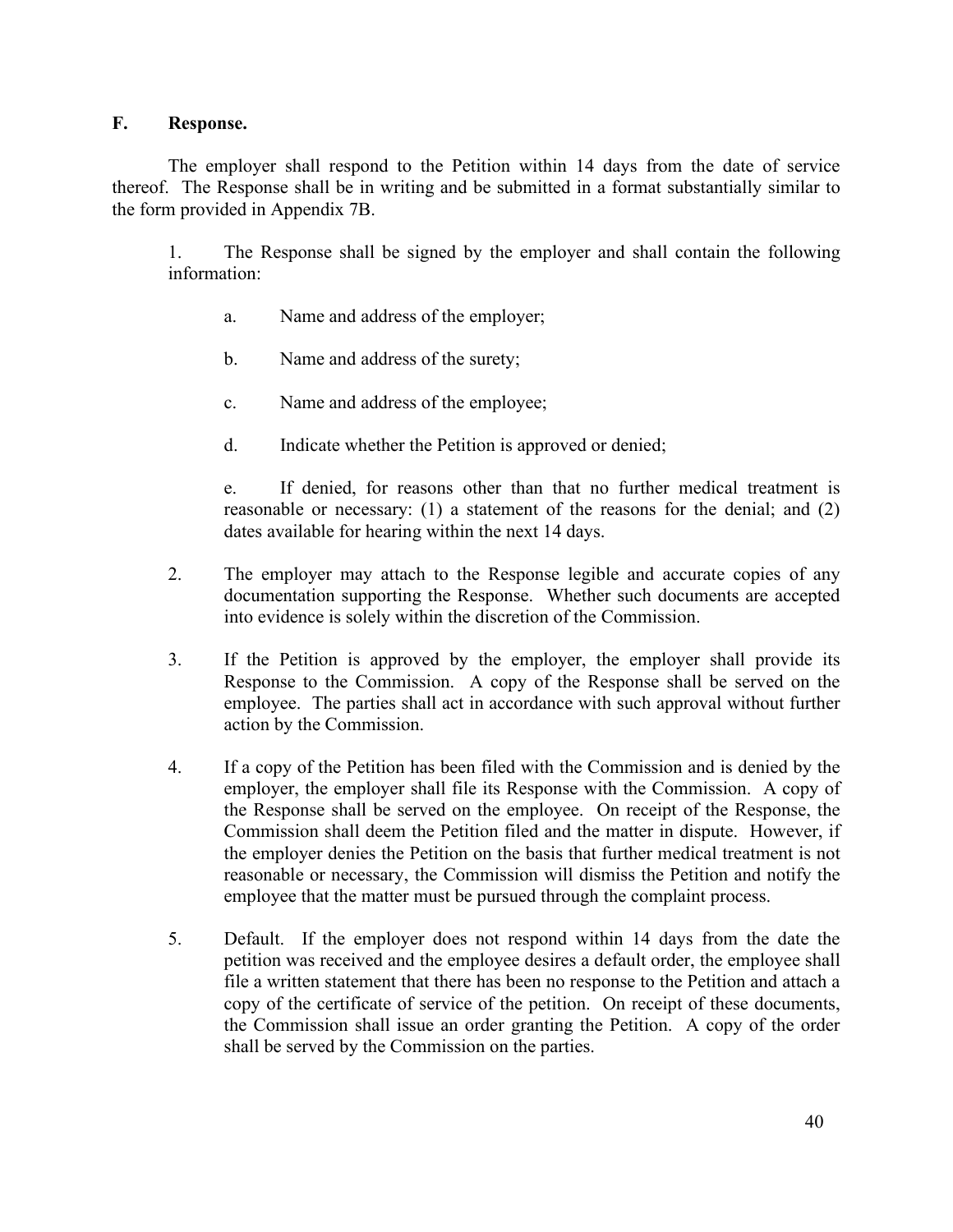# **G. Expedited Hearing.**

No hearing will be conducted if the Response denies the Petition on the basis that further medical treatment is not reasonable or necessary. Claimants receiving such a denial must instead pursue their claims through the complaint process.

If the Response denies the Petition for other reasons, the Commission shall conduct an expedited hearing within 14 days of the filing of the Response to determine whether or not the Petition should be granted. The following guidelines govern such hearings:

- 1. **Presiding Officer.** The hearing shall be conducted by a Referee or one or more of the Commissioners.
- 2. **Hearing.** The hearing shall be conducted in person or by telephone conference, at the convenience of the Commission. If conducted by telephone conference, the call shall be initiated by the presiding officer.
- 3. **Notice.** Notice of the presiding officer(s) method, time, and place of the hearing shall be given to the parties as soon as practicable.
- 4. **Evidence.** Exhibits, affidavits, depositions, and other documentation offered into evidence must be submitted to the Commission, and copies served on the opposing party, at least 48 hours prior to the hearing. The parties shall be afforded the opportunity to present witnesses.
- 5. **Extensions.** The time limits described herein shall not be extended.
- 6. **Waiver.** The hearing may be waived on stipulation of the parties. In that event, the decision of the Commission will be based on the written information provided to the Commission prior to the scheduled hearing.

### **H. Decision.**

The Commission shall issue a decision following the hearing, or waiver thereof, but in no event more than 14 days after the filing of the Response.

- 1. **Basis.** The employee bears the burden of establishing reasonable grounds to grant the Petition. Reasonable grounds shall be determined from the pertinent facts and circumstances presented by the parties, and is a factual determination solely within the discretion of the Commission.
- 2. **Appeals.** The decision shall not be subject to review or appeal until all issues in the case have been determined by the Commission.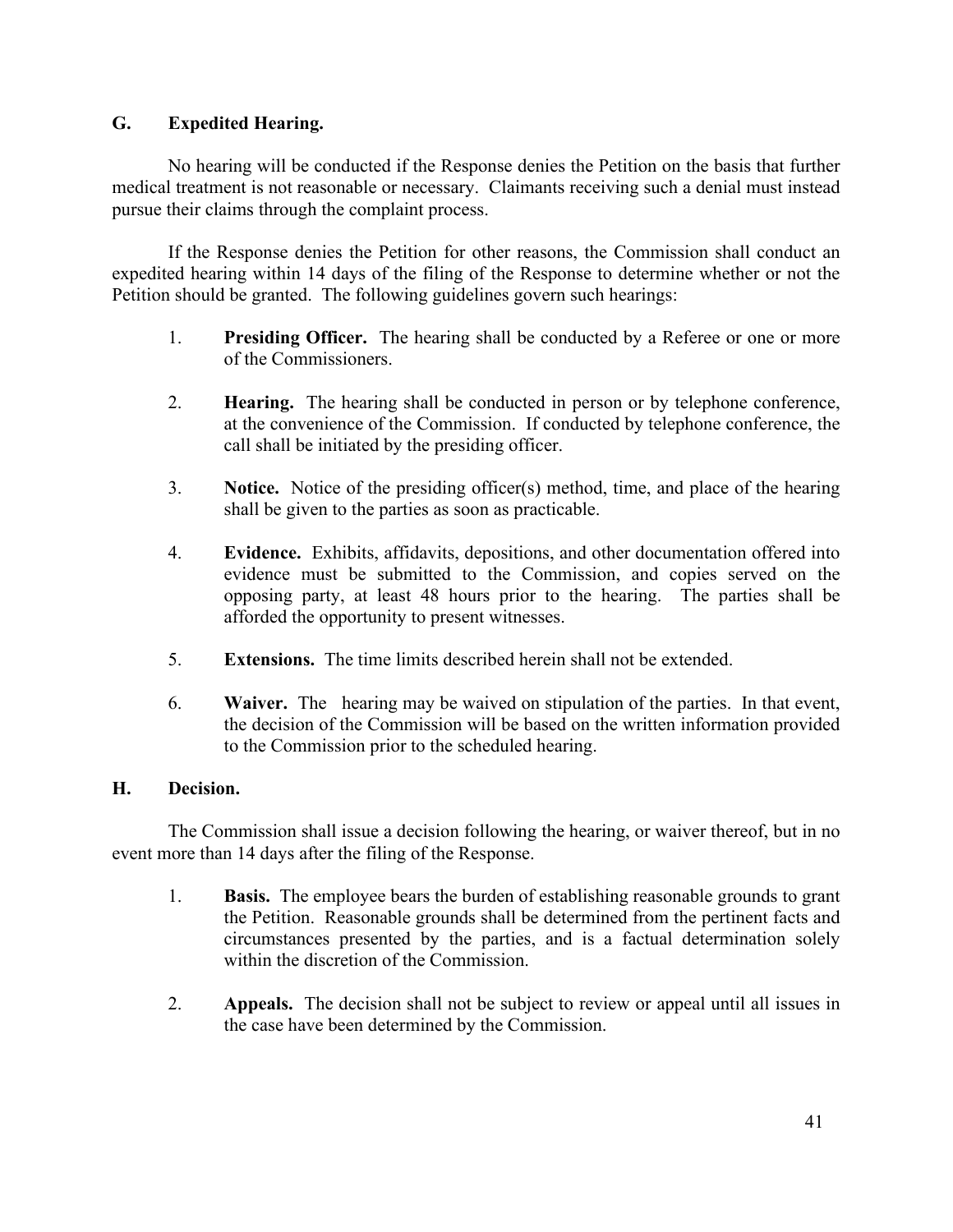# **I. Alternative Procedure.**

The above procedure shall not be deemed exclusive. An employee may pursue a change of physician through the application for hearing process described in Idaho Code § 72-706.

*COMMENTS: Subsection D applies the attorney representation requirements of JRP Rule 2 to Change of Physician proceedings.*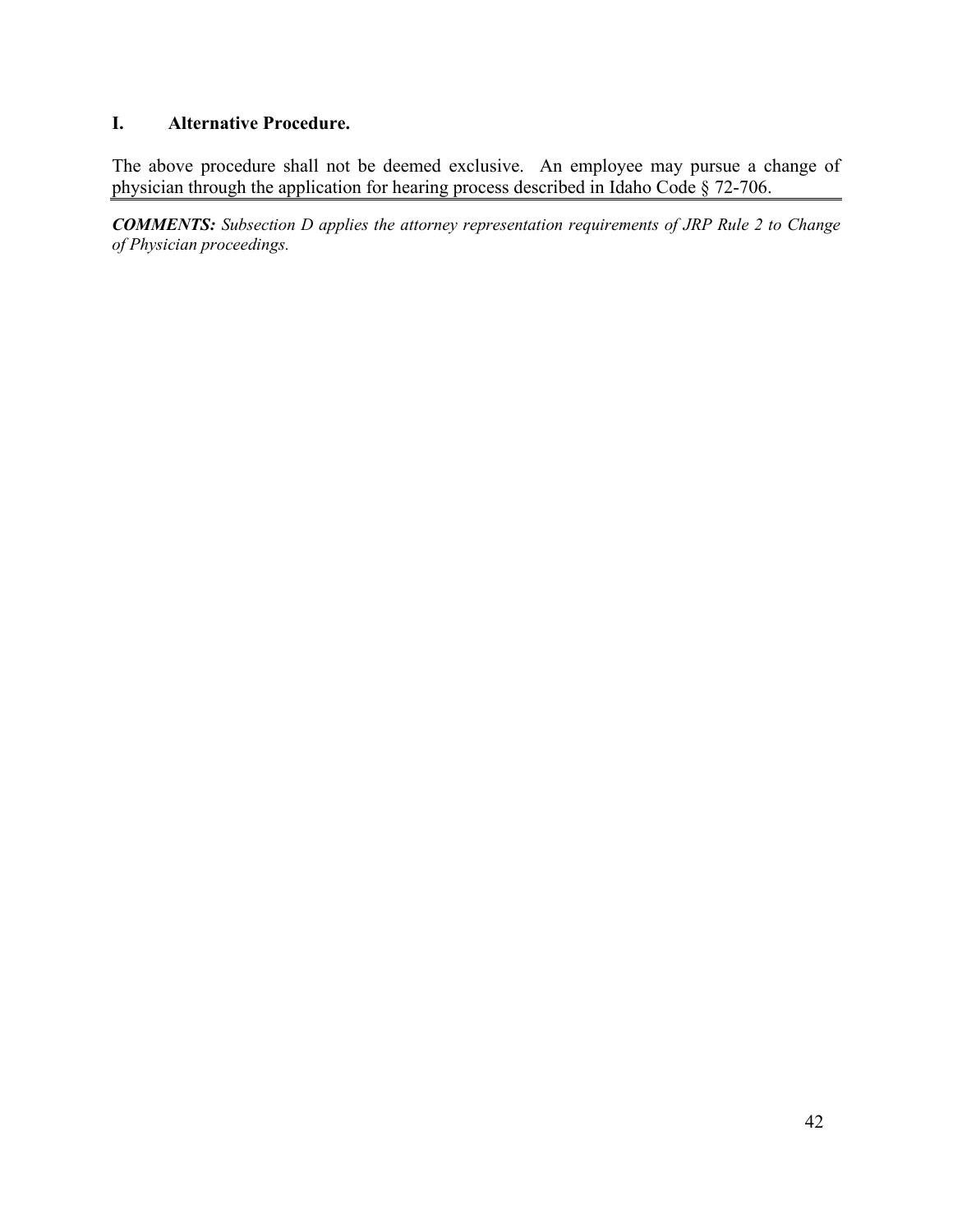# **RULE 21.**

# **ORDER TO SHOW CAUSE**

# **A. Show Cause Proceedings.**

Order to Show Cause proceedings shall be held in accordance with the JRP unless otherwise ordered by the Commission.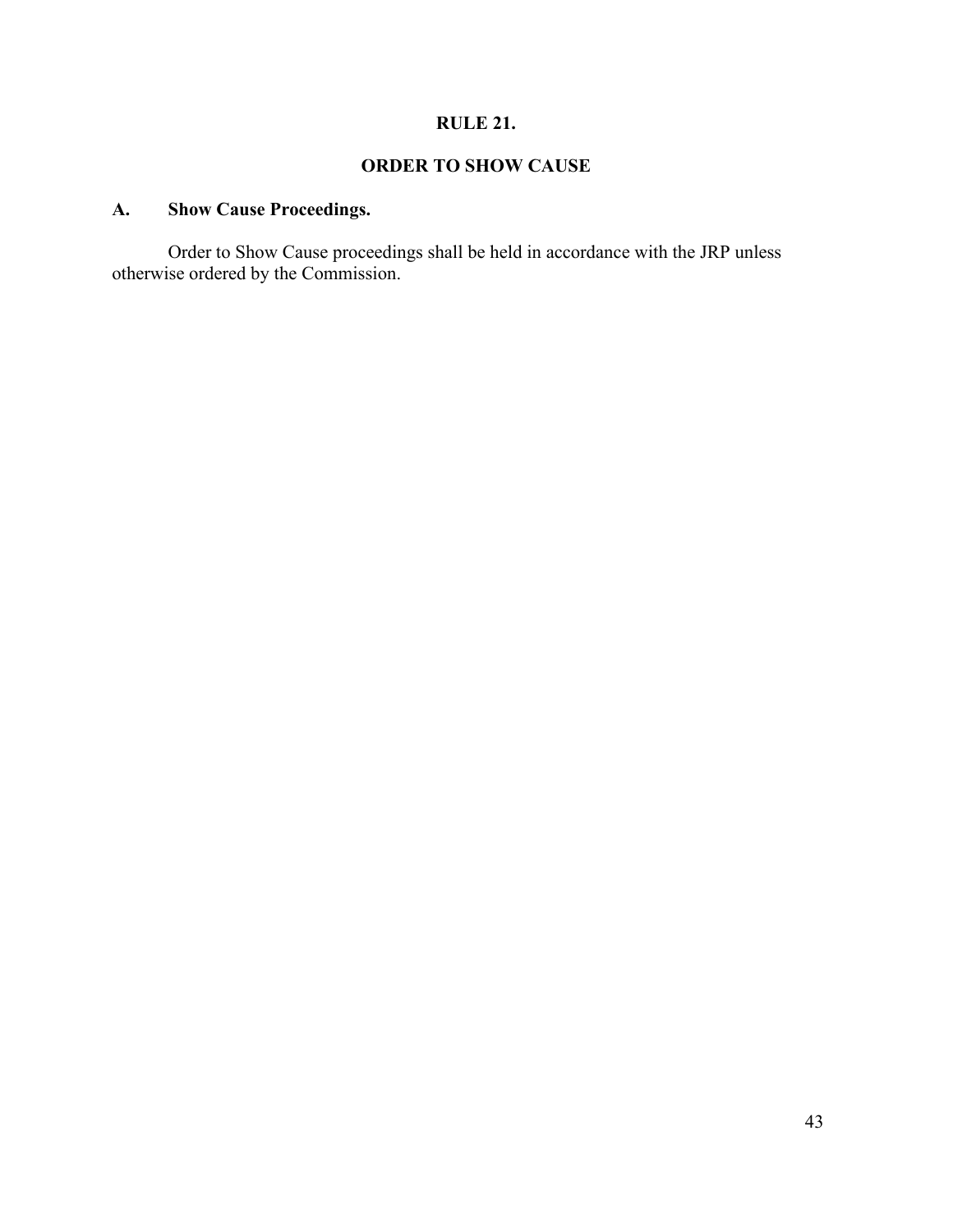# **RULE 22.**

# **EFFECTIVE DATE**

These rules shall be updated and effective on and after July 1, 2022.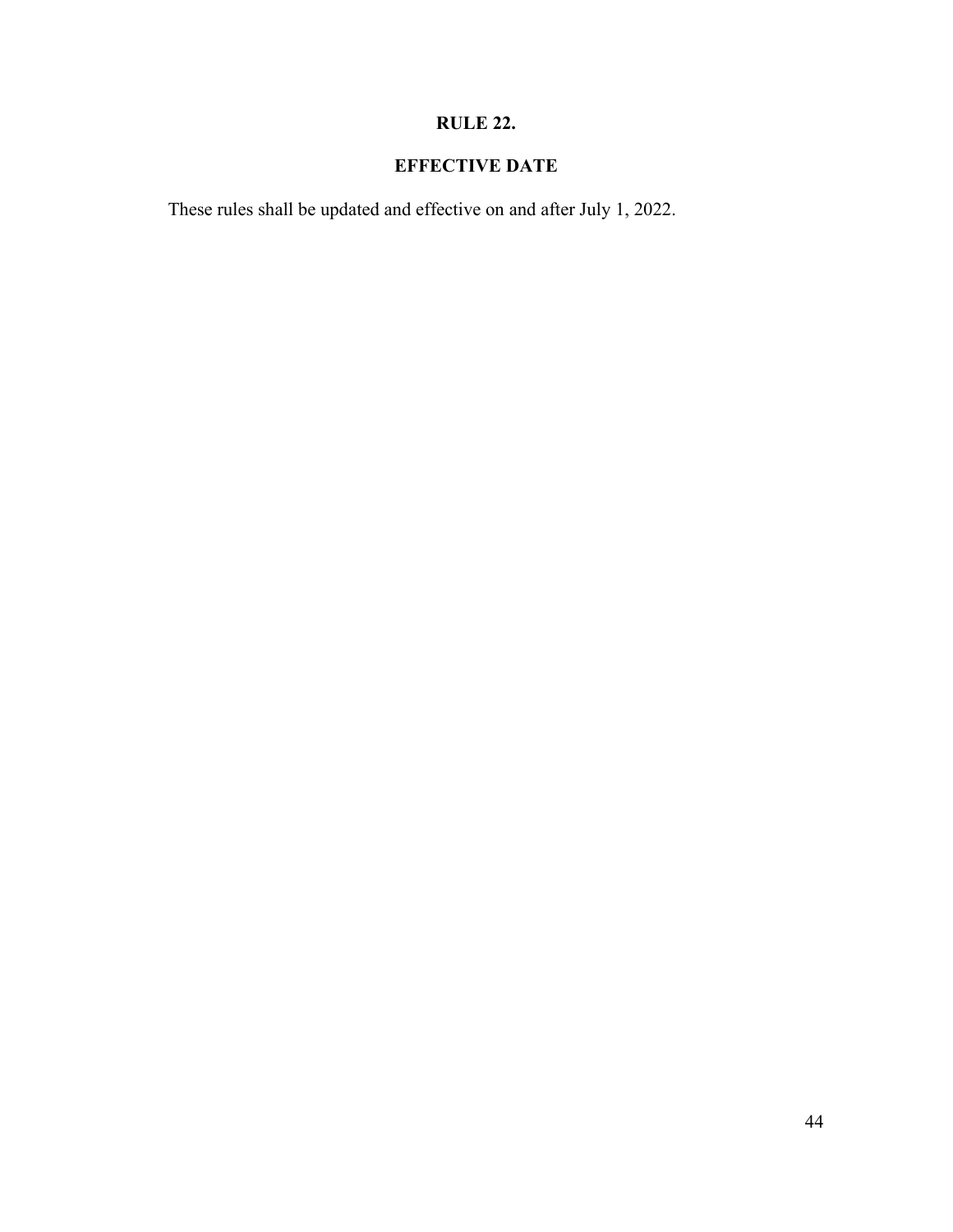# **WORKERS' COMPENSATION COMPLAINT**

| <b>CLAIMANT'S (INJURED WORKER'S) NAME AND ADDRESS</b>  |                                                                                    | <b>CLAIMANT'S ATTORNEY'S NAME, ADDRESS, AND TELEPHONE NUMBER</b>                      |  |  |
|--------------------------------------------------------|------------------------------------------------------------------------------------|---------------------------------------------------------------------------------------|--|--|
| <b>TELEPHONE NUMBER</b>                                |                                                                                    |                                                                                       |  |  |
| <b>EMPLOYER'S NAME AND ADDRESS (at time of injury)</b> |                                                                                    | <b>WORKERS' COMPENSATION INSURANCE CARRIER'S</b><br>(NOT ADJUSTOR'S) NAME AND ADDRESS |  |  |
|                                                        |                                                                                    |                                                                                       |  |  |
|                                                        |                                                                                    |                                                                                       |  |  |
| <b>CLAIMANT'S SOCIAL SECURITY NO.</b>                  | <b>CLAIMANT'S BIRTHDATE</b>                                                        | DATE OF INJURY OR MANIFESTATION OF OCCUPATIONAL DISEASE                               |  |  |
| STATE AND COUNTY IN WHICH INJURY OCCURRED              |                                                                                    | WHEN INJURED, CLAIMANT WAS EARNING AN AVERAGE WEEKLY WAGE                             |  |  |
|                                                        |                                                                                    | OF: S<br>, PURSUANT TO IDAHO CODE § 72-419                                            |  |  |
|                                                        | <b>DESCRIBE HOW INJURY OR OCCUPATIONAL DISEASE OCCURRED (WHAT HAPPENED)</b>        |                                                                                       |  |  |
|                                                        |                                                                                    |                                                                                       |  |  |
|                                                        |                                                                                    |                                                                                       |  |  |
|                                                        | NATURE OF MEDICAL PROBLEMS ALLEGED AS A RESULT OF ACCIDENT OR OCCUPATIONAL DISEASE |                                                                                       |  |  |

**WHAT WORKERS' COMPENSATION BENEFITS ARE YOU CLAIMING AT THIS TIME?**

| DATE ON WHICH NOTICE OF INJURY WAS GIVEN TO EMPLOYER |                | TO WHOM NOTICE WAS GIVEN |                              |  |
|------------------------------------------------------|----------------|--------------------------|------------------------------|--|
| <b>HOW NOTICE WAS GIVEN</b>                          | $\square$ oral | $\Box$ written           | $\Box$ OTHER, PLEASE SPECIFY |  |

**ISSUE OR ISSUES INVOLVED**

**DO YOU BELIEVE THIS CLAIM PRESENTS A NEW QUESTION OF LAW OR A COMPLICATED SET OF FACTS?**  $\Box$  YES  $\Box$  NO IF SO, PLEASE STATE WHY.

#### **NOTICE: COMPLAINTS AGAINST THE INDUSTRIAL SPECIAL INDEMNITY FUND MUST BE IN ACCORDANCE WITH IDAHO CODE § 72-334 AND FILED ON FORM I.C. 1002**

**IC1001 (COMPLETE OTHER SIDE) Complaint – Page 1 of 3 – Appendix 1**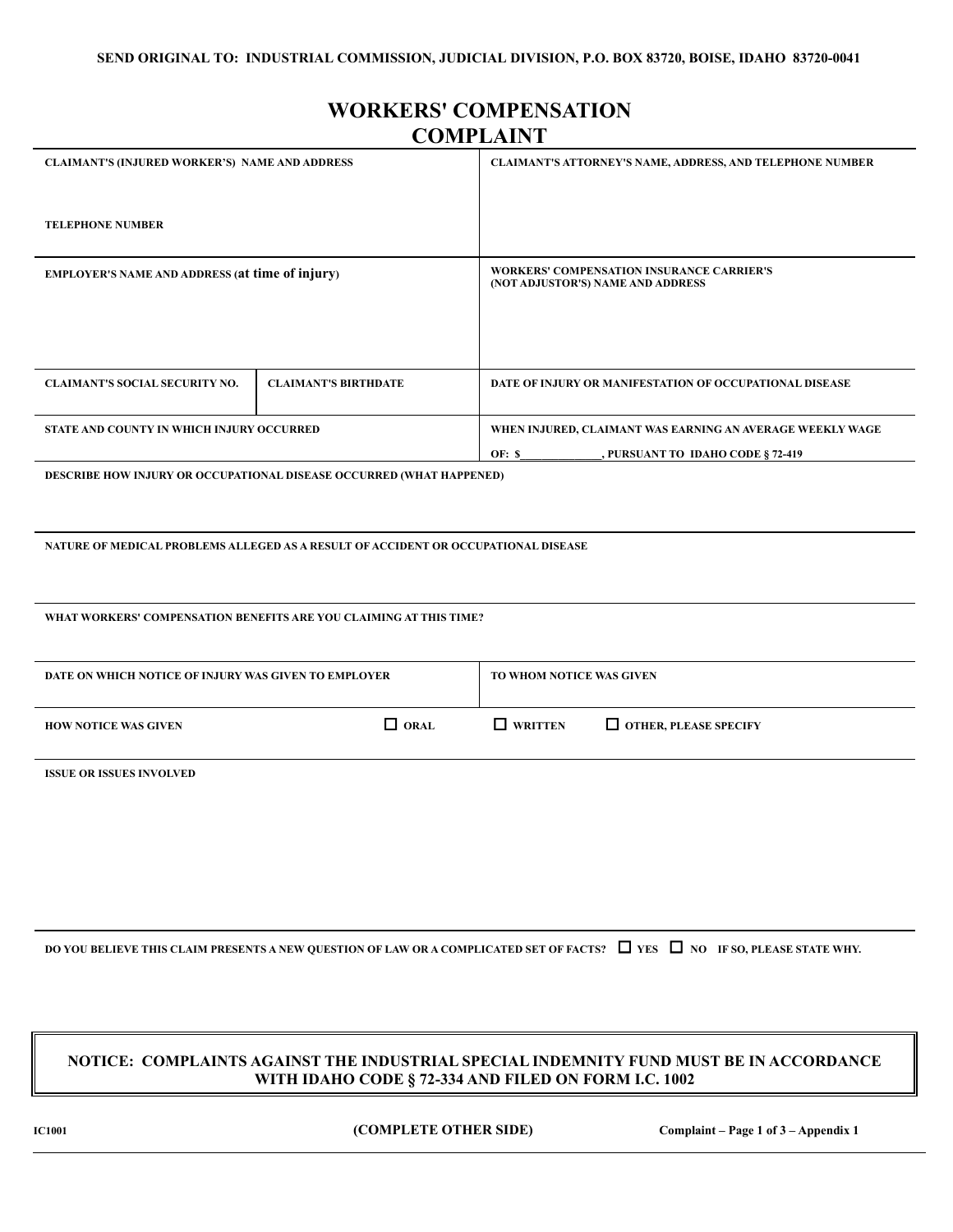| WHAT MEDICAL COSTS HAVE YOU INCURRED TO DATE?                                                          |                                                                                                  |            |                                  |                                                                                                                                            |
|--------------------------------------------------------------------------------------------------------|--------------------------------------------------------------------------------------------------|------------|----------------------------------|--------------------------------------------------------------------------------------------------------------------------------------------|
| WHAT MEDICAL COSTS HAS YOUR EMPLOYER PAID, IF ANY? \$                                                  |                                                                                                  |            |                                  | <b>WHAT MEDICAL COSTS HAVE YOU PAID, IF ANY? \$</b>                                                                                        |
| I AM INTERESTED IN MEDIATING THIS CLAIM, IF THE OTHER PARTIES AGREE.                                   |                                                                                                  |            |                                  | $\Box$ YES $\Box$ NO                                                                                                                       |
| <b>DATE</b>                                                                                            |                                                                                                  |            |                                  |                                                                                                                                            |
|                                                                                                        |                                                                                                  |            |                                  |                                                                                                                                            |
|                                                                                                        |                                                                                                  |            |                                  |                                                                                                                                            |
|                                                                                                        | PLEASE ANSWER THE SET OF QUESTIONS IMMEDIATELY BELOW<br>ONLY IF CLAIM IS MADE FOR DEATH BENEFITS |            |                                  |                                                                                                                                            |
| NAME AND SOCIAL SECURITY NUMBER OF PARTY<br><b>FILING COMPLAINT</b>                                    | <b>DATE OF DEATH</b>                                                                             |            |                                  | <b>RELATION TO DECEASED CLAIMANT</b>                                                                                                       |
| WAS FILING PARTY DEPENDENT ON DECEASED?<br>$\Box$ YES<br>$\Box$ NO                                     |                                                                                                  | $\Box$ YES | $\Box$ NO                        | DID FILING PARTY LIVE WITH DECEASED AT TIME OF ACCIDENT?                                                                                   |
|                                                                                                        |                                                                                                  |            |                                  | <b>CLAIMANT MUST COMPLETE, SIGN AND DATE THE ATTACHED MEDICAL RELEASE FORM</b>                                                             |
|                                                                                                        | <b>CERTIFICATE OF SERVICE</b>                                                                    |            |                                  |                                                                                                                                            |
|                                                                                                        |                                                                                                  |            |                                  | I hereby certify that on the ____ day of __________, 20___, I caused to be served a true and correct copy of the foregoing Complaint upon: |
| <b>EMPLOYER'S NAME AND ADDRESS</b>                                                                     |                                                                                                  |            | <b>SURETY'S NAME AND ADDRESS</b> |                                                                                                                                            |
|                                                                                                        |                                                                                                  |            |                                  |                                                                                                                                            |
|                                                                                                        |                                                                                                  |            |                                  |                                                                                                                                            |
|                                                                                                        |                                                                                                  |            |                                  |                                                                                                                                            |
| $\Box$ personal service of process<br>via:                                                             |                                                                                                  | via:       |                                  | $\Box$ personal service of process                                                                                                         |
| $\Box$ regular U.S. Mail                                                                               |                                                                                                  |            | $\Box$ regular U.S. Mail         |                                                                                                                                            |
|                                                                                                        | Signature                                                                                        |            |                                  |                                                                                                                                            |
|                                                                                                        | <b>Print or Type Name</b>                                                                        |            |                                  |                                                                                                                                            |
| NOTICE: An Employer or Insurance Company served with a Complaint must file an Answer on Form I.C. 1003 |                                                                                                  |            |                                  |                                                                                                                                            |

**default. If no answer is filed, a Default Award may be entered! Further information may be obtained from: Industrial Commission, Judicial Division, P.O. Box 83720, Boise, Idaho** 

**with the Industrial Commission within 21 days of the date of service as specified on the certificate of mailing to avoid** 

**83720-0041 (208) 334-6000.**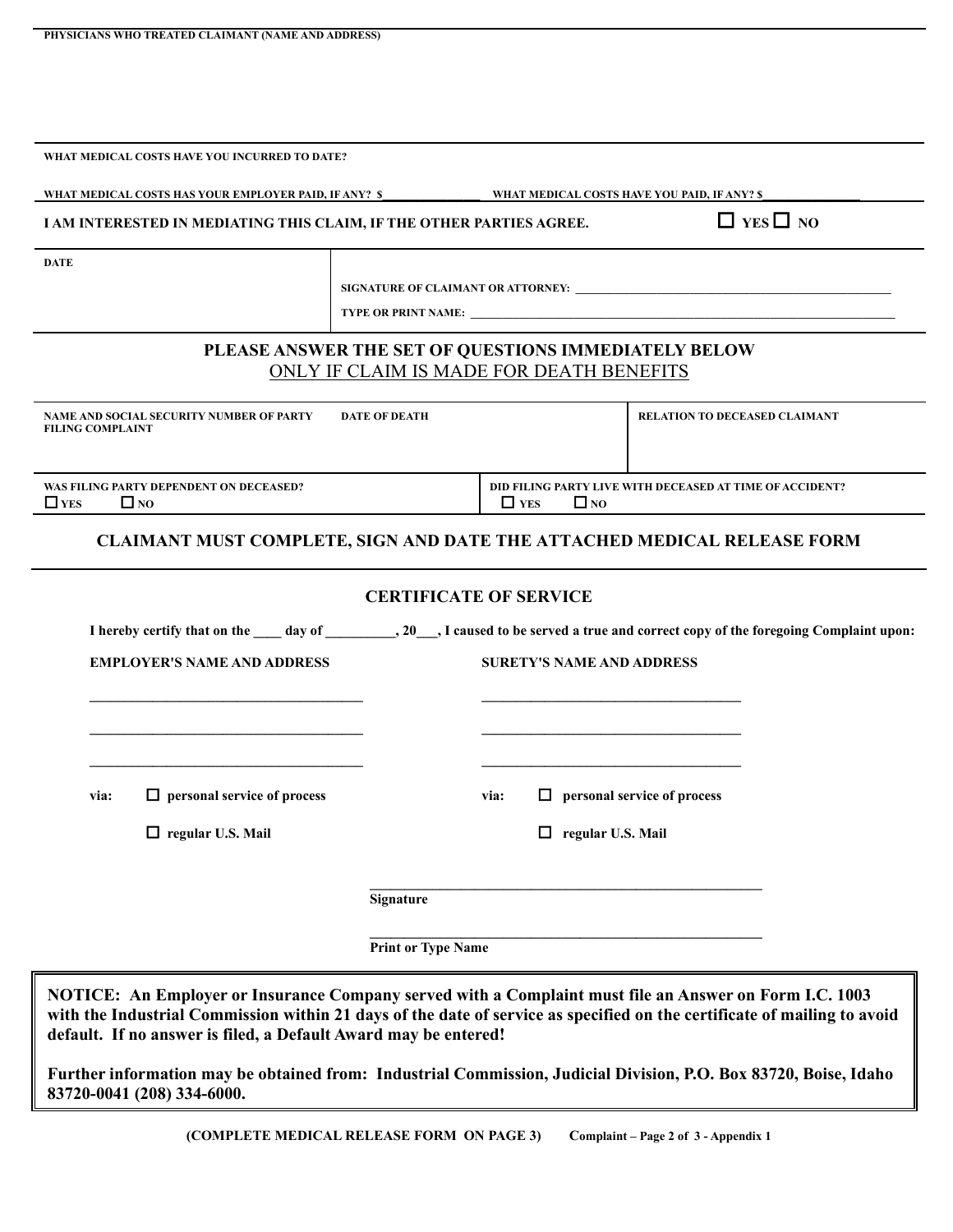|                                                                                                                                                                                                                                |                                                           | (Provider Use Only)<br>Medical Record Number:<br><u> </u>                                                                                                                                                                                                                                                                                                                                                                                                                                                                                                                                                                                                                                                                                                                                                                                                                                                                                                                                                                                                                                                                                                                                                                                             |
|--------------------------------------------------------------------------------------------------------------------------------------------------------------------------------------------------------------------------------|-----------------------------------------------------------|-------------------------------------------------------------------------------------------------------------------------------------------------------------------------------------------------------------------------------------------------------------------------------------------------------------------------------------------------------------------------------------------------------------------------------------------------------------------------------------------------------------------------------------------------------------------------------------------------------------------------------------------------------------------------------------------------------------------------------------------------------------------------------------------------------------------------------------------------------------------------------------------------------------------------------------------------------------------------------------------------------------------------------------------------------------------------------------------------------------------------------------------------------------------------------------------------------------------------------------------------------|
|                                                                                                                                                                                                                                |                                                           |                                                                                                                                                                                                                                                                                                                                                                                                                                                                                                                                                                                                                                                                                                                                                                                                                                                                                                                                                                                                                                                                                                                                                                                                                                                       |
|                                                                                                                                                                                                                                |                                                           | $\Box$ Mail Copies<br>ID Confirmed by:                                                                                                                                                                                                                                                                                                                                                                                                                                                                                                                                                                                                                                                                                                                                                                                                                                                                                                                                                                                                                                                                                                                                                                                                                |
| SSN or Case Number:                                                                                                                                                                                                            |                                                           |                                                                                                                                                                                                                                                                                                                                                                                                                                                                                                                                                                                                                                                                                                                                                                                                                                                                                                                                                                                                                                                                                                                                                                                                                                                       |
|                                                                                                                                                                                                                                | <b>AUTHORIZATION FOR DISCLOSURE OF HEALTH INFORMATION</b> |                                                                                                                                                                                                                                                                                                                                                                                                                                                                                                                                                                                                                                                                                                                                                                                                                                                                                                                                                                                                                                                                                                                                                                                                                                                       |
|                                                                                                                                                                                                                                |                                                           |                                                                                                                                                                                                                                                                                                                                                                                                                                                                                                                                                                                                                                                                                                                                                                                                                                                                                                                                                                                                                                                                                                                                                                                                                                                       |
| I hereby authorize                                                                                                                                                                                                             |                                                           | ze <u>rovider Name – must be specific for each provider</u> to disclose health information as specified:                                                                                                                                                                                                                                                                                                                                                                                                                                                                                                                                                                                                                                                                                                                                                                                                                                                                                                                                                                                                                                                                                                                                              |
|                                                                                                                                                                                                                                |                                                           |                                                                                                                                                                                                                                                                                                                                                                                                                                                                                                                                                                                                                                                                                                                                                                                                                                                                                                                                                                                                                                                                                                                                                                                                                                                       |
|                                                                                                                                                                                                                                |                                                           |                                                                                                                                                                                                                                                                                                                                                                                                                                                                                                                                                                                                                                                                                                                                                                                                                                                                                                                                                                                                                                                                                                                                                                                                                                                       |
| <b>Street Address</b>                                                                                                                                                                                                          |                                                           |                                                                                                                                                                                                                                                                                                                                                                                                                                                                                                                                                                                                                                                                                                                                                                                                                                                                                                                                                                                                                                                                                                                                                                                                                                                       |
| City                                                                                                                                                                                                                           | <b>State</b>                                              | <b>Zip Code</b>                                                                                                                                                                                                                                                                                                                                                                                                                                                                                                                                                                                                                                                                                                                                                                                                                                                                                                                                                                                                                                                                                                                                                                                                                                       |
| Purpose or need for data: Letter and the set of the set of the set of the set of the set of the set of the set of the set of the set of the set of the set of the set of the set of the set of the set of the set of the set o |                                                           |                                                                                                                                                                                                                                                                                                                                                                                                                                                                                                                                                                                                                                                                                                                                                                                                                                                                                                                                                                                                                                                                                                                                                                                                                                                       |
|                                                                                                                                                                                                                                | (e.g. Worker's Compensation Claim)                        |                                                                                                                                                                                                                                                                                                                                                                                                                                                                                                                                                                                                                                                                                                                                                                                                                                                                                                                                                                                                                                                                                                                                                                                                                                                       |
| Information to be disclosed:                                                                                                                                                                                                   |                                                           |                                                                                                                                                                                                                                                                                                                                                                                                                                                                                                                                                                                                                                                                                                                                                                                                                                                                                                                                                                                                                                                                                                                                                                                                                                                       |
| <b>Discharge Summary</b><br>$\Box$<br><b>History &amp; Physical Exam</b>                                                                                                                                                       |                                                           |                                                                                                                                                                                                                                                                                                                                                                                                                                                                                                                                                                                                                                                                                                                                                                                                                                                                                                                                                                                                                                                                                                                                                                                                                                                       |
| □<br><b>Consultation Reports</b><br>▫                                                                                                                                                                                          |                                                           |                                                                                                                                                                                                                                                                                                                                                                                                                                                                                                                                                                                                                                                                                                                                                                                                                                                                                                                                                                                                                                                                                                                                                                                                                                                       |
| <b>Operative Reports</b><br>$\Box$                                                                                                                                                                                             |                                                           |                                                                                                                                                                                                                                                                                                                                                                                                                                                                                                                                                                                                                                                                                                                                                                                                                                                                                                                                                                                                                                                                                                                                                                                                                                                       |
| Lab<br>▫                                                                                                                                                                                                                       |                                                           |                                                                                                                                                                                                                                                                                                                                                                                                                                                                                                                                                                                                                                                                                                                                                                                                                                                                                                                                                                                                                                                                                                                                                                                                                                                       |
| Pathology<br>□                                                                                                                                                                                                                 |                                                           |                                                                                                                                                                                                                                                                                                                                                                                                                                                                                                                                                                                                                                                                                                                                                                                                                                                                                                                                                                                                                                                                                                                                                                                                                                                       |
| <b>Radiology Reports</b><br>$\Box$                                                                                                                                                                                             |                                                           |                                                                                                                                                                                                                                                                                                                                                                                                                                                                                                                                                                                                                                                                                                                                                                                                                                                                                                                                                                                                                                                                                                                                                                                                                                                       |
| <b>Entire Record</b><br>◘<br>$\Box$                                                                                                                                                                                            |                                                           |                                                                                                                                                                                                                                                                                                                                                                                                                                                                                                                                                                                                                                                                                                                                                                                                                                                                                                                                                                                                                                                                                                                                                                                                                                                       |
|                                                                                                                                                                                                                                |                                                           |                                                                                                                                                                                                                                                                                                                                                                                                                                                                                                                                                                                                                                                                                                                                                                                                                                                                                                                                                                                                                                                                                                                                                                                                                                                       |
| I understand that the disclosure may include information relating to (check if applicable):                                                                                                                                    |                                                           |                                                                                                                                                                                                                                                                                                                                                                                                                                                                                                                                                                                                                                                                                                                                                                                                                                                                                                                                                                                                                                                                                                                                                                                                                                                       |
| <b>AIDS</b> or HIV<br>$\Box$<br><b>Psychiatric or Mental Health Information</b>                                                                                                                                                |                                                           |                                                                                                                                                                                                                                                                                                                                                                                                                                                                                                                                                                                                                                                                                                                                                                                                                                                                                                                                                                                                                                                                                                                                                                                                                                                       |
| ▫<br><b>Drug/Alcohol Abuse Information</b><br>$\Box$                                                                                                                                                                           |                                                           |                                                                                                                                                                                                                                                                                                                                                                                                                                                                                                                                                                                                                                                                                                                                                                                                                                                                                                                                                                                                                                                                                                                                                                                                                                                       |
|                                                                                                                                                                                                                                |                                                           |                                                                                                                                                                                                                                                                                                                                                                                                                                                                                                                                                                                                                                                                                                                                                                                                                                                                                                                                                                                                                                                                                                                                                                                                                                                       |
|                                                                                                                                                                                                                                |                                                           | I understand that the information to be released may include material that is protected by Federal Law (45 CFR Part 164) and that<br>the information may be subject to redisclosure by the recipient and no longer be protected by the federal regulations. I understand<br>that this authorization may be revoked in writing at any time by notifying the privacy officer, except that revoking the authorization<br>won't apply to information already released in response to this authorization. I understand that the provider will not condition<br>treatment, payment, enrollment, or eligibility for benefits on my signing this authorization. Unless otherwise revoked, this<br>authorization will expire upon resolution of worker's compensation claim. Provider, its employees, officers, copy service contractor,<br>and physicians are hereby released from any legal responsibility or liability for disclosure of the above information to the extent<br>indicated and authorized by me on this form and as outlined in the Notice of Privacy. My signature below authorizes release of all<br>information specified in this authorization. Any questions that I have regarding disclosure may be directed to the privacy officer of |
| the Provider specified above.                                                                                                                                                                                                  |                                                           |                                                                                                                                                                                                                                                                                                                                                                                                                                                                                                                                                                                                                                                                                                                                                                                                                                                                                                                                                                                                                                                                                                                                                                                                                                                       |
| <b>Signature of Patient</b>                                                                                                                                                                                                    |                                                           | <b>Date</b>                                                                                                                                                                                                                                                                                                                                                                                                                                                                                                                                                                                                                                                                                                                                                                                                                                                                                                                                                                                                                                                                                                                                                                                                                                           |
| Signature of Legal Representative & Relationship to Patient/Authority to Act                                                                                                                                                   |                                                           | <b>Date</b>                                                                                                                                                                                                                                                                                                                                                                                                                                                                                                                                                                                                                                                                                                                                                                                                                                                                                                                                                                                                                                                                                                                                                                                                                                           |
|                                                                                                                                                                                                                                |                                                           |                                                                                                                                                                                                                                                                                                                                                                                                                                                                                                                                                                                                                                                                                                                                                                                                                                                                                                                                                                                                                                                                                                                                                                                                                                                       |

*Signature of Witness Title Date*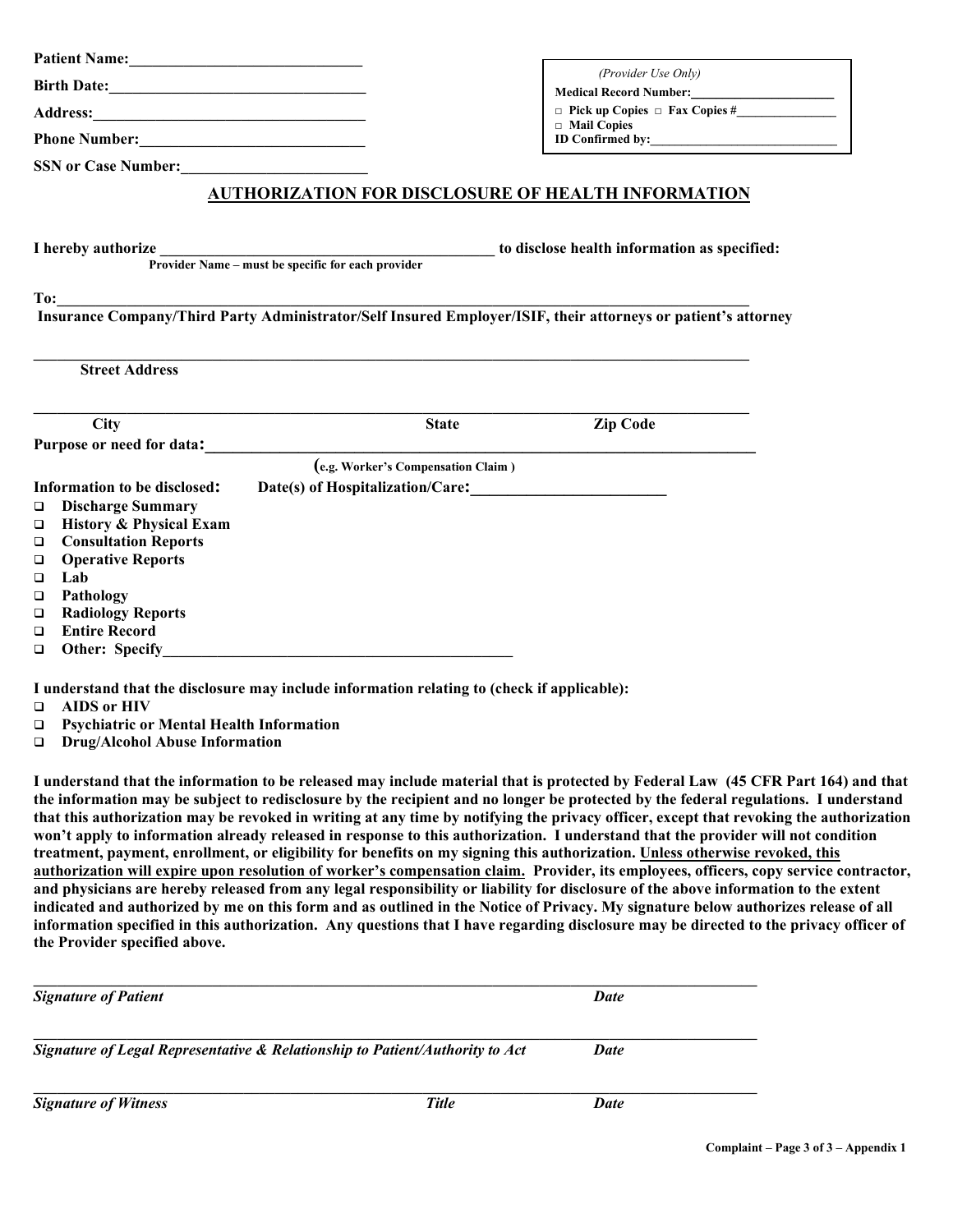#### **ORIGINAL TO: INDUSTRIAL COMMISSION, JUDICIAL DIVISION, P.O. BOX 83720, BOISE, IDAHO 83720-0041**

#### **WORKERS' COMPENSATION COMPLAINT AGAINST THE INDUSTRIAL SPECIAL INDEMNITY FUND (ISIF)**

| <b>CLAIMANT'S NAME AND ADDRESS</b> | <b>CLAIMANT'S ATTORNEY'S NAME AND ADDRESS</b>                                  |
|------------------------------------|--------------------------------------------------------------------------------|
| <b>EMPLOYER'S NAME AND ADDRESS</b> | <b>EMPLOYER'S ATTORNEY'S NAME AND ADDRESS</b>                                  |
| <b>LC. NUMBER OF CURRENT CLAIM</b> | WORKERS' COMPENSATION INSURANCE CARRIER'S<br>(NOT ADJUSTER'S) NAME AND ADDRESS |
| <b>DATE OF INJURY</b>              |                                                                                |

**NATURE AND CAUSE OF PHYSICAL IMPAIRMENT PRE-EXISTING CURRENT INJURY OR OCCUPATIONAL DISEASE:**

#### **STATE WHY YOU BELIEVE THAT THE CLAIMANT IS TOTALLY AND PERMANENTLY DISABLED:**

**DATE** 

 **SIGNATURE OF PARTY OR ATTORNEY: \_\_\_\_\_\_\_\_\_\_\_\_\_\_\_\_\_\_\_\_\_\_\_\_\_\_\_\_\_\_\_\_\_\_\_\_\_\_\_\_\_\_\_\_\_\_\_\_\_\_\_\_\_\_\_\_\_** 

**PRINT OR TYPE NAME:** 

#### **CERTIFICATE OF SERVICE**

|                                                                               | (Name)                                  |      |                                                      | <b>Signature</b>                                 |  |
|-------------------------------------------------------------------------------|-----------------------------------------|------|------------------------------------------------------|--------------------------------------------------|--|
| I hereby certify that on the ______ day of<br>20<br>foregoing Complaint upon: |                                         |      | I caused to be served a true and correct copy of the |                                                  |  |
| Manager, ISIF<br><b>Dept. of Administration</b>                               | PO Box 83720<br>Boise, Idaho 83720-7901 | via: | □<br>О                                               | personal service of process<br>regular U.S. Mail |  |
| <b>Claimant's Name</b>                                                        |                                         | via: | □<br>$\Box$                                          | personal service of process<br>regular U.S. Mail |  |
|                                                                               | <b>Address</b>                          |      |                                                      |                                                  |  |
| <b>Employer's Name</b>                                                        |                                         | via: | □<br>Π                                               | personal service of process<br>regular U.S. Mail |  |
|                                                                               | <b>Address</b>                          |      |                                                      |                                                  |  |
| <b>Surety's Name</b>                                                          |                                         | via: | □<br>П                                               | personal service of process<br>regular U.S. Mail |  |
|                                                                               | Address                                 |      |                                                      |                                                  |  |

 **I have not served a copy of the Complaint upon anyone.**

*NOTICE:* **Pursuant to the provisions of Idaho Code § 72-334, a notice of claim must first be filed with the Manager of ISIF not less than 60 days prior to the filing of a complaint against ISIF. If a Complaint against the employer is outstanding, you must attach a copy of Form IC 1001 Workers' Compensation Complaint, to this document. An Answer must be filed on Form IC 1003 within 21 days of service in order to avoid default.**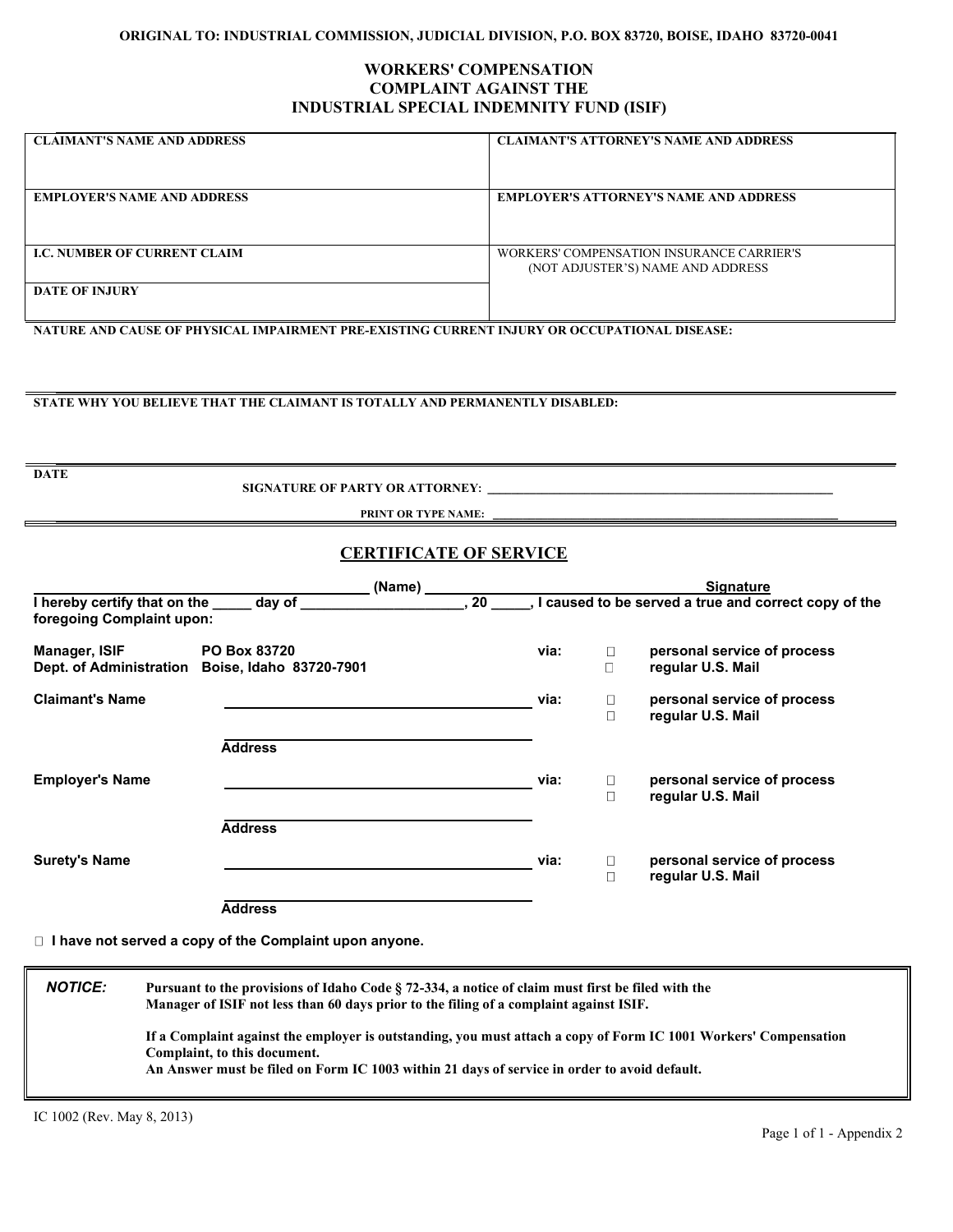# **ANSWER TO COMPLAINT**

# **I.C. NO.\_\_\_\_\_\_\_\_\_\_\_\_\_\_\_\_\_\_\_\_\_\_\_\_\_\_\_\_\_\_\_ INJURY DATE\_\_\_\_\_\_\_\_\_\_\_\_\_\_\_\_\_\_\_\_\_\_\_\_\_\_\_\_\_**

# **The above-named employer or employer/surety responds to Claimant's Complaint by stating:**

#### **The Industrial Special Indemnity Fund responds to the Complaint against the ISIF by stating:**

| <b>CLAIMANT'S NAME AND ADDRESS</b>                                             | <b>CLAIMANT'S ATTORNEY'S NAME AND ADDRESS</b>                                         |  |  |
|--------------------------------------------------------------------------------|---------------------------------------------------------------------------------------|--|--|
|                                                                                |                                                                                       |  |  |
|                                                                                |                                                                                       |  |  |
| <b>EMPLOYER'S NAME AND ADDRESS</b>                                             | <b>WORKERS' COMPENSATION INSURANCE CARRIER'S</b><br>(NOT ADJUSTOR'S) NAME AND ADDRESS |  |  |
| <b>TELEPHONE NUMBER</b>                                                        |                                                                                       |  |  |
| ATTORNEY REPRESENTING EMPLOYER OR EMPLOYER/SURETY (NAME AND<br><b>ADDRESS)</b> | ATTORNEY REPRESENTING INDUSTRIAL SPECIAL INDEMNITY FUND (NAME<br><b>AND ADDRESS)</b>  |  |  |
|                                                                                |                                                                                       |  |  |

| IT IS: (Check One) |               |                                                                                                                                                                                                                                                                             |
|--------------------|---------------|-----------------------------------------------------------------------------------------------------------------------------------------------------------------------------------------------------------------------------------------------------------------------------|
| <b>Admitted</b>    | <b>Denied</b> | 1. That the accident or occupational exposure alleged in the Complaint actually occurred on or about<br>the time claimed.                                                                                                                                                   |
|                    |               | 2. That the employer/employee relationship existed.                                                                                                                                                                                                                         |
|                    |               | 3. That the parties were subject to the provisions of the Idaho Workers' Compensation Act.                                                                                                                                                                                  |
|                    |               | 4. That the condition for which benefits are claimed was caused partly $\Box$<br>entirely $\Box$ by an accident arising out of and in the course of Claimant's employment.                                                                                                  |
|                    |               | 5. That, if an occupational disease is alleged, manifestation of such disease is or was due to the nature<br>of the employment in which the hazards of such disease actually exist, are characteristic of and<br>peculiar to the trade, occupation, process, or employment. |
|                    |               | 6. That notice of the accident causing the injury, or notice of the occupational disease, was given to the<br>employer as soon as practical, but not later than 60 days after such accident or 60 days of the<br>manifestation of such occupational disease.                |
|                    |               | 7. That the rate of wages claimed is correct. If denied, state the average weekly wage pursuant to<br><b>Idaho Code, § 72-419: \$</b>                                                                                                                                       |
|                    |               | 8. That the alleged employer was insured or approved as self-insured under the Idaho Workers'<br><b>Compensation Act.</b>                                                                                                                                                   |
|                    |               |                                                                                                                                                                                                                                                                             |

**9. What benefits, if any, do you concede are due Claimant?**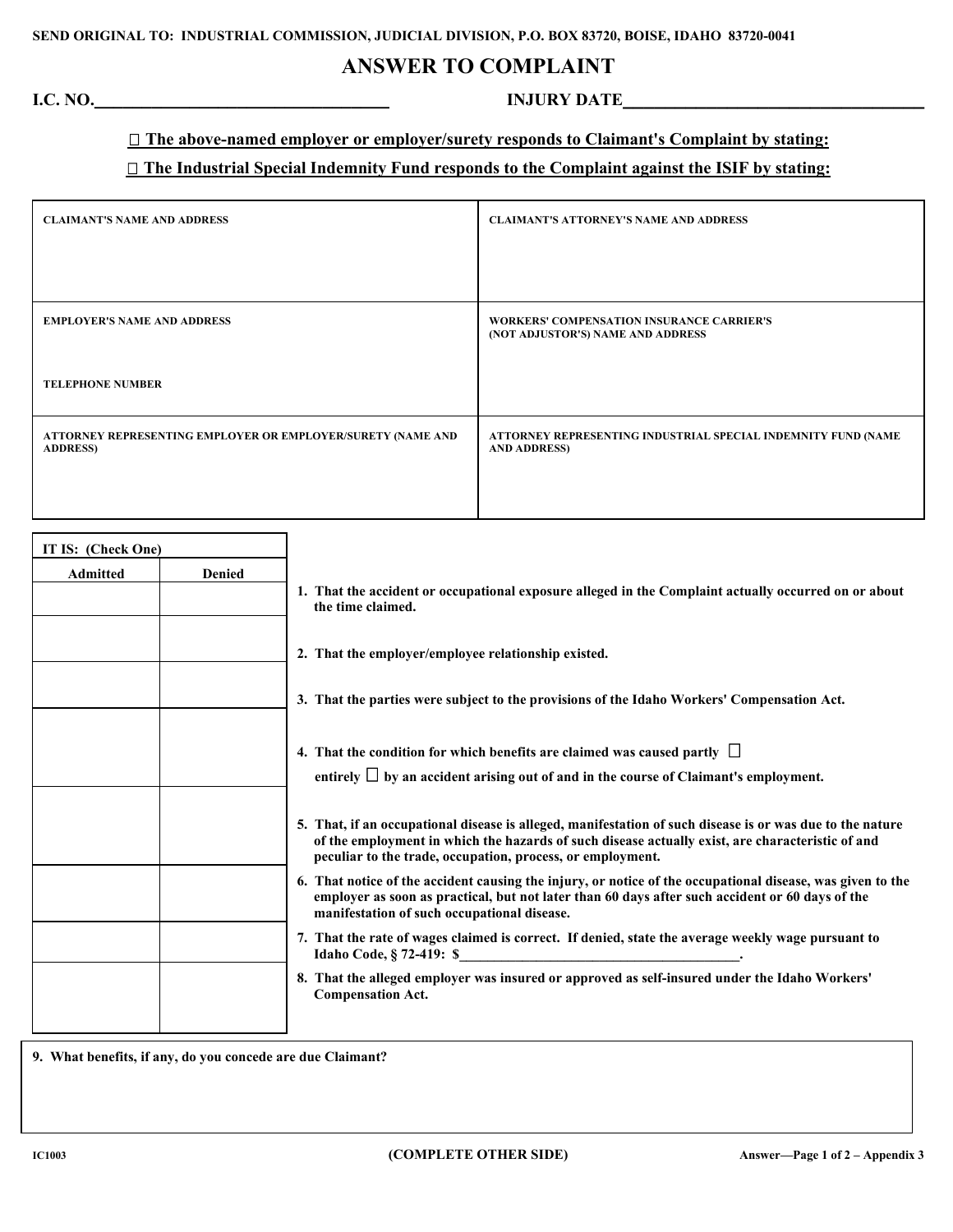**10. State with specificity what matters are in dispute and your reason for denying liability, together with any affirmative defenses.**

**Under the Commission rules, you have 21 days from the date of service of the Complaint to answer the Complaint. A copy of your Answer must be mailed to the Commission and a copy must be served on all parties or their attorneys by regular U.S. mail or by personal service of process. Unless you deny liability, you should pay immediately the compensation required by law, and not cause the claimant, as well as yourself, the expense of a hearing. All compensation which is concededly due and accrued should be paid. Payments due should not be withheld because a Complaint has been filed. Rule 3.D., Judicial Rules of Practice and Procedure under the Idaho Workers' Compensation Law, applies. Complaints against the Industrial Special Indemnity Fund must be filed on Form I.C. 1002.**

|                                                                                                                                                                                              |                                            | I AM INTERESTED IN MEDIATING THIS CLAIM, IF THE OTHER PARTIES AGREE.                 |         |                                                                                          |                                                                                                              | $\Box$ YES | $\Box$ NO                                                   |  |  |
|----------------------------------------------------------------------------------------------------------------------------------------------------------------------------------------------|--------------------------------------------|--------------------------------------------------------------------------------------|---------|------------------------------------------------------------------------------------------|--------------------------------------------------------------------------------------------------------------|------------|-------------------------------------------------------------|--|--|
|                                                                                                                                                                                              |                                            |                                                                                      |         |                                                                                          | DO YOU BELIEVE THIS CLAIM PRESENTS A NEW QUESTION OF LAW OR A COMPLICATED SET OF FACTS? IF SO, PLEASE STATE. |            |                                                             |  |  |
|                                                                                                                                                                                              | <b>Amount of Compensation Paid to Date</b> |                                                                                      |         |                                                                                          | <b>Dated</b>                                                                                                 |            | <b>Signature of Defendant or Attorney</b>                   |  |  |
| <b>PPI/PPD</b>                                                                                                                                                                               | <b>TTD</b>                                 |                                                                                      | Medical |                                                                                          |                                                                                                              |            |                                                             |  |  |
|                                                                                                                                                                                              |                                            |                                                                                      |         |                                                                                          |                                                                                                              |            | <b>Print or Type Name</b>                                   |  |  |
| <b>PLEASE COMPLETE</b><br>I hereby certify that on the day of discussed by 1 caused to be served a true and correct copy of the foregoing Answer upon:<br><b>CLAIMANT'S NAME AND ADDRESS</b> |                                            |                                                                                      |         | <b>CERTIFICATE OF SERVICE</b><br><b>EMPLOYER AND SURETY'S</b><br><b>NAME AND ADDRESS</b> |                                                                                                              |            | <b>INDUSTRIAL SPECIAL INDEMNITY FUND</b><br>(if applicable) |  |  |
| ⊔<br>personal service of process<br>via:<br>ப<br>regular U.S. Mail                                                                                                                           |                                            | $\Box$<br>personal service of process<br>via:<br>regular U.S. Mail<br>⊔<br>Signature |         | via:                                                                                     | $\Box$<br>personal service of process<br>$\Box$ regular U.S. Mail                                            |            |                                                             |  |  |
|                                                                                                                                                                                              |                                            |                                                                                      |         |                                                                                          | <b>Type or Print Name</b>                                                                                    |            |                                                             |  |  |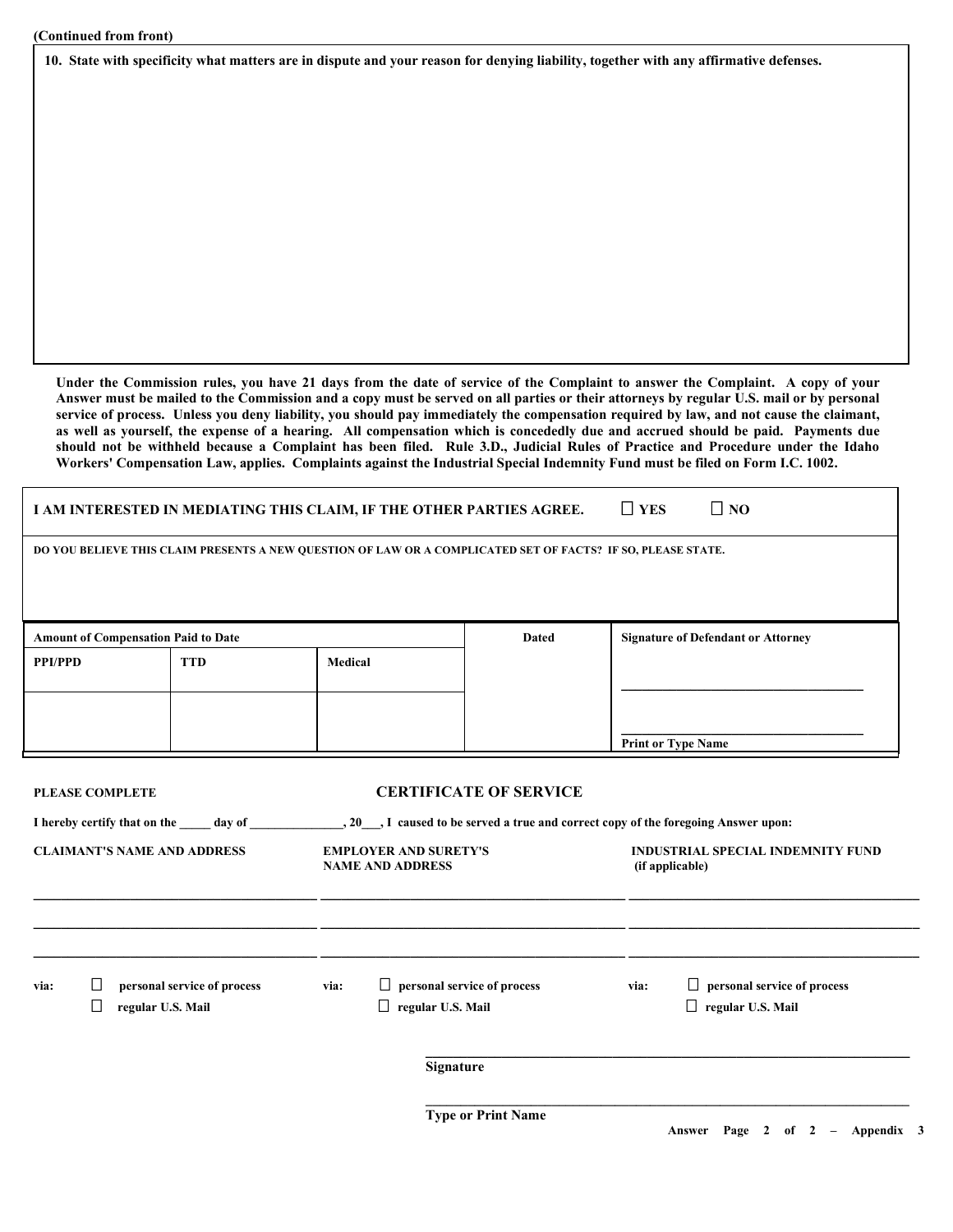### OFFICER'S COMPLAINT FOR CONTINUATION OF SALARY BENEFIT UNDER PEACE OFFICER & DETENTION OFFICER TEMPORARY DISABILITY ACT (Idaho Code § 72-1101, et seq.)

#### (Idaho Code § 72-1101, et seq.)

| 1. Complaining Officer (Name, Address and Telephone Number):                                                                                                                                                                                                                                                                                                                                                                                                                                                                                                           |                                   | 1a. Officer's Attorney (Name, Address and Telephone Number. If no<br>attorney, write "NONE."):                                                                                                                                                                          |  |  |  |
|------------------------------------------------------------------------------------------------------------------------------------------------------------------------------------------------------------------------------------------------------------------------------------------------------------------------------------------------------------------------------------------------------------------------------------------------------------------------------------------------------------------------------------------------------------------------|-----------------------------------|-------------------------------------------------------------------------------------------------------------------------------------------------------------------------------------------------------------------------------------------------------------------------|--|--|--|
| 2. Employer (Name, Address and Telephone Number):                                                                                                                                                                                                                                                                                                                                                                                                                                                                                                                      |                                   | 2a. Employer's Attorney (Name, Address and Telephone Number. If no<br>attorney, write "NONE."):                                                                                                                                                                         |  |  |  |
| 3. Officer's Social Security Number:                                                                                                                                                                                                                                                                                                                                                                                                                                                                                                                                   | 4. Officer's Birth date:          | 5. Date & Place of Injury:                                                                                                                                                                                                                                              |  |  |  |
| 6. Describe how injury occurred (what happened):                                                                                                                                                                                                                                                                                                                                                                                                                                                                                                                       |                                   |                                                                                                                                                                                                                                                                         |  |  |  |
| 7. Start date and amount of workers' compensation weekly wage loss<br>benefit being paid for this injury:                                                                                                                                                                                                                                                                                                                                                                                                                                                              |                                   | 8. Average weekly wage (Gross & Net) being paid by Employer at the<br>time of this injury:                                                                                                                                                                              |  |  |  |
| 9. Explain how the Officer's injury:<br>was incurred in the performance of the Officer's duties; when:<br>1.<br>responding to an emergency, or,<br>a.<br>in the pursuit of an actual or suspected violator of the law, or<br>b.<br>the injury was caused by the actions of another person after July 1, 2012 and before July 1, 2015, and by reason thereof,<br>c.<br>the Officer is temporarily incapacitated from performing the Officer's duties, and<br>2.<br>qualifies the Officer for workers' compensation wage loss benefits under title 72, Idaho Code.<br>3. |                                   |                                                                                                                                                                                                                                                                         |  |  |  |
|                                                                                                                                                                                                                                                                                                                                                                                                                                                                                                                                                                        |                                   | [Attach additional sheets as needed. Identify continuation of responses by Section Number. Number of additional sheets attached:                                                                                                                                        |  |  |  |
| Date Signed:                                                                                                                                                                                                                                                                                                                                                                                                                                                                                                                                                           | Signature of Officer or Attorney: |                                                                                                                                                                                                                                                                         |  |  |  |
| personal service or $\frac{1}{2}$ regular U.S. Mail at their address in § 2 or 2a, above. X                                                                                                                                                                                                                                                                                                                                                                                                                                                                            | CERTIFICATE OF SERVICE            | I certify that on the day of 3.20, I served a copy of this Complaint upon the Employer or Employer's Attorney by either<br>Print Name:                                                                                                                                  |  |  |  |
| COMMISSION USING IC FORM 1001 (WORKERS' COMPENSATION COMPLAINT).                                                                                                                                                                                                                                                                                                                                                                                                                                                                                                       |                                   | NOTICE: AN EMPLOYER SERVED WITH A COPY OF THIS COMPLAINT MUST FILE AN ANSWER WITH THE INDUSTRIAL COMMISSION WITHIN 21 DAYS TO AVOID<br>ENTRY OF DEFAULT JUDGMENT. AN EMPLOYEE COMPLAINT FOR WORKERS' COMPENSATION BENEFITS MUST BE FILED SEPARATELY WITH THE INDUSTRIAL |  |  |  |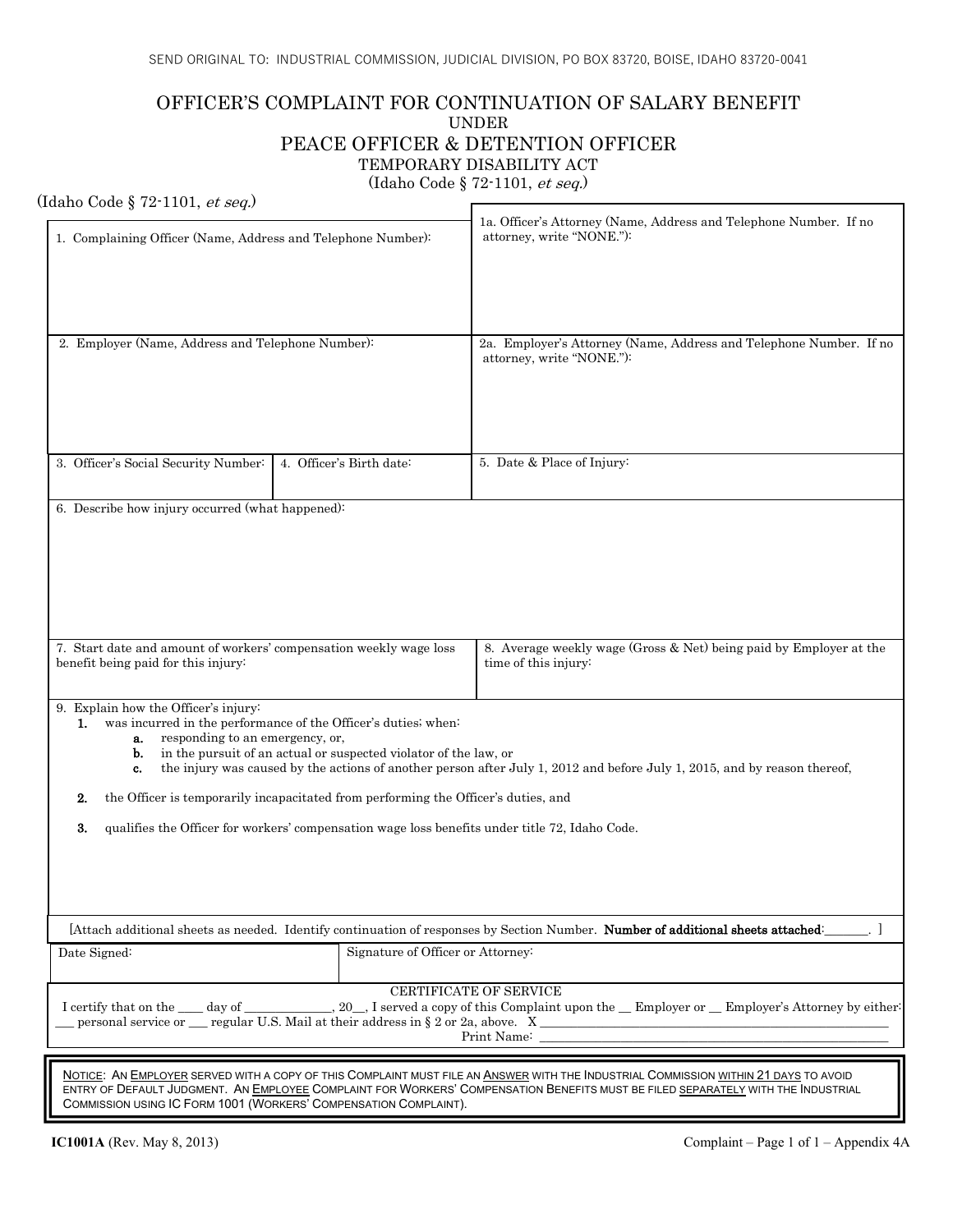#### **SEND ORIGINAL TO: INDUSTRIAL COMMISSION, JUDICIAL DIVISION, P.O. BOX 83720, BOISE, IDAHO 83720-0041**

### ANSWER TO OFFICER'S COMPLAINT FOR CONTINUATION OF SALARY BENEFIT UNDER PEACE OFFICER & DETENTION OFFICER TEMPORARY DISABILITY ACT (Idaho Code § 72-1101, et seq.)

# **I.C. NO.\_\_\_\_\_\_\_\_\_\_\_\_\_\_\_\_\_\_\_\_\_\_\_\_\_\_\_\_\_\_\_ INJURY DATE\_\_\_\_\_\_\_\_\_\_\_\_\_\_\_\_\_\_\_\_\_\_\_\_\_\_\_\_\_**

#### **The employer or employer/surety named below responds to the Officer's Complaint by stating:**

| <b>COMPLAINING OFFICER'S NAME AND ADDRESS</b>                                  | OFFICER'S ATTORNEY'S NAME AND ADDRESS                                                 |
|--------------------------------------------------------------------------------|---------------------------------------------------------------------------------------|
|                                                                                |                                                                                       |
| <b>EMPLOYER'S NAME AND ADDRESS</b>                                             | <b>WORKERS' COMPENSATION INSURANCE CARRIER'S</b><br>(NOT ADJUSTOR'S) NAME AND ADDRESS |
| <b>TELEPHONE NUMBER:</b>                                                       |                                                                                       |
| ATTORNEY REPRESENTING EMPLOYER OR EMPLOYER/SURETY (NAME AND<br><b>ADDRESS)</b> |                                                                                       |

| IT IS: (Check One)                |               |                                                                                                                                                    |
|-----------------------------------|---------------|----------------------------------------------------------------------------------------------------------------------------------------------------|
| <b>Admitted</b>                   | <b>Denied</b> |                                                                                                                                                    |
|                                   |               | 1. That the Complaining Officer qualifies as a peace officer or detention officer as defined under Idaho<br>Code § 72-1101 et seq.                 |
|                                   |               | 2. That the Officer qualifies for workers' compensation wage loss benefits for this injury under title<br>72, Idaho Code.                          |
|                                   |               | 3. That the Officer's injury was incurred in the performance of his or her duties as an Officer.                                                   |
|                                   |               | 4. That the Officer's injury was incurred when responding to an emergency.                                                                         |
|                                   |               | 5. That the Officer's injury was incurred in the pursuit of an actual or suspected violator of the law.                                            |
|                                   |               | 6. That the Officer's injury was caused by the actions of another person after July 1, 2012 and before<br>July 1, 2015.                            |
|                                   |               | 7. That the Officer is temporarily incapacitated from performing his or her duties as an Officer.                                                  |
|                                   |               | 8. That the average weekly wage claimed by the Officer is correct. If denied, state the average weekly<br>wage pursuant to Idaho Code § 72-419: \$ |
| <b>IC1003A</b> (Rev. May 8, 2013) |               | (COMPLETE OTHER SIDE)<br>Answer—Page 1 of $2 -$ Appendix 4B                                                                                        |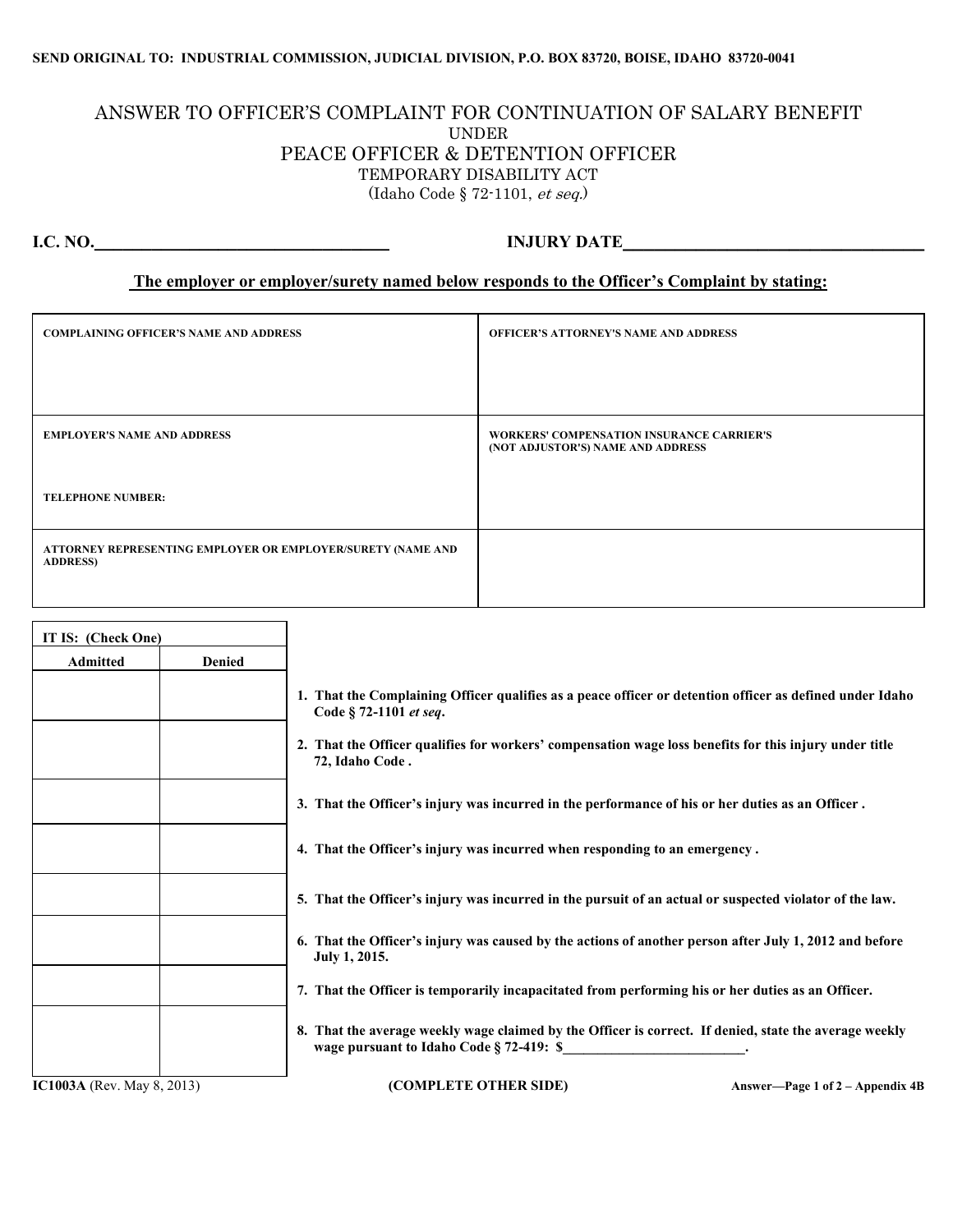**9. State with specificity what matters are in dispute and your reason for denying liability, together with any affirmative defenses.**

**Under the Commission rules, you have 21 days from the date of service of the Complaint to answer the Complaint. A copy of your Answer must be mailed to the Commission and a copy must be served on all parties or their attorneys by regular U.S. mail or by personal service of process. Unless you deny liability, you should pay immediately the compensation required by law, and not cause the claimant, as well as yourself, the expense of a hearing. All compensation which is concededly due and accrued should be paid. Payments due should not be withheld because a Complaint has been filed. Rule 3.D., Judicial Rules of Practice and Procedure under the Idaho Workers' Compensation Law, applies.** 

|                                                                         | DO YOU BELIEVE THIS CLAIM PRESENTS A NEW QUESTION OF LAW OR A COMPLICATED SET OF FACTS? IF SO, PLEASE STATE. |  |  |  |  |  |  |  |  |
|-------------------------------------------------------------------------|--------------------------------------------------------------------------------------------------------------|--|--|--|--|--|--|--|--|
|                                                                         | Amount of Wage Loss Benefits Paid to Date for this injury                                                    |  |  |  |  |  |  |  |  |
|                                                                         |                                                                                                              |  |  |  |  |  |  |  |  |
| <b>Dated</b>                                                            | <b>Signature of Defendant or Attorney</b>                                                                    |  |  |  |  |  |  |  |  |
| <b>PLEASE COMPLETE</b>                                                  | <b>CERTIFICATE OF SERVICE</b>                                                                                |  |  |  |  |  |  |  |  |
|                                                                         |                                                                                                              |  |  |  |  |  |  |  |  |
| <b>OFFICER'S NAME AND ADDRESS</b>                                       | <b>EMPLOYER AND SURETY'S</b><br><b>NAME AND ADDRESS</b>                                                      |  |  |  |  |  |  |  |  |
|                                                                         |                                                                                                              |  |  |  |  |  |  |  |  |
|                                                                         |                                                                                                              |  |  |  |  |  |  |  |  |
|                                                                         |                                                                                                              |  |  |  |  |  |  |  |  |
| Ш<br>personal service of process<br>via:<br>$\Box$<br>regular U.S. Mail | $\Box$ personal service of process<br>via:<br>$\Box$ regular U.S. Mail                                       |  |  |  |  |  |  |  |  |
|                                                                         | Signature                                                                                                    |  |  |  |  |  |  |  |  |
|                                                                         |                                                                                                              |  |  |  |  |  |  |  |  |

**Type or Print Name**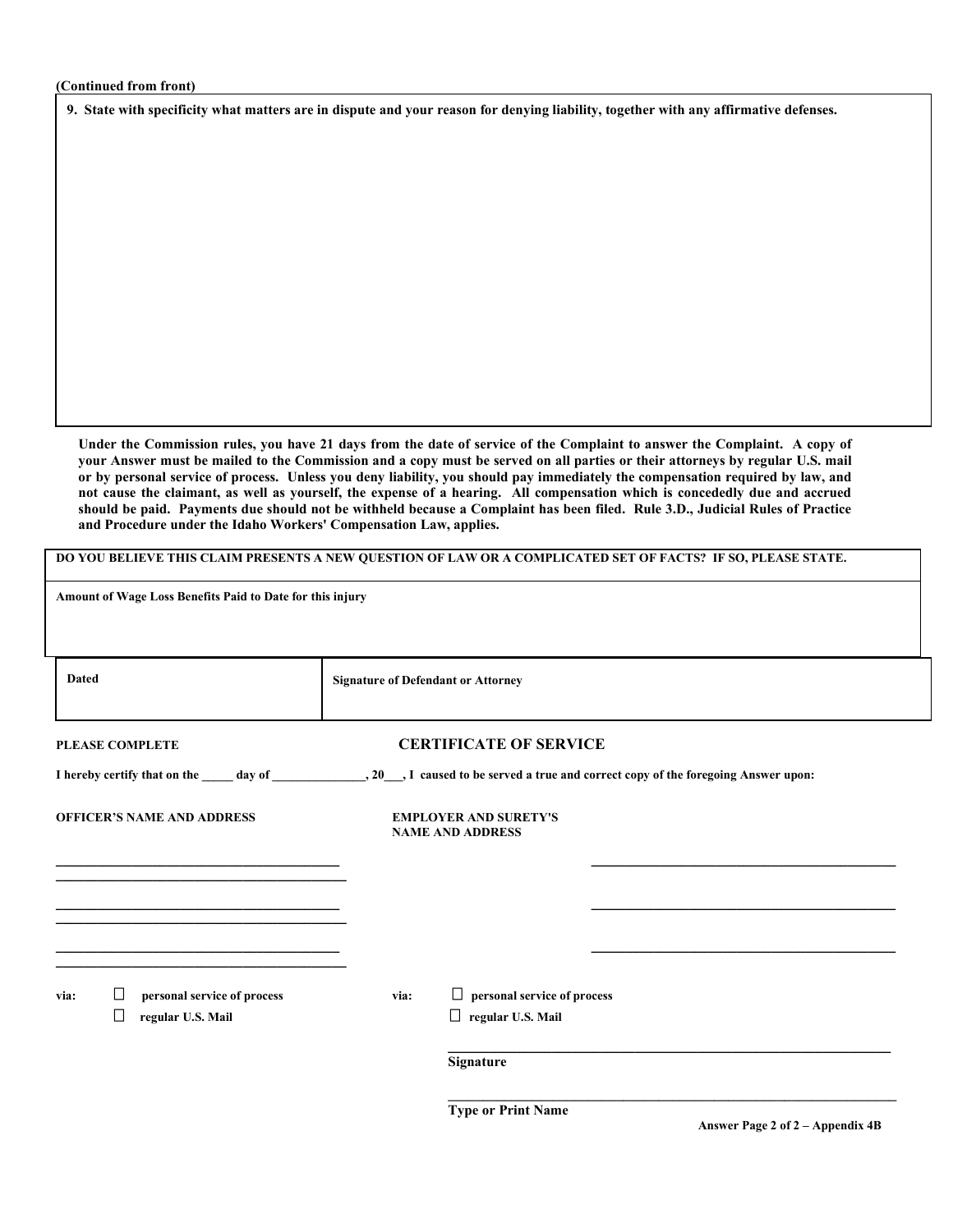# **LEDGER OF ALL BENEFITS PAID AND DISPUTED IC**

# **I. BENEFITS PAID**

#### **A. Past Medical Benefits (Please attach detailed payment ledger of medical benefits paid)**

**i. Total Medical Paid: \$** 

**B. Past Indemnity Benefits**

| <b>TTD From</b> | Thru | Weeks | Day | @Rate/Week | \$ Conceded/Owed | \$ Paid | <b>Balance or O-P</b> |
|-----------------|------|-------|-----|------------|------------------|---------|-----------------------|
|                 |      |       |     |            |                  |         |                       |
|                 |      |       |     |            |                  |         |                       |
|                 |      |       |     |            |                  |         |                       |
|                 |      |       |     |            |                  |         |                       |
|                 |      |       |     |            |                  |         |                       |
|                 |      |       |     |            |                  |         |                       |

| <b>TPD From</b> | Thru  | Weeks | Day | \$ Conceded/Owed |                  | \$ Paid | <b>Balance or O-P</b> |
|-----------------|-------|-------|-----|------------------|------------------|---------|-----------------------|
|                 |       |       |     |                  |                  |         |                       |
|                 |       |       |     |                  |                  |         |                       |
|                 |       |       |     |                  |                  |         |                       |
|                 |       |       |     |                  |                  |         |                       |
|                 |       |       |     |                  |                  |         |                       |
|                 |       |       |     |                  |                  |         |                       |
| $PP\%$          | Level | Weeks | Day | @Rate/Week       | \$ Conceded/Owed | \$ Paid | <b>Balance or O-P</b> |
|                 |       |       |     |                  |                  |         |                       |
|                 |       |       |     |                  |                  |         |                       |

#### **Other (Descriptions):**

| \$ Amt | From | <b>Thru</b> | Weeks              | @Rate/Week | \$ Conceded/Owed       | \$ Paid       | <b>Balance or O-P</b> |
|--------|------|-------------|--------------------|------------|------------------------|---------------|-----------------------|
|        |      |             |                    |            |                        |               |                       |
|        |      |             |                    |            |                        |               |                       |
|        |      |             | <b>Grand Total</b> |            | <b>S</b> Conceded/Owed | <b>S</b> Paid | <b>Balance or O-P</b> |

#### **II. BENEFITS CLAIMED BUT DENIED**

**A. Medical Benefits**

**Services claimed, but denied** 

#### **B. Past Indemnity Benefits**

| <b>TTD/TP</b><br>D | <b>Approx. Date Range</b>             | to                      | \$ Approx.<br>Value               |               |
|--------------------|---------------------------------------|-------------------------|-----------------------------------|---------------|
| <b>PPI</b>         | <b>Disputed PPI Rating</b>            | $\%$ Choose an<br>item. | \$ Approx.<br>Value               | $\frac{6}{9}$ |
| <b>PPD</b>         | <b>Disputed Amount Over/Above PPI</b> |                         | \$ Approx.<br>Value<br>\$ Approx. | WP<br>or      |
| Retaining          | <b>Program Description</b>            |                         | Value                             |               |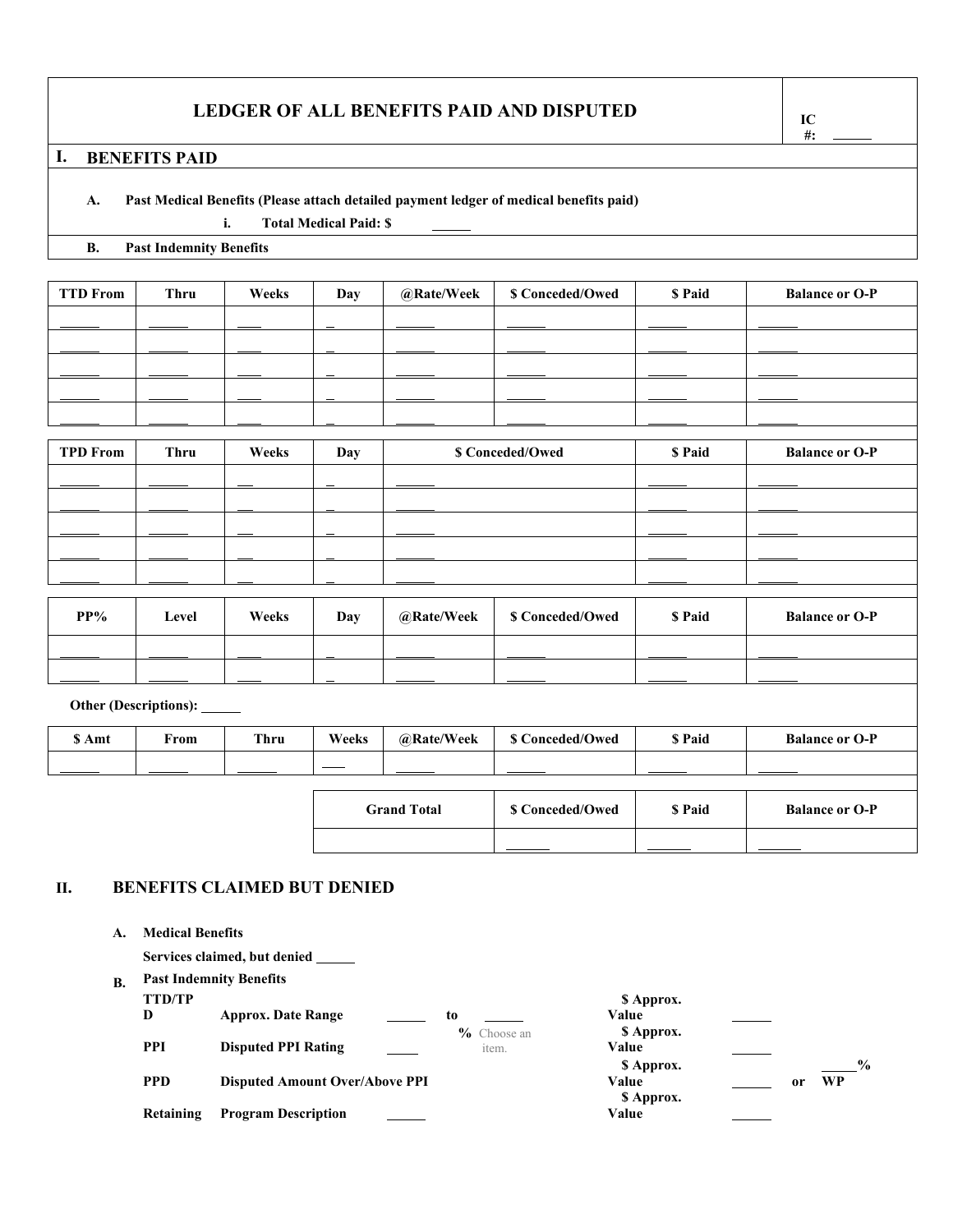### **III. Amount Payable by Employer? Surety on Approval of Settlement Agreement:**

# **IV. Pro se phone number (if not represented):**

**Appendix 5A** Industrial Commission Rev. 07-01-2022 Mail as .pdf to: settlements@iic.idaho.gov

j.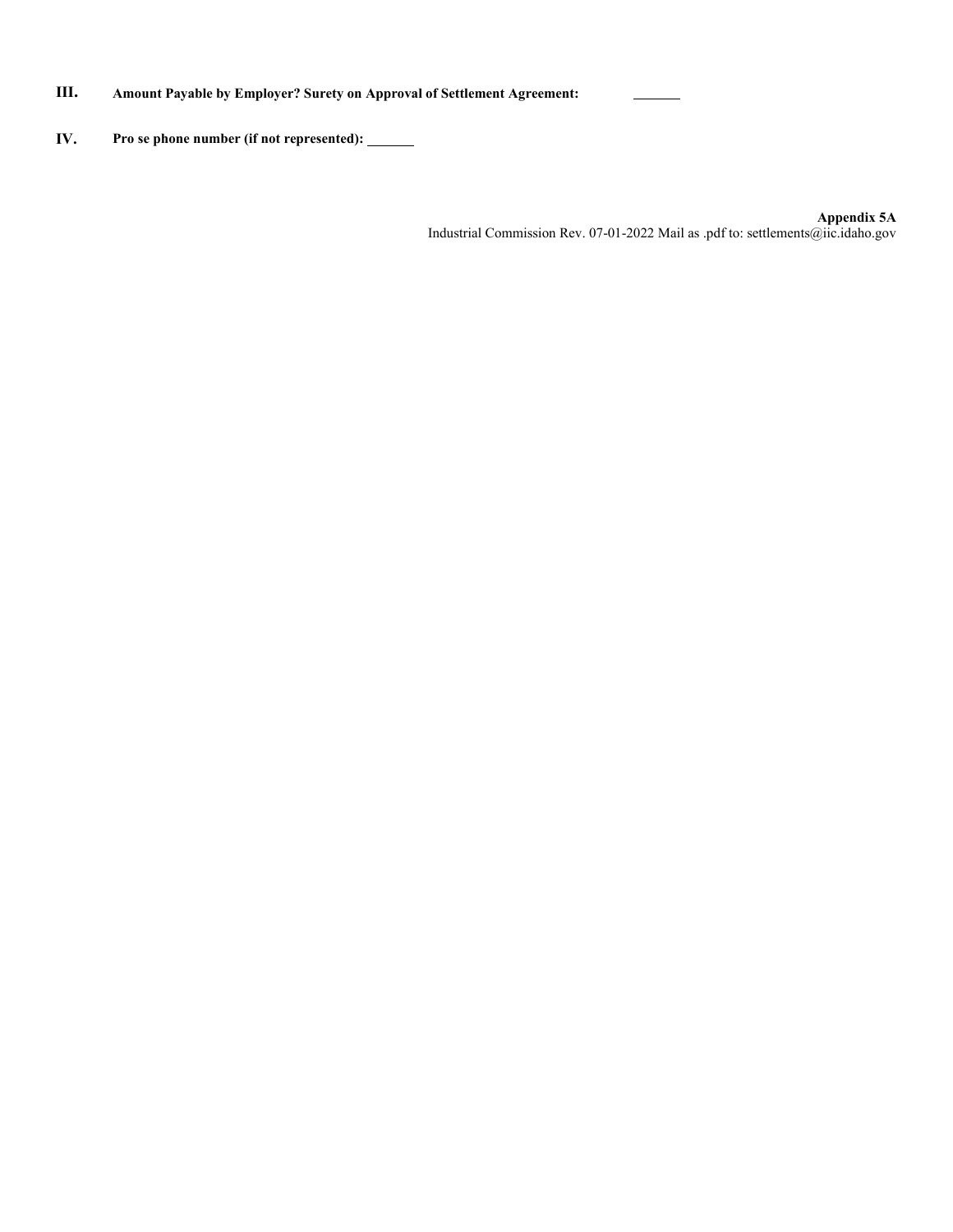# **ATTORNEY CHARGING LIEN**

| <b>CLAIM INFORMATION</b>                                                                                                         |                  |                                                                       |
|----------------------------------------------------------------------------------------------------------------------------------|------------------|-----------------------------------------------------------------------|
| <b>CLAIMANT:</b>                                                                                                                 | <b>EMPLOYER:</b> |                                                                       |
| IC# (Primary):                                                                                                                   | <b>SURETY:</b>   |                                                                       |
| Date of Accident/Injury (Primary):                                                                                               |                  | TPA/Claim Administrator:                                              |
| Date of Manifestation of Occ Disease:                                                                                            |                  | Nature of Injury or OD:                                               |
| <b>CLAIMANT ATTORNEY:</b>                                                                                                        | Phone #:         | Date Retained:                                                        |
| Retainer Agreement and Disclosure Statement Attached?<br>N <sub>0</sub><br>Yes                                                   |                  | DEFENDANT ATTORNEY:                                                   |
| Future Medical to remain open after settlement?<br>Claims for benefits which were undisputed at time of<br>retention of counsel: | N <sub>o</sub>   | <b>Yes</b><br>Dollar value of same, either paid or conceded as owned: |
| Claims for benefits which were disputed at or after the retention of counsel:                                                    |                  |                                                                       |
| Disputes resolved by settlement (succinct bullet points):                                                                        |                  |                                                                       |
| Does the settlement contain offset language pro rating benefits over Claimant's expected lifetime?                               |                  |                                                                       |
| N <sub>o</sub><br>Yes                                                                                                            |                  |                                                                       |

### **II. ATTORNEY FEES AND COSTS**

**A. Identify all benefits from which prior and/or proposed fees are taken and describe what you did to "primarily or substantially" secure the same.**

| <b>Benefit</b><br>type | \$ Amount | Date from | Date to | Brief narrative describing what you<br>did to secure this benefit | \$ Amt of<br>prior fee<br>taken | \$ Amt of<br>proposed fee<br>taken | <b>Supporting</b><br>docs<br>attached? |
|------------------------|-----------|-----------|---------|-------------------------------------------------------------------|---------------------------------|------------------------------------|----------------------------------------|
|                        |           |           |         |                                                                   |                                 |                                    |                                        |
|                        |           |           |         |                                                                   |                                 |                                    |                                        |
|                        |           |           |         |                                                                   |                                 |                                    |                                        |
|                        |           |           |         |                                                                   |                                 |                                    |                                        |
|                        |           |           |         |                                                                   |                                 |                                    |                                        |
|                        |           |           |         |                                                                   |                                 |                                    |                                        |
|                        |           |           |         |                                                                   |                                 |                                    |                                        |

#### **B. Itemize any prior and/or current costs taken:**

| <b>Nature of Services/product</b> | \$ Amt of<br>prior cost<br>taken | \$ Amt of<br>proposed<br>cost taken |
|-----------------------------------|----------------------------------|-------------------------------------|
|                                   |                                  |                                     |
|                                   |                                  |                                     |
|                                   |                                  |                                     |
|                                   |                                  |                                     |
|                                   |                                  |                                     |

**C. Portion of settlement which constitutes "available funds" as defined in IDAPA 17.01.01.010.03** 

**D. Proposed attorney fee payable from available funds \$** 

#### **ADDITIONAL EXPLANATION, IF NEEDED:**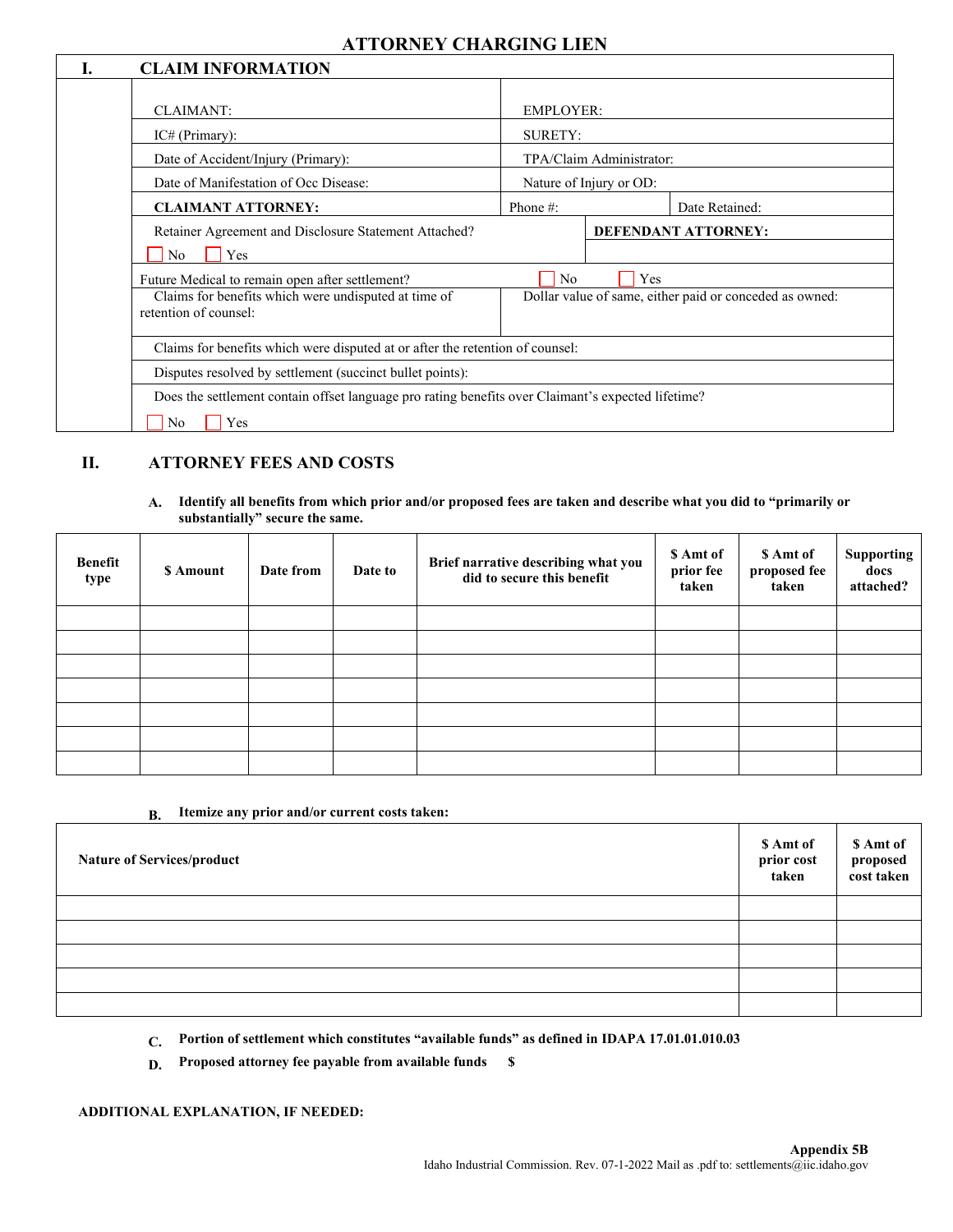\_\_\_\_\_\_\_\_\_\_\_\_\_\_\_\_\_\_\_\_\_\_\_\_\_\_\_\_\_\_\_\_ Name of party Submitting

\_\_\_\_\_\_\_\_\_\_\_\_\_\_\_\_\_\_\_\_\_\_\_\_\_\_\_\_\_\_\_\_\_ Address of party Submitting

\_\_\_\_\_\_\_\_\_\_\_\_\_\_\_\_\_\_\_\_\_\_\_\_\_\_\_\_\_\_\_\_\_ Phone of party Submitting

# **BEFORE THE INDUSTRIAL COMMISSION OF THE STATE OF IDAHO**

| Provider, | <b>MOTION FOR APPROVAL</b> |
|-----------|----------------------------|
|           | OF DISPUTED CHARGE         |
| V.        |                            |
|           |                            |
|           | <b>PATIENT:</b>            |
| Payor.    | DATE(S) OF SERVICE:        |
|           | DISPUTED AMOUNT: \$        |

Comes now comes now, Provider, pursuant to Rule 19, JRP, and requests the Industrial Commission of the State of Idaho for an order approving the fees for health care services set forth in Appendix "A" attached hereto, which fees have been disputed. Payor has twenty-one (21) calendar days from the date it receives this request to file its response. Rule 19, JRP.

Documents submitted in support of this motion are attached hereto and include the following:

|    |            | Appendix A (List of Disputed Charges) |      |
|----|------------|---------------------------------------|------|
| 2. |            |                                       |      |
| 3. |            |                                       |      |
| 4. |            |                                       |      |
| 5. |            |                                       |      |
|    | DATED this | day of                                | , 20 |

Provider or Agent

Print or Type Name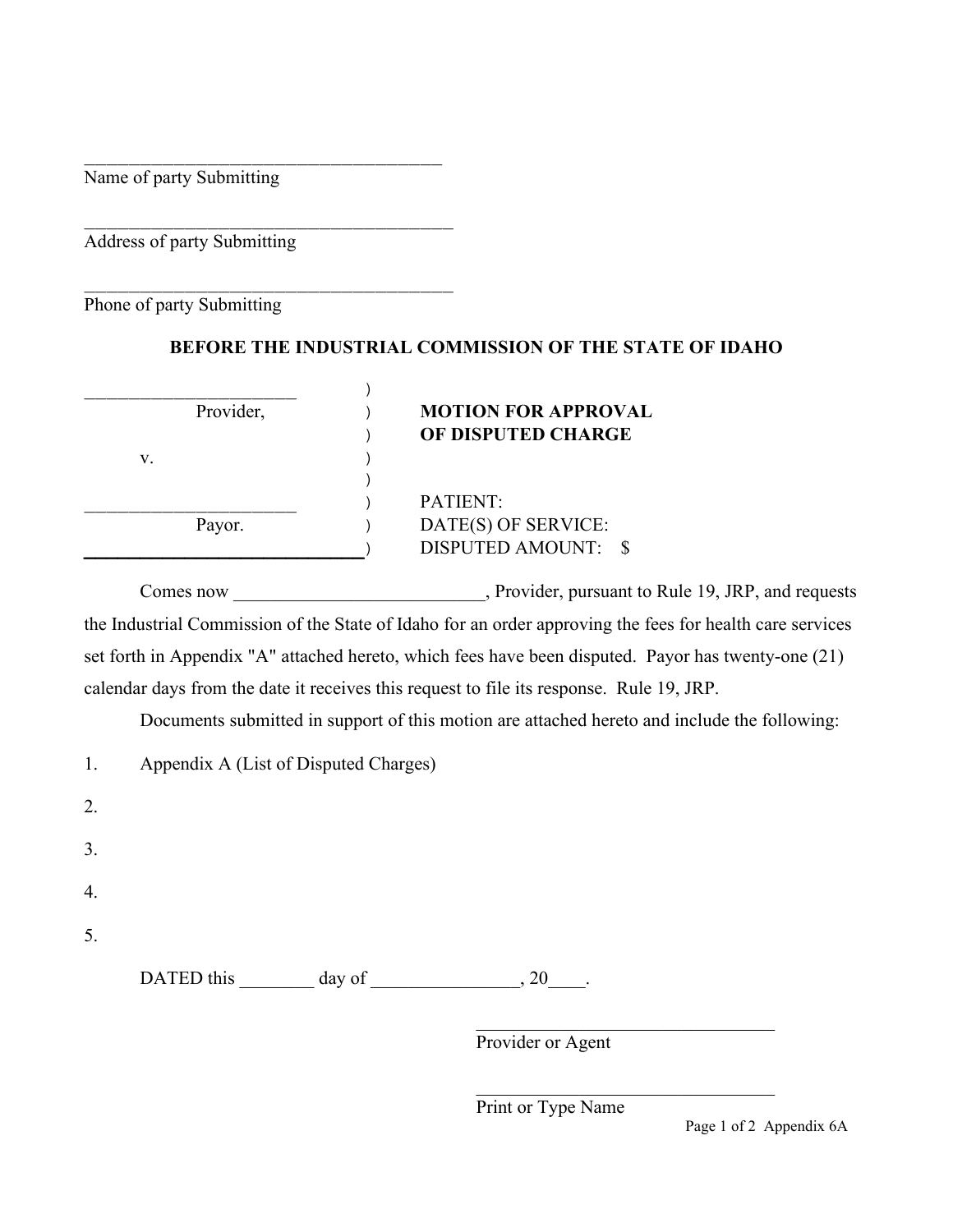# **CERTIFICATE OF SERVICE**

| this Motion was served upon each of the following, as noted: |                           |
|--------------------------------------------------------------|---------------------------|
|                                                              |                           |
|                                                              |                           |
|                                                              |                           |
| Hand Delivery                                                |                           |
| Fax                                                          |                           |
|                                                              |                           |
|                                                              |                           |
|                                                              |                           |
| <b>Hand Delivery</b>                                         |                           |
| Fax                                                          |                           |
|                                                              |                           |
| Provider or Agent Signature                                  |                           |
|                                                              | US Mail<br><b>US</b> Mail |

Print or Type Name

Page 2 of 2 – Appendix 6A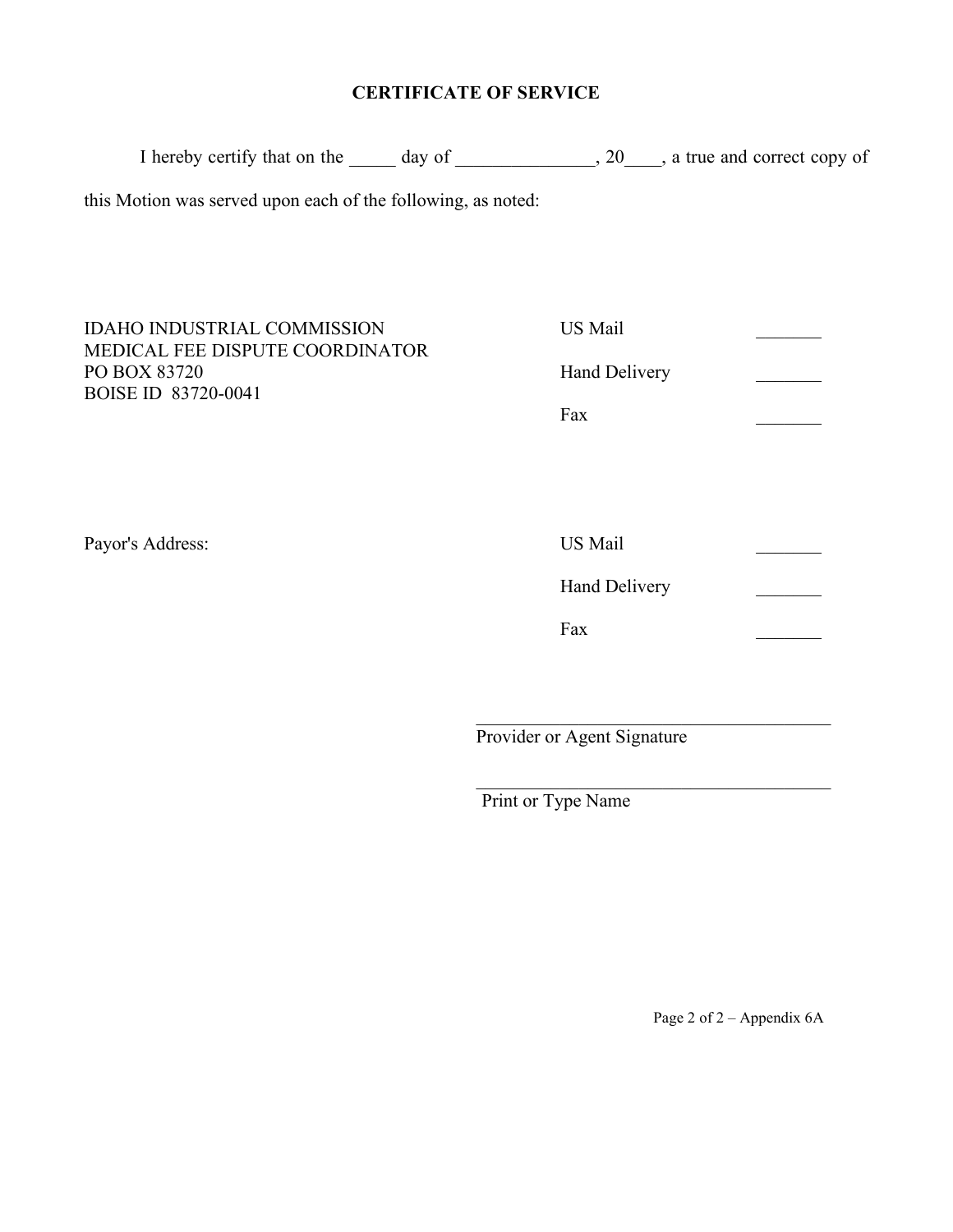# **APPENDIX A MOTION FOR APPROVAL OF DISPUTED CHARGE**

| Date of        | <b>CPT Code / Item Description</b> | Amount        | Amount | Amount      |
|----------------|------------------------------------|---------------|--------|-------------|
| <b>Service</b> | (CPT Code is preferred)            | <b>Billed</b> | Paid   | Objected to |
|                |                                    |               |        |             |
|                |                                    |               |        |             |
|                |                                    |               |        |             |
|                |                                    |               |        |             |
|                |                                    |               |        |             |
|                |                                    |               |        |             |
|                |                                    |               |        |             |
|                |                                    |               |        |             |
| <b>TOTALS</b>  | (expand as necessary)              |               |        |             |
|                |                                    |               |        |             |

Appendix 6B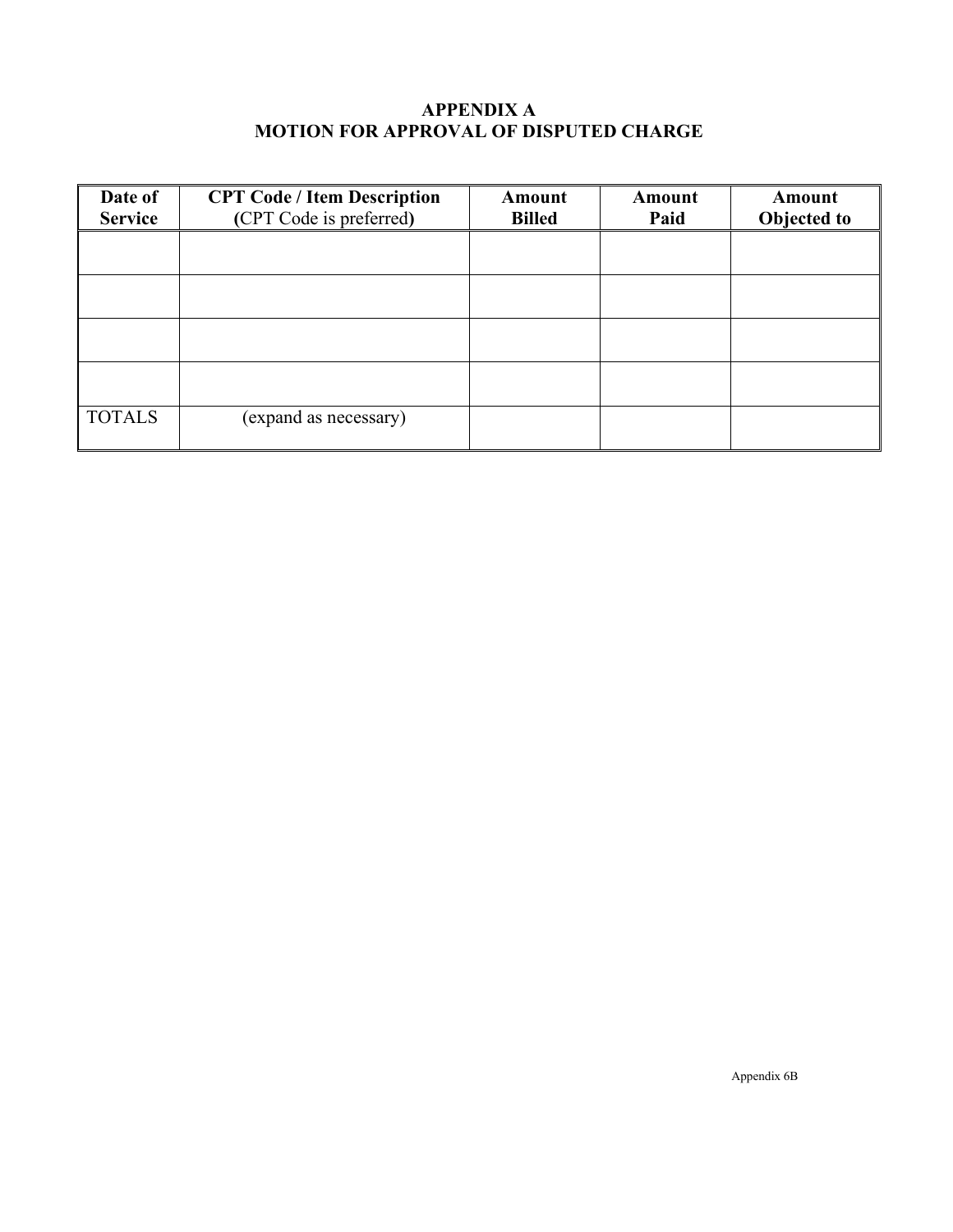# **PETITION FOR CHANGE OF PHYSICIAN**

| <b>Employee Name and Address:</b>                      |                                                          | <b>Employer Name and Address:</b>                                                                                                                                                            |
|--------------------------------------------------------|----------------------------------------------------------|----------------------------------------------------------------------------------------------------------------------------------------------------------------------------------------------|
|                                                        |                                                          |                                                                                                                                                                                              |
| Telephone Number:                                      |                                                          |                                                                                                                                                                                              |
| Social Security Number:                                |                                                          |                                                                                                                                                                                              |
| Current Physician and Address:                         |                                                          | Surety Name and Address (if known):                                                                                                                                                          |
| Requested Physician and Address:                       |                                                          | Additional Information or Documentation<br>Attached (Circle One):                                                                                                                            |
|                                                        |                                                          | Yes $\Box$<br>No <sub>1</sub>                                                                                                                                                                |
| Date of Injury/Disease:                                |                                                          |                                                                                                                                                                                              |
|                                                        |                                                          |                                                                                                                                                                                              |
| <b>Medical Treatment to Date:</b>                      |                                                          | <u> 1980 - Johann Barbara, martxa alemaniar amerikan basar da da a shekara a shekara a shekara a shekara a shekar</u>                                                                        |
|                                                        |                                                          |                                                                                                                                                                                              |
| Reason for Change:                                     |                                                          | <u> 1989 - Jan James James Barnett, amerikan basar dan berasal dan berasal dari berasal dalam berasal dalam bera</u>                                                                         |
|                                                        |                                                          |                                                                                                                                                                                              |
|                                                        |                                                          | Hearing Date/Time Availability Next 30 Days:                                                                                                                                                 |
|                                                        | by mail if this is the case, and no hearing will be set. | If the employer/surety responds that no further medical treatment is reasonable or necessary,<br>then you must instead pursue your claim through the complaint process. You will be notified |
| Date: $\frac{1}{\sqrt{1-\frac{1}{2}}\cdot\frac{1}{2}}$ |                                                          |                                                                                                                                                                                              |
|                                                        |                                                          |                                                                                                                                                                                              |
|                                                        | ORIGINAL TO EMPLOYER OR SURETY                           |                                                                                                                                                                                              |
|                                                        |                                                          |                                                                                                                                                                                              |

**Copy to Idaho Industrial Commission, PO Box 83720, Boise, ID 83720-0041, or fax to 208-332- 7558.**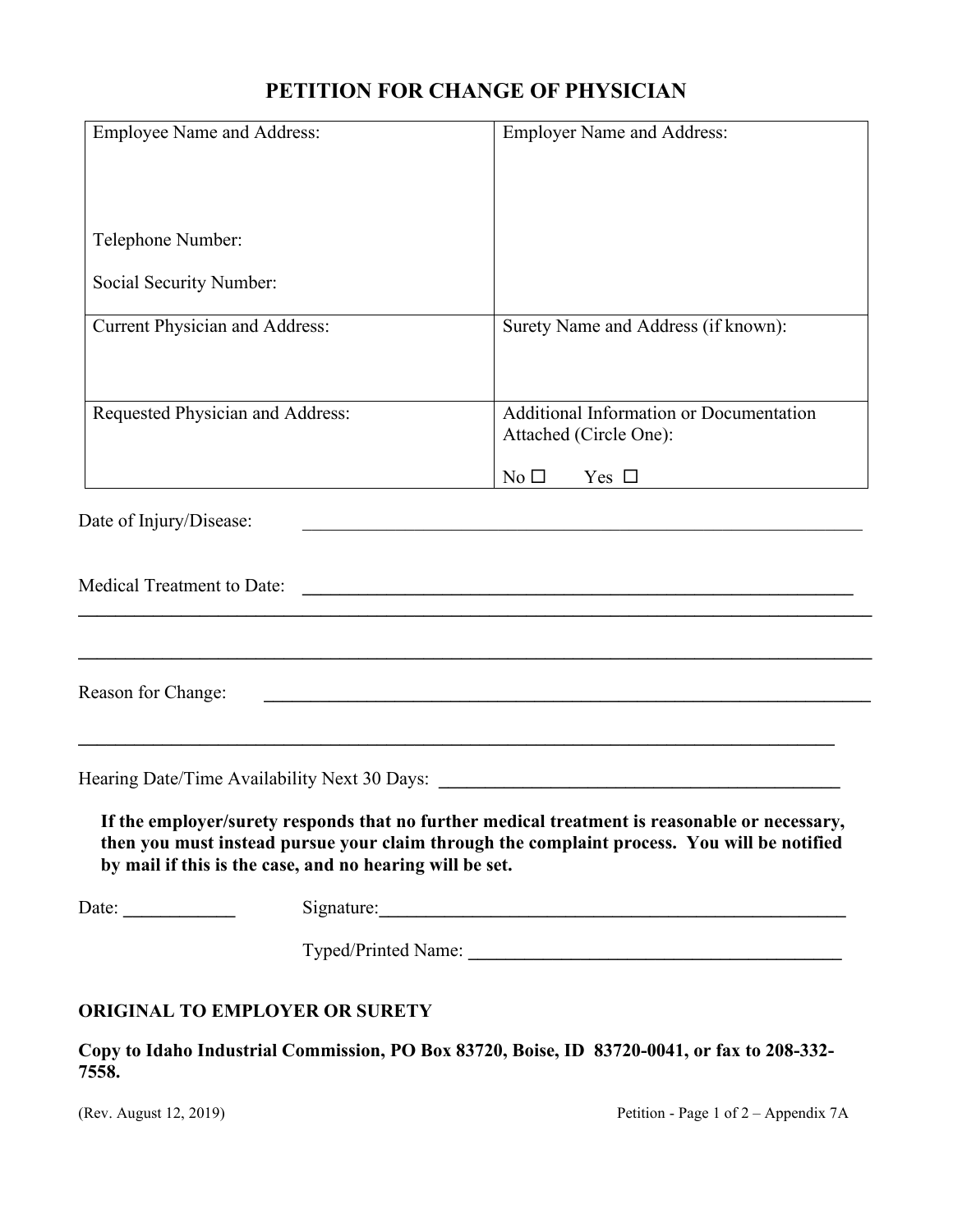# **CERTIFICATE OF SERVICE**

|                                                                                 | I hereby certify that on the _______ day of _______________, 20___, I caused to be served the<br>Original Petition for Change of Physician upon either the following Employer or its Surety: |
|---------------------------------------------------------------------------------|----------------------------------------------------------------------------------------------------------------------------------------------------------------------------------------------|
| <b>EMPLOYER'S NAME AND ADDRESS</b>                                              | <b>SURETY'S NAME AND ADDRESS</b>                                                                                                                                                             |
|                                                                                 | <b>OR</b>                                                                                                                                                                                    |
|                                                                                 |                                                                                                                                                                                              |
| via:                                                                            | via:                                                                                                                                                                                         |
| () Personal Service of Process                                                  | () Personal Service of Process                                                                                                                                                               |
| () Regular U. S. Mail                                                           | () Regular U.S. Mail                                                                                                                                                                         |
| true and correct copy of the foregoing Petition for Change of Physician upon:   | I also hereby certify that on the ______ day of _______________, 20___, I caused to be served a                                                                                              |
| Idaho Industrial Commission<br>Post Office Box 83720<br>Boise, Idaho 83720-0041 |                                                                                                                                                                                              |
| () Personal Service of Process<br>via:                                          |                                                                                                                                                                                              |
| () Regular U.S. Mail                                                            |                                                                                                                                                                                              |
| () Faxed to 208-332-7558                                                        |                                                                                                                                                                                              |

**Signature** 

Typed or Printed Name

\_\_\_\_\_\_\_\_\_\_\_\_\_\_\_\_\_\_\_\_\_\_\_\_\_\_\_\_\_\_\_\_\_\_\_\_

\_\_\_\_\_\_\_\_\_\_\_\_\_\_\_\_\_\_\_\_\_\_\_\_\_\_\_\_\_\_\_\_\_\_\_\_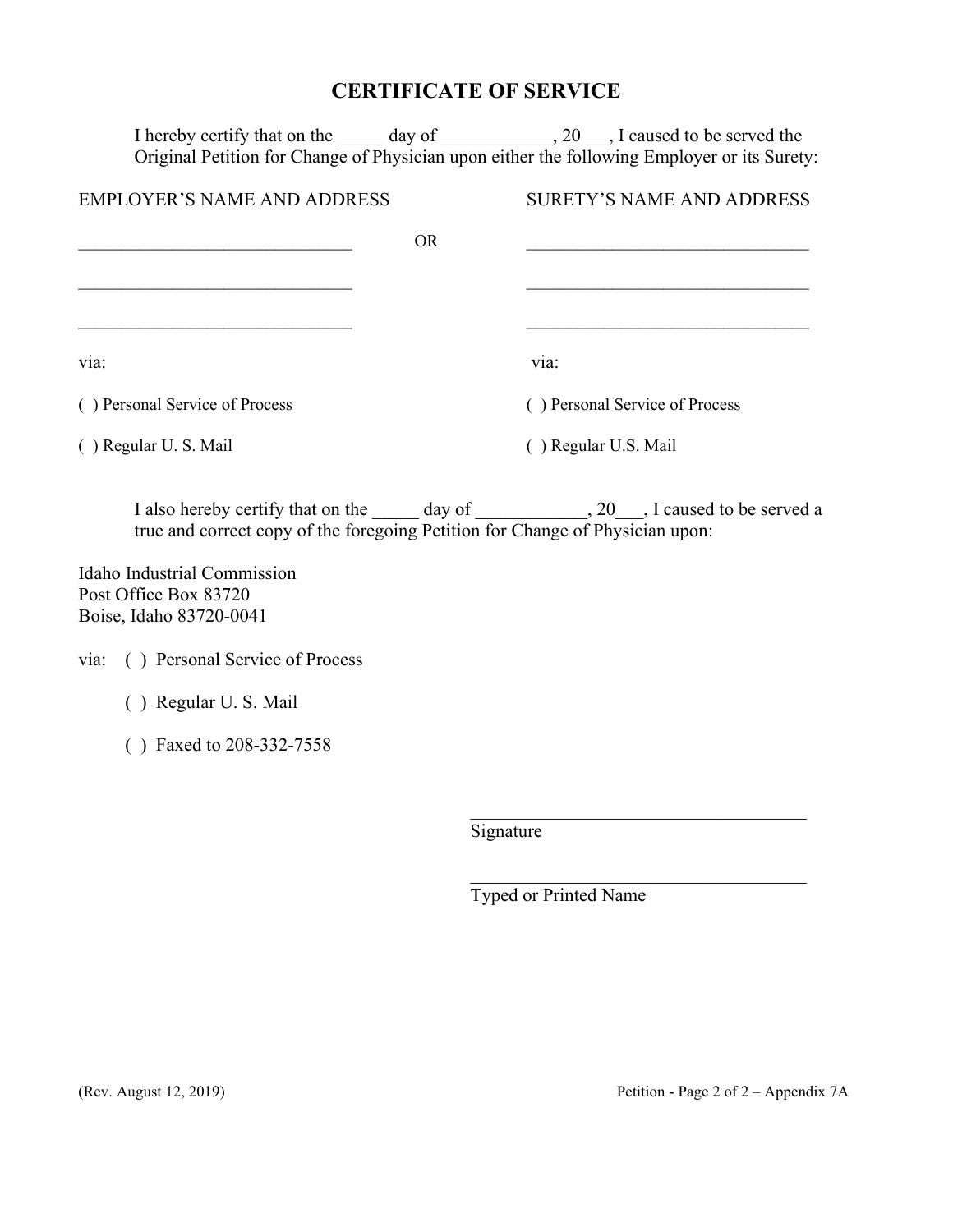# **RESPONSE TO PETITION FOR CHANGE OF PHYSICIAN**

| <b>Employer Name and Address:</b>                      |                                                                        | <b>Surety Name and Address:</b>                                                                                       |
|--------------------------------------------------------|------------------------------------------------------------------------|-----------------------------------------------------------------------------------------------------------------------|
| <b>Telephone Number:</b>                               |                                                                        | <b>Telephone Number:</b>                                                                                              |
| <b>Employee Name and Address:</b>                      |                                                                        | <b>Additional Documentation to Support</b><br>Decision (circle one):<br>$\mathrm{No} \ \Box$ Yes $\Box$               |
| Response to petition (circle one): Approved            |                                                                        | <b>Denied</b><br><b>Reasons for Denial:</b> $\Box$ Further medical treatment is not reasonable or necessary.          |
|                                                        |                                                                        | Hearing Dates/Times Availability Next 14 Days: _________________________________                                      |
|                                                        | Signature:<br><u> 1989 - Johann John Stein, marwolaethau (b. 1989)</u> |                                                                                                                       |
| Original to Idaho Industrial Commission, PO Box 83720, | <b>Title:</b>                                                          | <u> 1989 - Johann John Stone, markin film yn y breninnas y breninnas y breninnas y breninnas y breninnas y brenin</u> |
|                                                        |                                                                        | Boise, ID 83720-0041, or faxed to the Commission at 208-332-7558.                                                     |
| Copy to Employee.                                      |                                                                        |                                                                                                                       |
| (Rev. August 12, 2019)                                 |                                                                        | Response - Page 1 of $2 -$ Appendix 7B                                                                                |